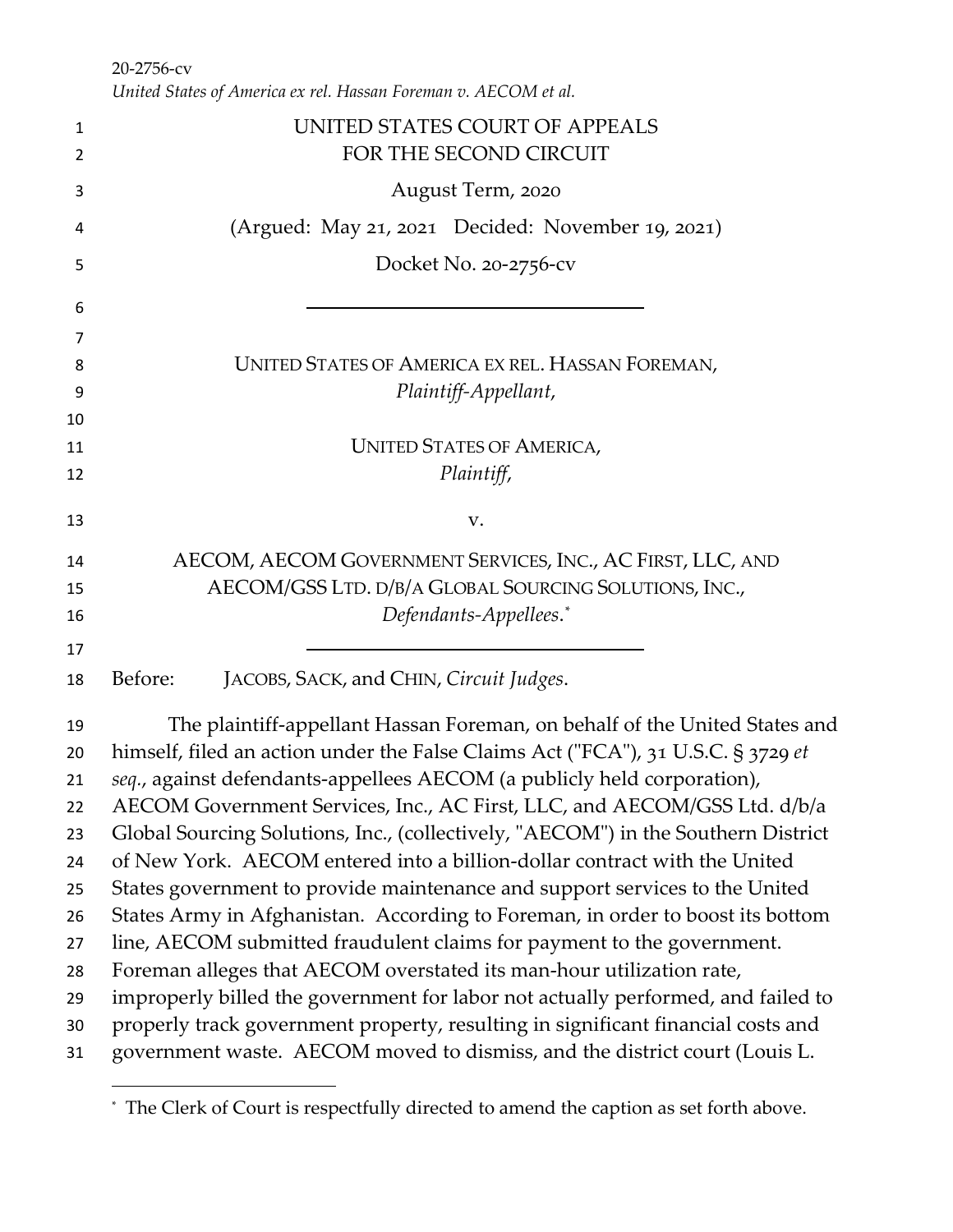Stanton, *Judge*) granted the motion. The court concluded that Foreman's false 2 claims under 31 U.S.C. § 3729(a)(1)(A)-(B) failed to plausibly allege materiality and were therefore not actionable under the FCA, and that Foreman failed to state viable reverse false claims or conversion claims under the FCA. We affirm the dismissal of most claims but conclude that the district court's materiality 6 analysis of Foreman's  $\S 3729(a)(1)(A)-(B)$  claims premised on the labor billing allegations was flawed because the district court improperly relied on materials extraneous to the complaint. We further conclude that the public disclosure bar does not provide an alternative basis to affirm. We therefore VACATE the judgment, REVERSE the district court's order dismissing the 31 U.S.C. § 3729(a)(1)(A)-(B) claims premised on the labor billing allegations, AFFIRM the dismissal of Foreman's other claims, and REMAND for further proceedings consistent with this opinion. DANIEL OLEJKO (Patrick J. Conroy, *on the brief*), Bragalone Conroy PC, Dallas, TX, *for Plaintiff-Appellant*; BENJAMIN D. WHITE (Jenna M. Dabbs, Michael Skocpol, *on the brief*), Kaplan Hecker & Fink LLP, New York, NY, *for Defendants-Appellees*. SACK, *Circuit Judge*: This action involves a billion-dollar defense contract entered into between AECOM (a publicly held corporation), AECOM Government Services, Inc., AC FIRST, LLC, and AECOM/GSS Ltd. (collectively, "AECOM") and the United States government, under which AECOM was tasked with providing maintenance and management support services to the United States Army in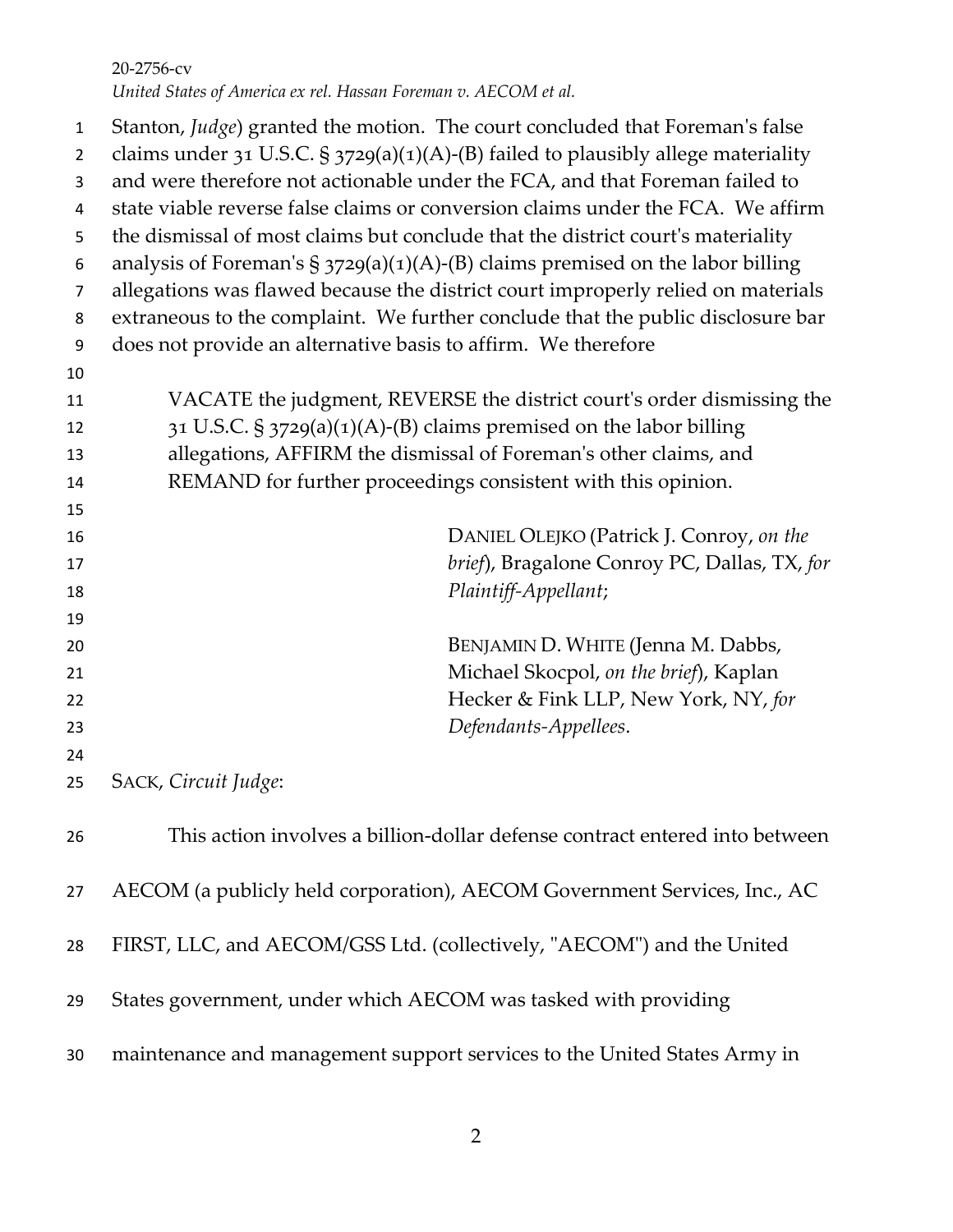*United States of America ex rel. Hassan Foreman v. AECOM et al.*

 Afghanistan. In order to ensure that AECOM effectively and efficiently provided such services, the contract imposed various obligations on AECOM to properly catalog data regarding labor hours and costs, so-called "man-hour utilization" rates, and acquisition and receipt of government property into various government tracking systems. AECOM allegedly failed to live up to these contractual obligations. Plaintiff-appellant Hassan Foreman, on behalf of the United States and himself, therefore filed an action against AECOM in the Southern District of New York, asserting violations of several provisions of the False Claims Act ("FCA"). According to Foreman, AECOM submitted fraudulent claims for payment to the government, falsely certifying that it was in compliance with its obligations under the contract. In reality, AECOM allegedly overstated its man-hour utilization rate, improperly billed the government for labor not actually performed, and failed to properly track government property, resulting in significant financial costs to the government. AECOM moved to dismiss Foreman's third amended complaint (the "Complaint"), and the district court (Louis L. Stanton, *Judge*) granted the motion. The district court dismissed Foreman's claims under 31 U.S.C. § 3729(a)(1)(A)-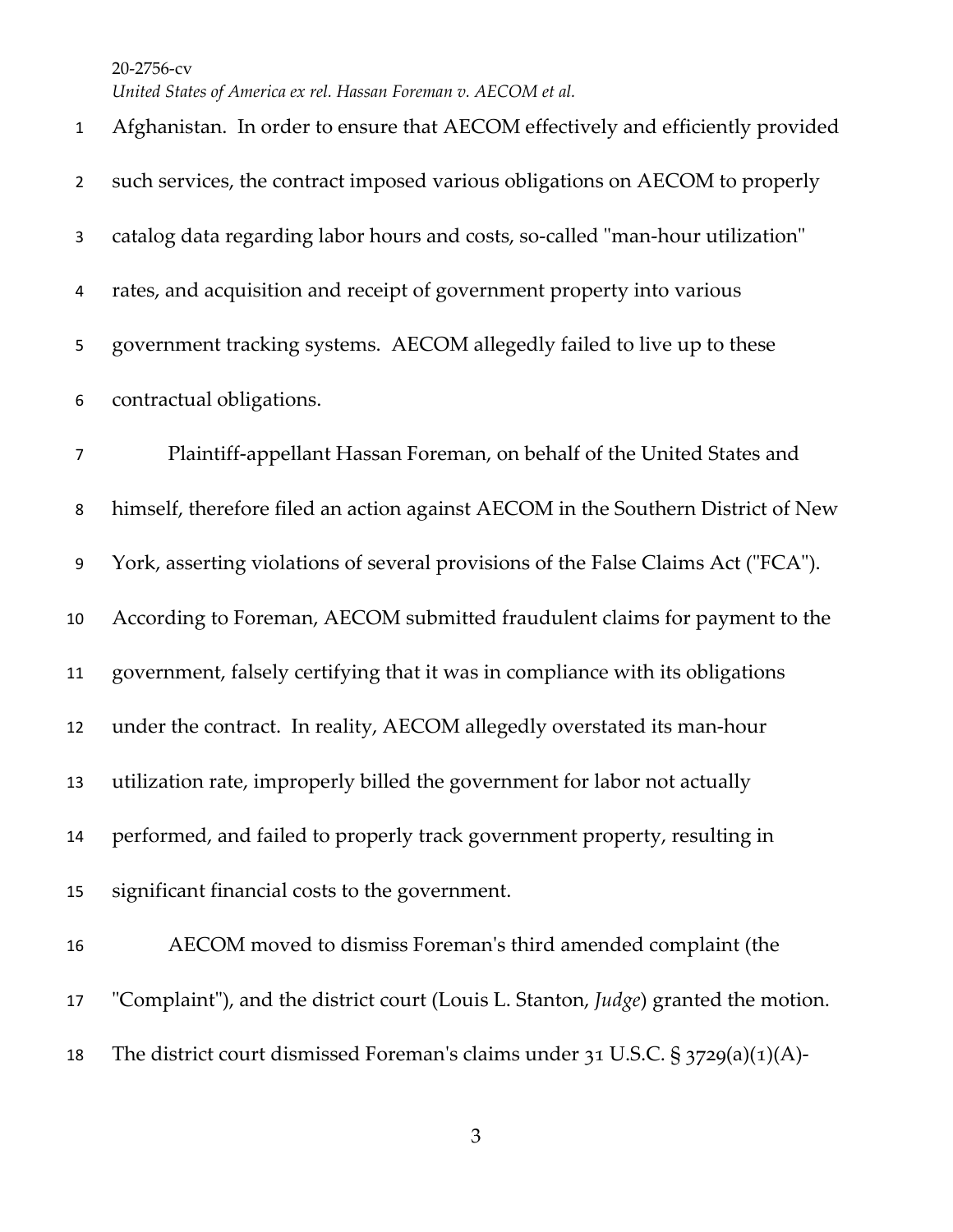| $\mathbf{1}$   | (B), because it concluded that Foreman had failed to adequately plead materiality              |
|----------------|------------------------------------------------------------------------------------------------|
| $\overline{2}$ | as required by Universal Health Services, Inc. v. United States. ex rel. Escobar               |
| 3              | ("Escobar"), 136 S. Ct. 1989 (2016). In reaching this conclusion, the district court           |
| 4              | considered multiple reports outside of the complaint on the basis that they were               |
| 5              | either incorporated by reference into, or integral to, the complaint. The district             |
| 6              | court also dismissed Foreman's FCA conversion claim brought under 31 U.S.C.                    |
| $\overline{7}$ | $\S$ 3729(a)(1)(D) because it concluded that the Complaint failed to identify "any             |
| 8              | specific excess or recoverable item or other property that defendants possessed                |
| 9              | but failed to deliver to the government." United States ex rel. Foreman v. AECOM,              |
| 10             | 454 F. Supp. 3d 254, 268 (S.D.N.Y. 2020). The district court also dismissed                    |
| 11             | Foreman's reverse false claim brought under 31 U.S.C. § 3729(a)(1)(G), <sup>1</sup> because it |
| 12             | concluded that the allegations underlying these claims were identical to those                 |
| 13             | underlying his direct false claims under $\S 3729(a)(1)(A)-(B)$ . Such duplicative             |

<span id="page-3-0"></span><sup>&</sup>lt;sup>1</sup> In contrast to an affirmative false claim, which involves submitting a false or fraudulent claim to the government for payment, a "reverse false claim" "creates FCA liability for false statements designed to conceal, reduce, or avoid an obligation to pay money or property to the Government." *United States ex rel. Lissack v. Sakura Glob. Cap. Mkts., Inc.*, 377 F.3d 145, 152 (2d Cir. 2004); *United States ex rel. Bain v. Georgia Gulf Corp.*, 386 F.3d 648, 653 (5th Cir. 2004) ("In a reverse false claims suit, the defendant's action does not result in improper payment by the government to the defendant, but instead results in no payment to the government when a payment is obligated.").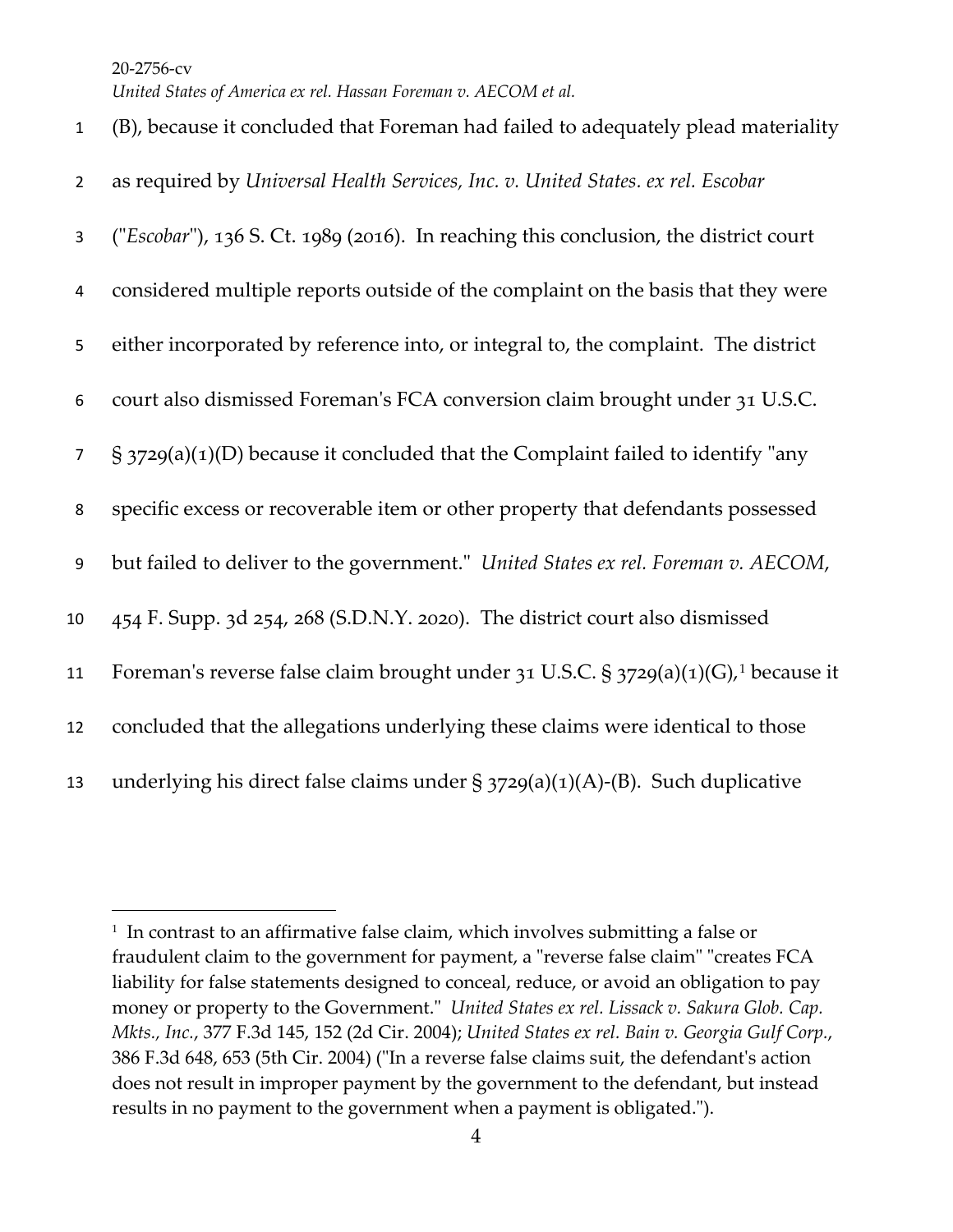*United States of America ex rel. Hassan Foreman v. AECOM et al.*

 allegations, the district court concluded, could not state a viable reverse false claim.

| 3              | Following the district court's dismissal of the Complaint, Foreman moved                |
|----------------|-----------------------------------------------------------------------------------------|
| 4              | for reconsideration. The district court denied the motion and entered judgment          |
| 5              | in favor of AECOM. Foreman subsequently filed a motion to alter or amend the            |
| 6              | judgment and requested leave to file a fourth amended complaint. The district           |
| $\overline{7}$ | court denied the motion, concluding that the proposed fourth amended                    |
| 8              | complaint would be futile.                                                              |
| 9              | Foreman now appeals, arguing that the district court erred in dismissing                |
| 10             | the Complaint and entering judgment for the defendants. Foreman argues in the           |
| 11             | alternative that the district court erred in denying his post-judgment motion to        |
| 12             | alter the judgment and file a fourth amended complaint.                                 |
| 13             | For the reasons that follow, we conclude that the district court erred in               |
| 14             | dismissing the Complaint in its entirety and entering judgment for AECOM. In            |
| 15             | particular, the district court's materiality analysis of Foreman's $\S 3729(a)(1)(A)$ - |
| 16             | (B) claims premised on the labor billing allegations was flawed because the court       |
| 17             | improperly relied on material extraneous to the complaint. The court therefore          |
| 18             | erred in dismissing these claims at the motion-to-dismiss stage. We also                |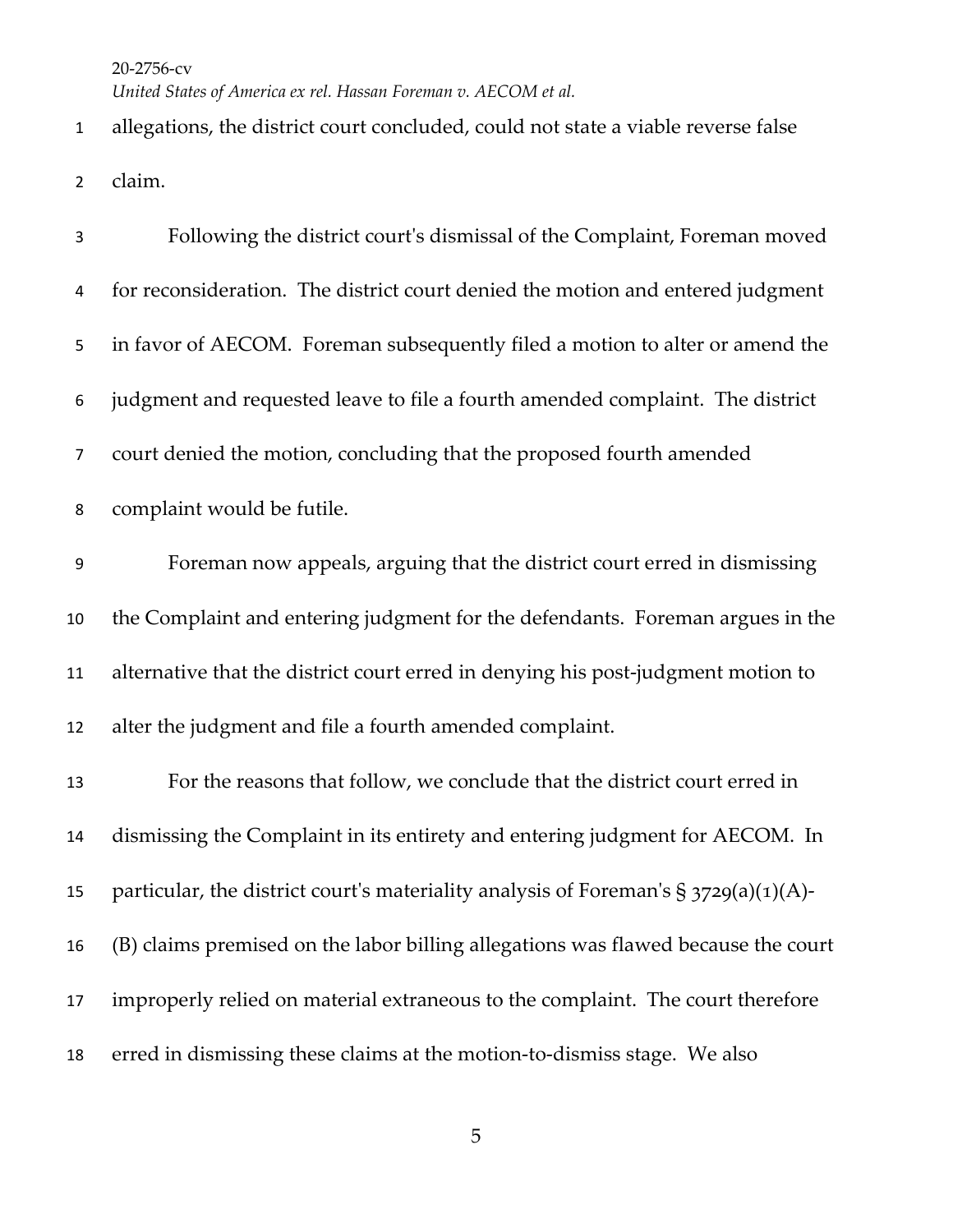| $\mathbf{1}$   | conclude that the district court properly dismissed Foreman's other claims and     |
|----------------|------------------------------------------------------------------------------------|
| $\overline{2}$ | that the "public disclosure bar" does not apply. We therefore vacate the district  |
| 3              | court's judgment, reverse the dismissal of Foreman's $\S$ 3729(a)(1)(A)-(B) claims |
| 4              | premised on the labor billing allegations, affirm the dismissal of Foreman's other |
| 5              | claims, and remand for further proceedings consistent with this opinion.           |
| 6              | <b>BACKGROUND</b>                                                                  |
| $\overline{7}$ | Factual Background <sup>2</sup>                                                    |
| 8              | A. The Parties                                                                     |
| 9              | Defendants-Appellees AECOM (a publicly held corporation), AECOM                    |
| 10             | Government Services, Inc., AC First, LLC, and AECOM/GSS Ltd., d/b/a Global         |
| 11             | Sourcing Solutions, Inc., (collectively, "AECOM") are a defense contractor and     |
| 12             | related corporate entities that contracted with the United States Army to provide  |
| 13             | logistical support to the 401st Army Field Support Brigade in Afghanistan          |
| 14             | beginning in 2005.                                                                 |
| 15             | Relator Hassan Foreman is a former employee of AECOM who worked in                 |
| 16             | its finance department from approximately August 2013 to July 2015. He was         |
| 17             | hired by AECOM as a finance analyst in August 2013 and promoted to                 |

<span id="page-5-0"></span>The facts discussed herein are drawn from the Complaint.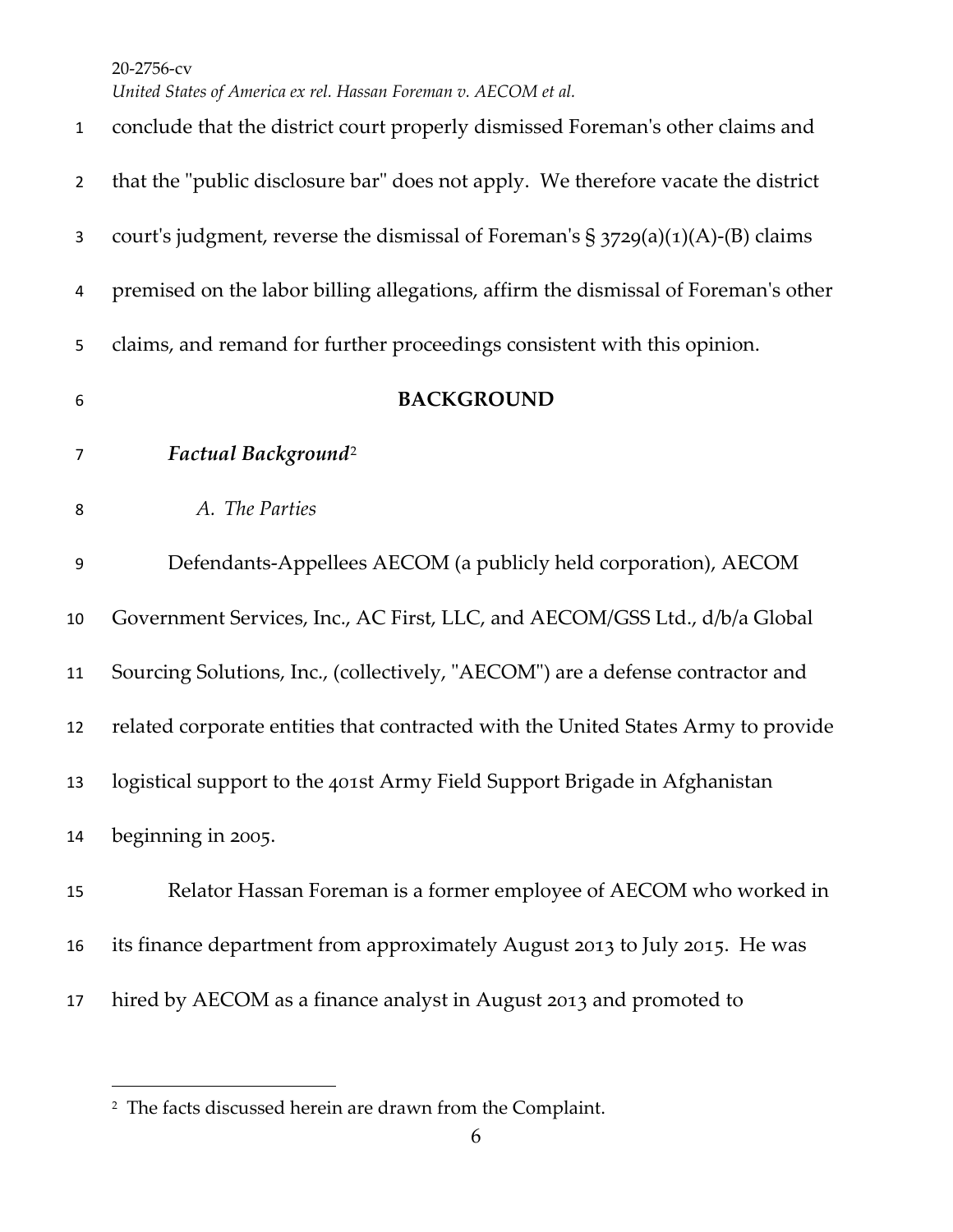| $\mathbf{1}$     | supervisor in May 2014. In July 2015, shortly after notifying AECOM of what he                    |
|------------------|---------------------------------------------------------------------------------------------------|
| $\overline{2}$   | saw as compliance issues, he was terminated.                                                      |
| 3                | B. The MOSC-A Contract                                                                            |
| 4                | In 2010, the Army awarded AECOM a billion-dollar, multi-year defense                              |
| 5                | contract called the Maintenance & Operational Support Contract (the "MOSC-A                       |
| 6                | Contract"). The MOSC-A Contract required the defendants to provide                                |
| $\overline{7}$   | maintenance and management support services to the Army in Afghanistan.                           |
| 8                | These services included maintaining vehicles and equipment, managing                              |
| $\boldsymbol{9}$ | facilities, handling supplies and inventory, and providing transportation services                |
| 10               | at various locations throughout Afghanistan.                                                      |
| 11               | The contract had a "cost-plus-fixed-fee" structure, meaning that AECOM                            |
| 12               | was reimbursed for the costs that it incurred on the Army's behalf and received                   |
| 13               | an additional negotiated fee that was fixed at the inception of the contract. In                  |
| 14               | this case, AECOM obtained a 5% fixed fee that "does not vary with actual cost,                    |
| 15               | but may be adjusted as a result of changes in the work to be performed under the                  |
| 16               | contract." A.324-25 $\P$ 10. <sup>3</sup> Foreman alleges that this cost-plus-fixed-fee structure |

<span id="page-6-0"></span><sup>&</sup>lt;sup>3</sup> As used in citations herein, "A" refers to the Joint Appendix submitted on appeal by the parties. Unless otherwise noted, any paragraph numbers cited herein refer to paragraphs in Foreman's Complaint.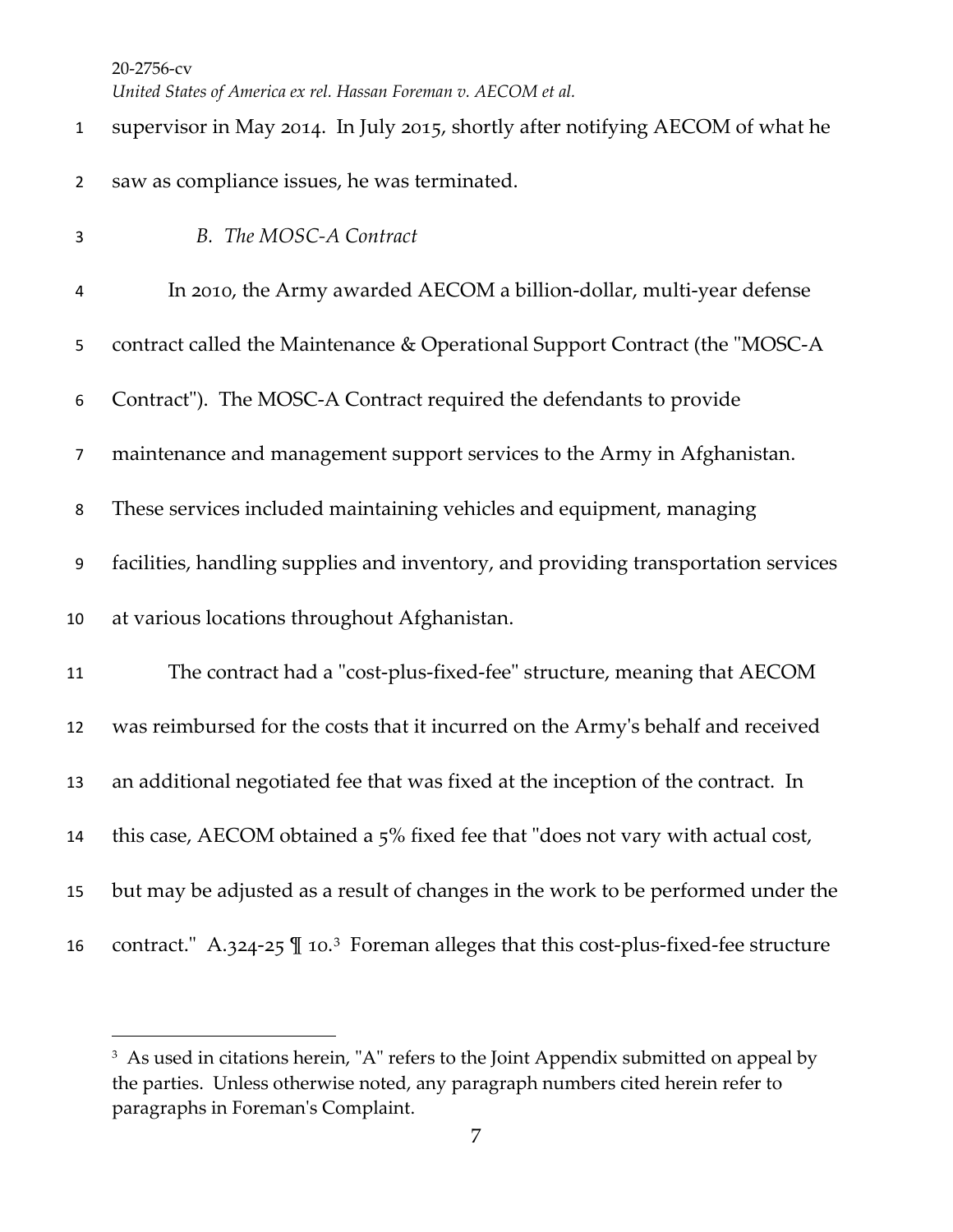*United States of America ex rel. Hassan Foreman v. AECOM et al.*

| $\mathbf{1}$   | incentivized AECOM to maintain and increase the level of costs to the             |
|----------------|-----------------------------------------------------------------------------------|
| $\overline{2}$ | government because it would increase the value of the 5% fixed fee.               |
| 3              | When it was first awarded in 2010, the MOSC-A Contract was to be                  |
| 4              | effective for one year; it was, however, extended several times between 2010 and  |
| 5              | 2018. The MOSC-A Contract required the government to consider AECOM's             |
| 6              | previous performance in determining whether to award AECOM additional             |
| 7              | option years under the contract. From 2010 through 2018, the Army repeatedly      |
| 8              | amended, modified, or extended the contract, with the vast majority of the        |
| 9              | amendments and modifications increasing the funding for the MOSC-A                |
| 10             | Contract.                                                                         |
| 11             | The cost of the MOSC-A Contract, with its options to extend, was                  |
| 12             | originally estimated to be \$378 million total. But AECOM billed as much as \$400 |
| 13             | million annually under the contract, and a 2018 amendment to the contract listed  |
| 14             | a total dollar amount of at least \$1.3 billion. By the time the United States    |
| 15             | military withdrew from Afghanistan at the end of August 2021, the total amount    |
| 16             | paid to AECOM pursuant to the MOSC-A Contract was approximately \$1.9             |
| 17             | billion.                                                                          |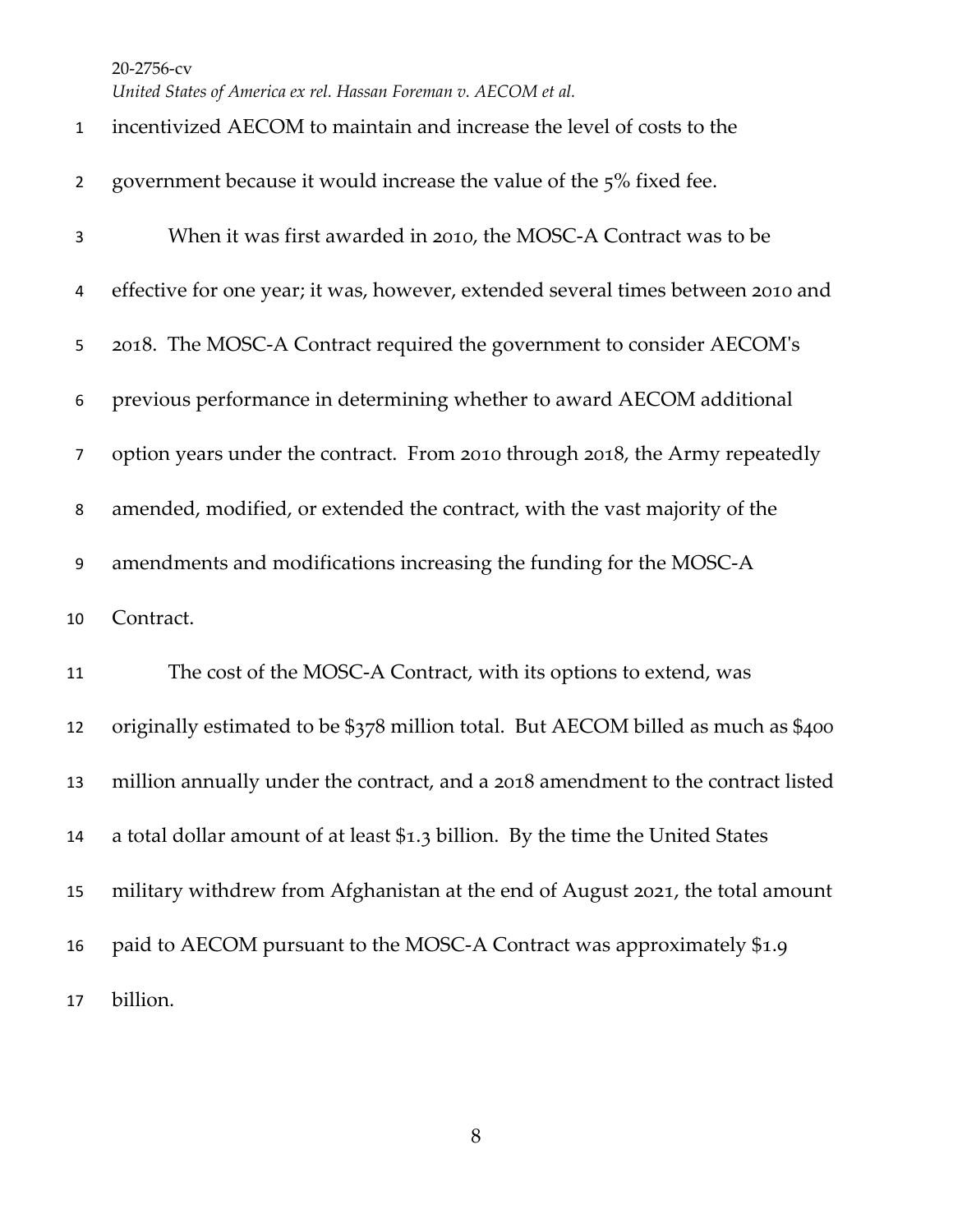1 *C. Alleged Violations of the MOSC-A Contract* 

| $\overline{2}$ | Foreman alleges that AECOM and its employees violated the MOSC-A                      |
|----------------|---------------------------------------------------------------------------------------|
| 3              | Contract and various federal regulations that were incorporated into it. These        |
| 4              | alleged violations fall into three principal categories: (1) improper labor billing;  |
| 5              | (2) inflated reports of the man-hour utilization rate; and $(3)$ improper purchasing, |
| 6              | tracking, and returning of government property. <sup>4</sup>                          |
| $\overline{7}$ | To prevent fraud and ensure accountability, the MOSC-A Contract                       |
| 8              | imposed specific obligations on AECOM with respect to documenting its work            |
| 9              | and labor costs. For example, the MOSC-A Contract required that AECOM use             |
| 10             | the "AWRDS/LMP/MWB" or "SAMS-E/SAMS-IE" system for labor reporting,                   |
| 11             | update those systems daily, and provide weekly reports of labor hours worked          |
| 12             | and funds expended for parts. In addition, various applicable Federal                 |
| 13             | Acquisition Regulations ("FAR") <sup>5</sup> required AECOM to account for costs,     |

<span id="page-8-0"></span><sup>4</sup> Foreman also alleged that AECOM entered into a "crony contract," and that his termination was unlawful retaliation. The district court dismissed those claims and Foreman does not press them on appeal. Foreman has therefore waived any challenge to the district court's dismissal of those claims. *See JP Morgan Chase Bank v. Altos Hornos de Mexico, S.A. de C.V.*, 412 F.3d 418, 428 (2d Cir. 2005) ("[A]rguments not made in an appellant's opening brief are waived even if the appellant pursued those arguments in the district court or raised them in a reply brief.").

<span id="page-8-1"></span><sup>&</sup>lt;sup>5</sup> "The FAR are a set of regulations promulgated by the [General Services Administration] to further the uniform regulation and procurement of government contracts." *Rutigliano Paper Stock, Inc. v. U.S. Gen. Servs. Admin.*, 967 F. Supp. 757, 761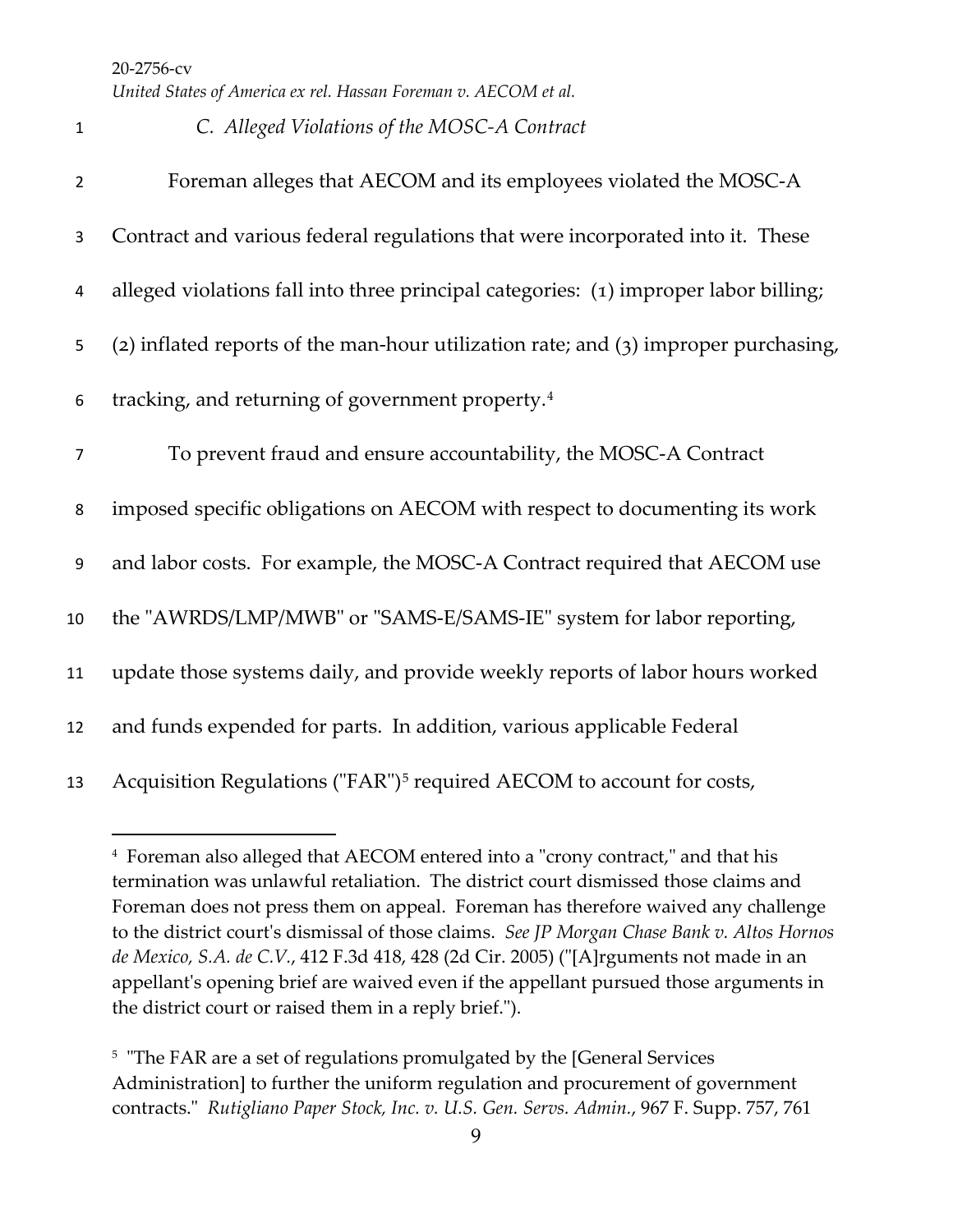*United States of America ex rel. Hassan Foreman v. AECOM et al.*

| $\mathbf{1}$     | maintain adequate records to demonstrate any costs that have been incurred, and     |
|------------------|-------------------------------------------------------------------------------------|
| $\overline{2}$   | meet specific criteria regarding costs.                                             |
| 3                | The MOSC-A Contract also established a man-hour utilization ("MHU")                 |
| 4                | rate of 85 percent with a goal of 90 percent. An MHU rate is the ratio of time that |
| 5                | personnel spend actively engaged in maintenance projects (actual direct labor       |
| 6                | hours) relative to their overall time on duty. In other words, the MHU rate is      |
| $\overline{7}$   | calculated by dividing the actual direct labor hours by the direct labor hours      |
| 8                | available to perform maintenance projects.                                          |
| $\boldsymbol{9}$ | AECOM was required to report the MHU rate on a monthly basis. Such                  |
| 10               | reporting allows the Army to review and verify utilization data for tactical field  |
| 11               | maintenance services and determine whether reductions in contractor personnel       |
| 12               | should be made. In Performance Work Statements incorporated by reference            |
| 13               | into the MOSC-A Contract, the Army identified the MHU rate as a critical metric.    |
| 14               | The MOSC-A Contract and FAR also imposed specific obligations on                    |
| 15               | AECOM regarding the management and tracking of government property.                 |
| 16               | AECOM was required to have a system in place to manage government property          |

<sup>(</sup>E.D.N.Y. 1997); *see also Irvin Indus. Canada, Ltd. v. U.S. Air Force*, 924 F.2d 1068, 1069 (D.C. Cir. 1990) ("The Federal Acquisition Regulations System was established in 1983 for the purpose of codifying and publishing uniform practices and procedures for acquisitions by all executive agencies.").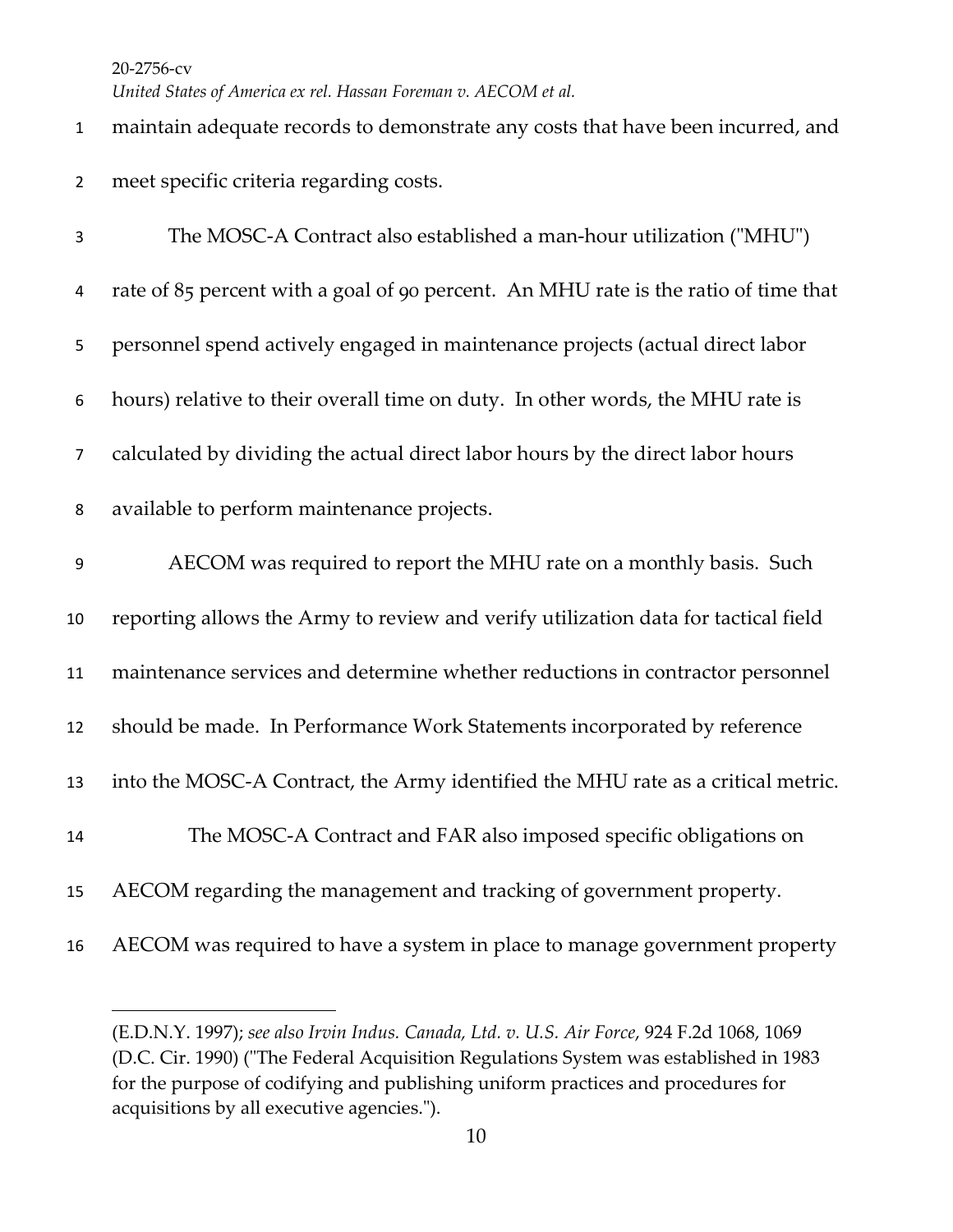*United States of America ex rel. Hassan Foreman v. AECOM et al.*

| $\mathbf{1}$   | in its possession and to keep detailed records reflecting its acquisition and     |
|----------------|-----------------------------------------------------------------------------------|
| $\overline{2}$ | receipt. It was also required to acquire government property using the            |
| 3              | government supply system as its first source of supply, and to report its receipt |
| 4              | and processing of all property through specified tracking systems, known as       |
| 5              | SARSS, LMP, and AWRDS/MWB. Performance Work Statements indicate that              |
| 6              | the Army considered it a "critical metric" that AECOM's inventory accuracy be at  |
| $\overline{7}$ | least 98 percent and that AECOM ensure, with at least 95 percent accuracy, the    |
| 8              | entry of correct equipment condition and location codes "into the appropriate     |
| 9              | Logistics Information System (LIS) (AWRDS, SAMS, SARRSS/LMP, PBUSE,               |
| 10             | PBUSE AIT) IAW." A.410 \[ 206. The MOSC-A Contract also required AECOM            |
| 11             | to track and submit to the Army, through a process known as "recoverables,"       |
| 12             | parts removed from vehicles and other equipment.                                  |
| 13             | 1. The Labor Billing Allegations                                                  |
| 14             | According to the Complaint, AECOM submitted inaccurate timesheets to              |
| 15             | the government resulting in payment for work not actually performed.              |
| 16             | AECOM's timesheets allegedly listed incorrect hour totals, omitted employee       |
| 17             | numbers, and did not contain the supervisor's printed name, making it difficult   |
| 18             | to identify the person who signed the timesheets. In addition, timesheets were    |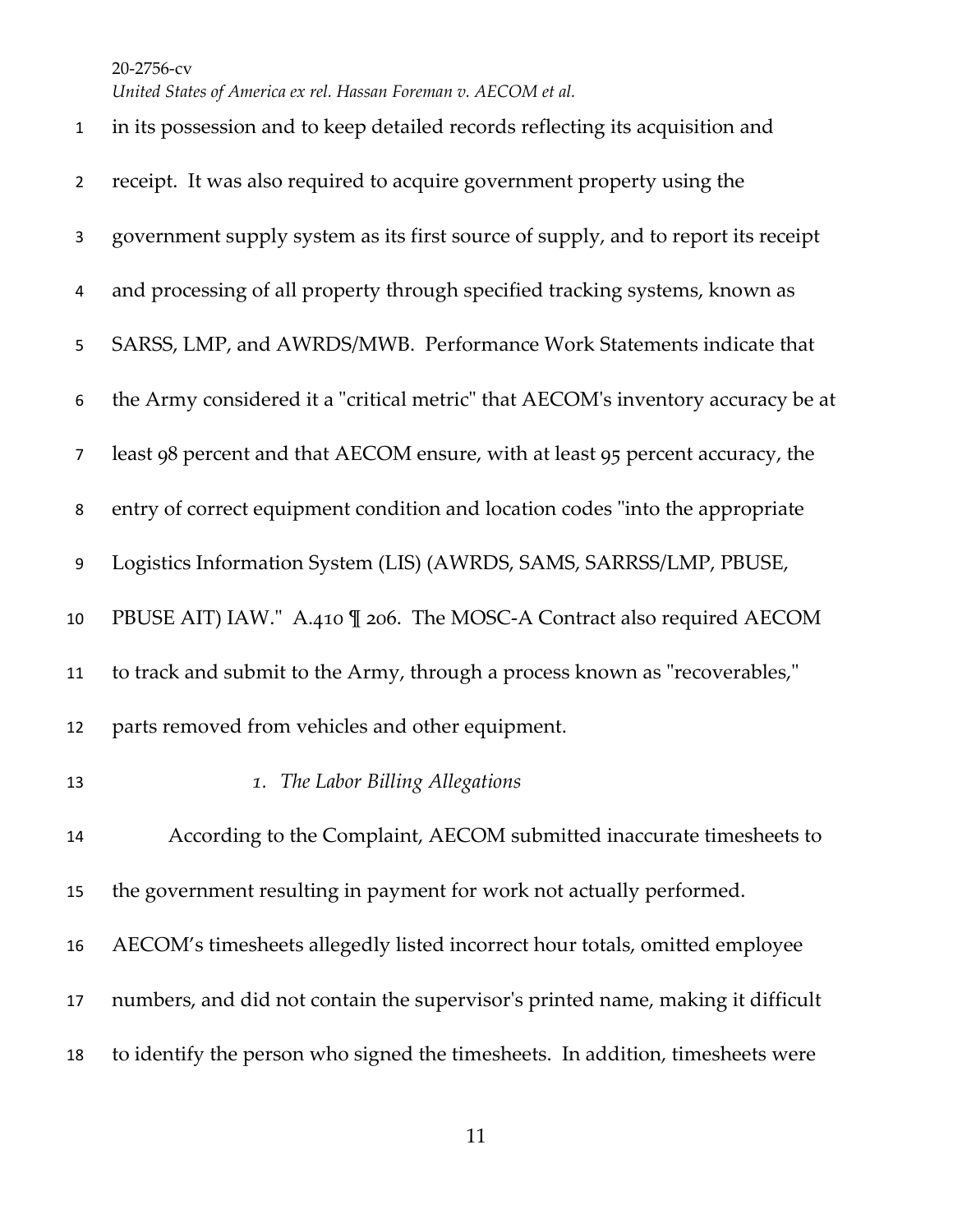*United States of America ex rel. Hassan Foreman v. AECOM et al.*

 signed by supervisors who were not on-site and therefore could not validate employees' work hours. AECOM employees also signed and submitted timesheets for the pay period before work had been performed and, in several cases, submitted multiple timesheets for the same person. On one occasion in 2016, six employees each billed for several hours of work involving the replacement or repair of a single tire. And it was common for employees to fall asleep on the job or not show up for work, while still billing full eleven-hour days. Foreman alleges that these timesheet errors were the result of explicit AECOM policy. For example, AECOM documents contained instructions to employees to submit their timesheets on the Thursday prior to the end of the two-week pay period. It was also AECOM's policy and practice to bill 154 hours per each two-week pay period regardless of actual hours worked. According to Foreman, the government was unaware that it was AECOM's policy and practice to pre-sign timesheets and bill 154 hours for each pay period because AECOM covered up these practices.

 The Complaint also asserts that AECOM billed for work performed by unqualified and uncertified employees in violation of its obligations under the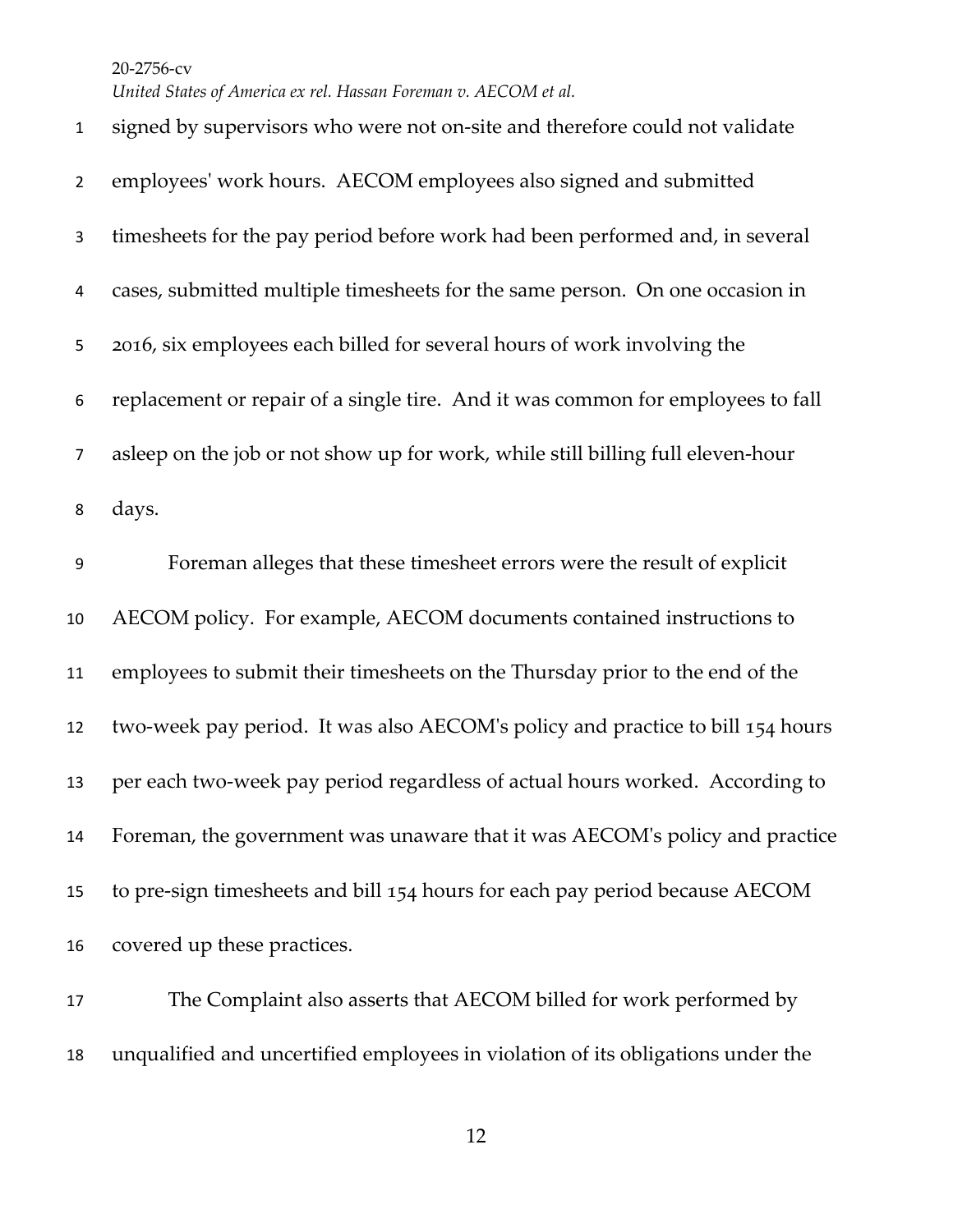| $\mathbf{1}$   | MOSC-A Contract. In order to conceal its non-compliance, AECOM created and           |
|----------------|--------------------------------------------------------------------------------------|
| $\overline{2}$ | utilized its own certifications. AECOM also provided unvetted and uncertified        |
| 3              | employees with access to U.S. government systems in violation of regulations,        |
| 4              | statutes, and policies governing security clearances.                                |
| 5              | In 2012, AECOM performed an internal timekeeping review to assess                    |
| 6              | whether its time keeping practices complied with its obligations under the           |
| $\overline{7}$ | MOSC-A Contract. AECOM estimated that it owed the government more than               |
| 8              | \$140 million because of its improper labor billing practices between 2010 and       |
| 9              | 2014 and calculated a possible settlement amount of \$43 million.                    |
| 10             | Although AECOM allegedly had an obligation to repay or remit more than               |
| 11             | \$140 million in overpayments from the government, AECOM did not notify the          |
| 12             | government of its findings. Instead, it engaged in a historical timesheet            |
| 13             | corrections process in an effort to rectify its timesheet deficiencies. Foreman      |
| 14             | alleges that this corrections process was eventually halted, demonstrating that      |
| 15             | AECOM only undertook it so that it would be able to "claim that [the timesheet       |
| 16             | deficiencies] [we]re 'technical errors,' but that the underlying time was legitimate |
| 17             | and billable." A.368 $\mathbb{I}$ 110.                                               |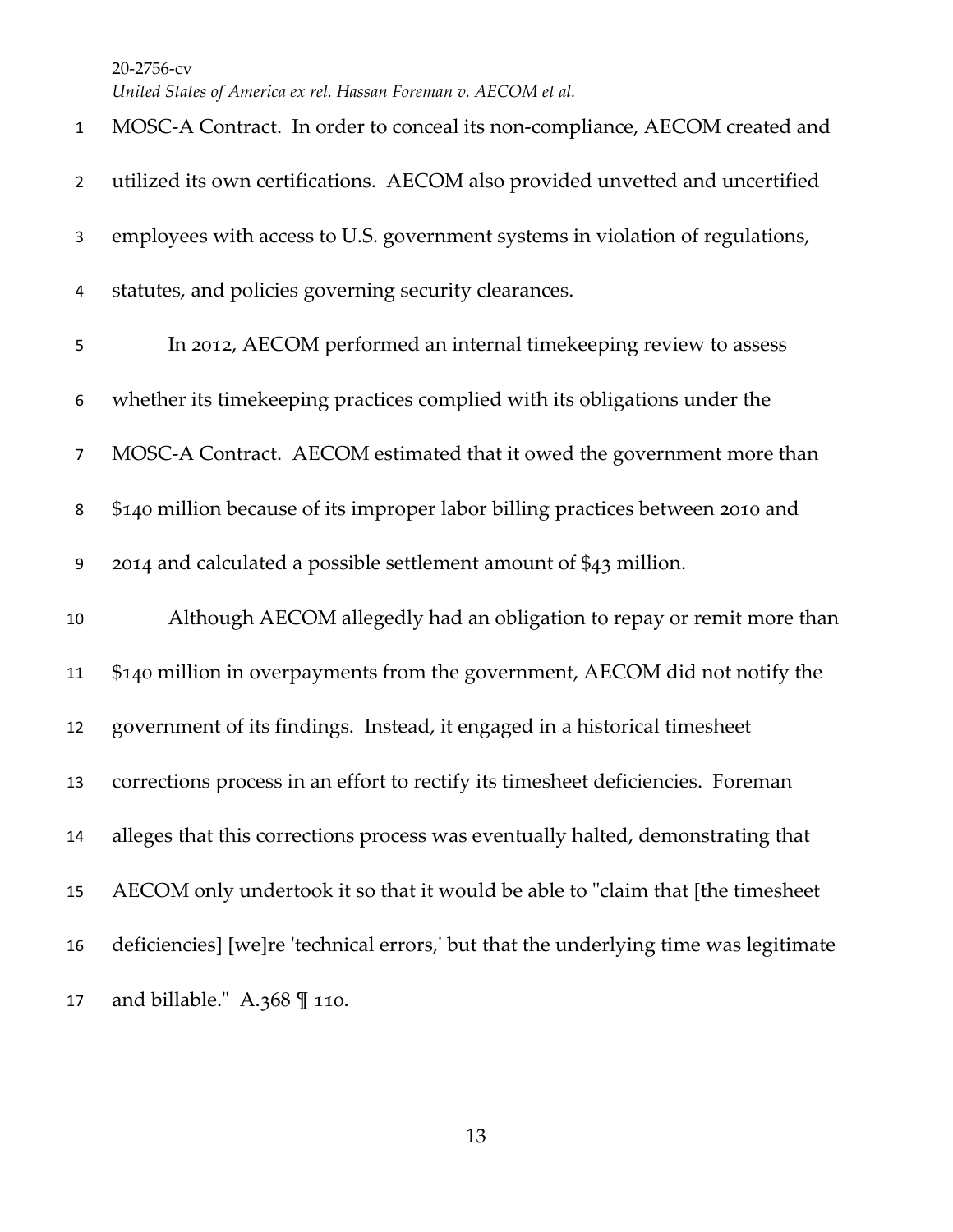*United States of America ex rel. Hassan Foreman v. AECOM et al.*

| 1              | 2. The Man-Hour Utilization Allegations                                         |
|----------------|---------------------------------------------------------------------------------|
| $\overline{2}$ | As noted, AECOM was expected to meet an 85 percent MHU rate and was             |
| 3              | required to report its MHU rate to the government on a monthly basis. The       |
| 4              | MHU rate served as a critical metric that the Army could review to determine    |
| 5              | prospectively whether and where to reduce staff.                                |
| 6              | AECOM's MHU rate was consistently and significantly below 85 percent.           |
| $\overline{7}$ | In 2012, for example, AECOM received a corrective action request from the       |
| 8              | Defense Contract Management Agency ("DCMA"), which reported that                |
| 9              | AECOM's MHU rate was 26 percent. AECOM subsequently engaged in                  |
| 10             | discussions with the Army about the methodology for calculating the MHU rate,   |
| 11             | and it was agreed that AECOM would report the MHU rate on a monthly basis.      |
| 12             | Nevertheless, AECOM continued to fall short of the 85 percent requirement.      |
| 13             | Foreman alleges that, in order to conceal its failure to meet the requisite     |
| 14             | MHU rate, AECOM devised its own format for reporting its MHU rate. Instead      |
| 15             | of doing so through the SAMS-E system as required, it compiled a non-standard   |
| 16             | report. By reporting outside the SAMS system, AECOM allegedly "avoided          |
| 17             | having a direct tie to actual hours in the system, allowing essentially made-up |
| 18             | labor to be counted." A.400 \[ 188. This also allowed for manipulation of the   |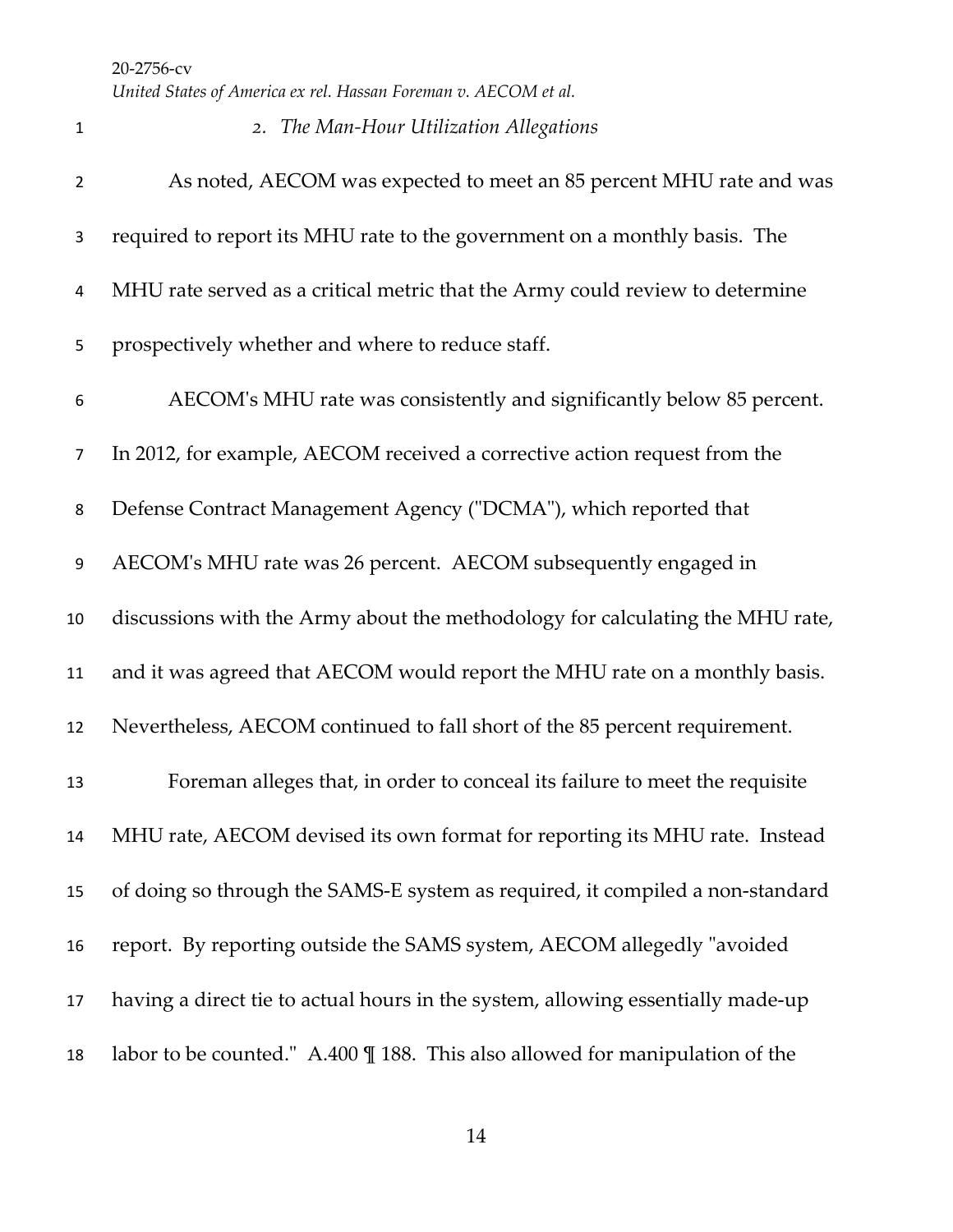MHU rate because "'indirect hours' not connected to a specific assignment" could be misapplied "to 'direct hours' of work performed." *Id.* Foreman alleges that the government was unaware that AECOM failed to use the SAMS-E system to track its MHU rate as required. According to Foreman, it was in AECOM's interest to overstate its MHU rate because this "allowed it to keep its workforce high, increasing costs and corresponding profits on th[e] [MOSC-A] cost-plus contract." A.401 ¶ 190. *3. The Property Allegations* Foreman also alleges that AECOM failed to properly track and account for parts and equipment ordered during the performance of the MOSC-A Contract. While AECOM was required to order parts through the SAMS-E system in order to minimize duplicative ordering or ordering of parts that were already available, employees instead frequently ordered items through unauthorized "parts-only" work orders. Parts-only work orders bypass checks and balances built into the procurement system to avoid excessive ordering and ensure accountability for labor charges and parts, and, as a result, do not provide for proper tracking of equipment. For example, if tires were properly ordered through the SAMS-E system pursuant to an established vehicle program or work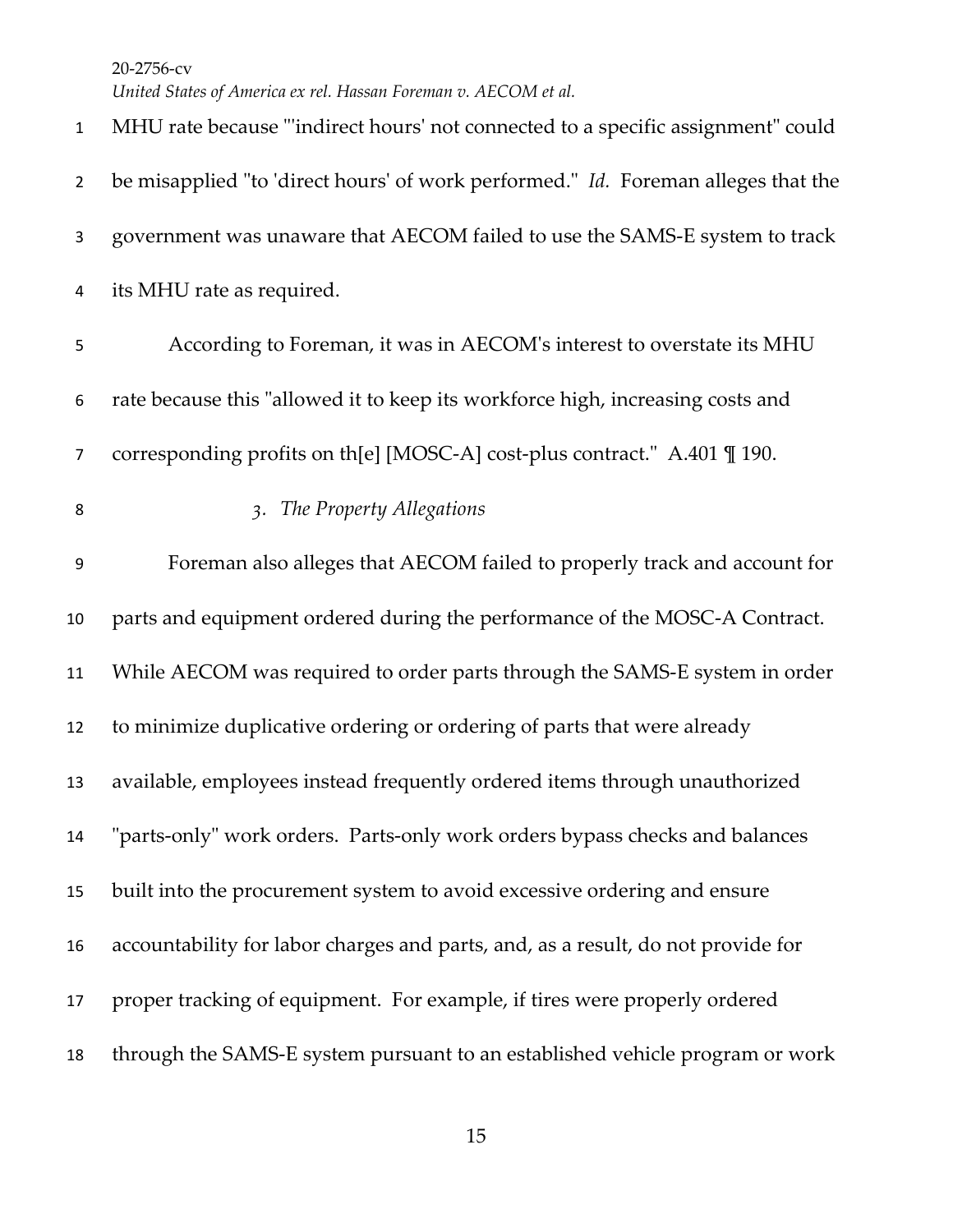*United States of America ex rel. Hassan Foreman v. AECOM et al.*

| $\mathbf{1}$   | order, the system would trigger an alert if the number of tires did not match the  |
|----------------|------------------------------------------------------------------------------------|
| $\overline{2}$ | number of trucks for which they were destined or the expected tire usage. A        |
| 3              | parts-only work order, by contrast, could not be monitored in this fashion         |
| 4              | because "it would not tie" to an actual work order. A.414. <i>[216. Foreman</i>    |
| 5              | alleges that AECOM intentionally utilized parts-only work orders to bypass the     |
| 6              | SAMS-E system. And an internal AECOM memorandum identified over 6,000              |
| $\overline{7}$ | parts, worth over \$16 million, that had incomplete records in the SAMS-E          |
| 8              | system.                                                                            |
| 9              | In addition, AECOM employees frequently purchased redundant parts,                 |
| 10             | sometimes buying the same items twice by ordering goods through the                |
| 11             | government supply system while simultaneously purchasing them on the               |
| 12             | commercial market. For example, in an August 28, 2016, email, an AECOM             |
| 13             | supervisor explained that in one work order, nine parts were ordered when only     |
| 14             | four were needed and noted that this was a "systematic issue that has happened     |
| 15             | since the inception according to system log[]s, oil amounts, parts ordered and not |
| 16             | needed etc. leading to some of the excess parts issues we have run across." A.421  |
| 17             | $\P$ 234.                                                                          |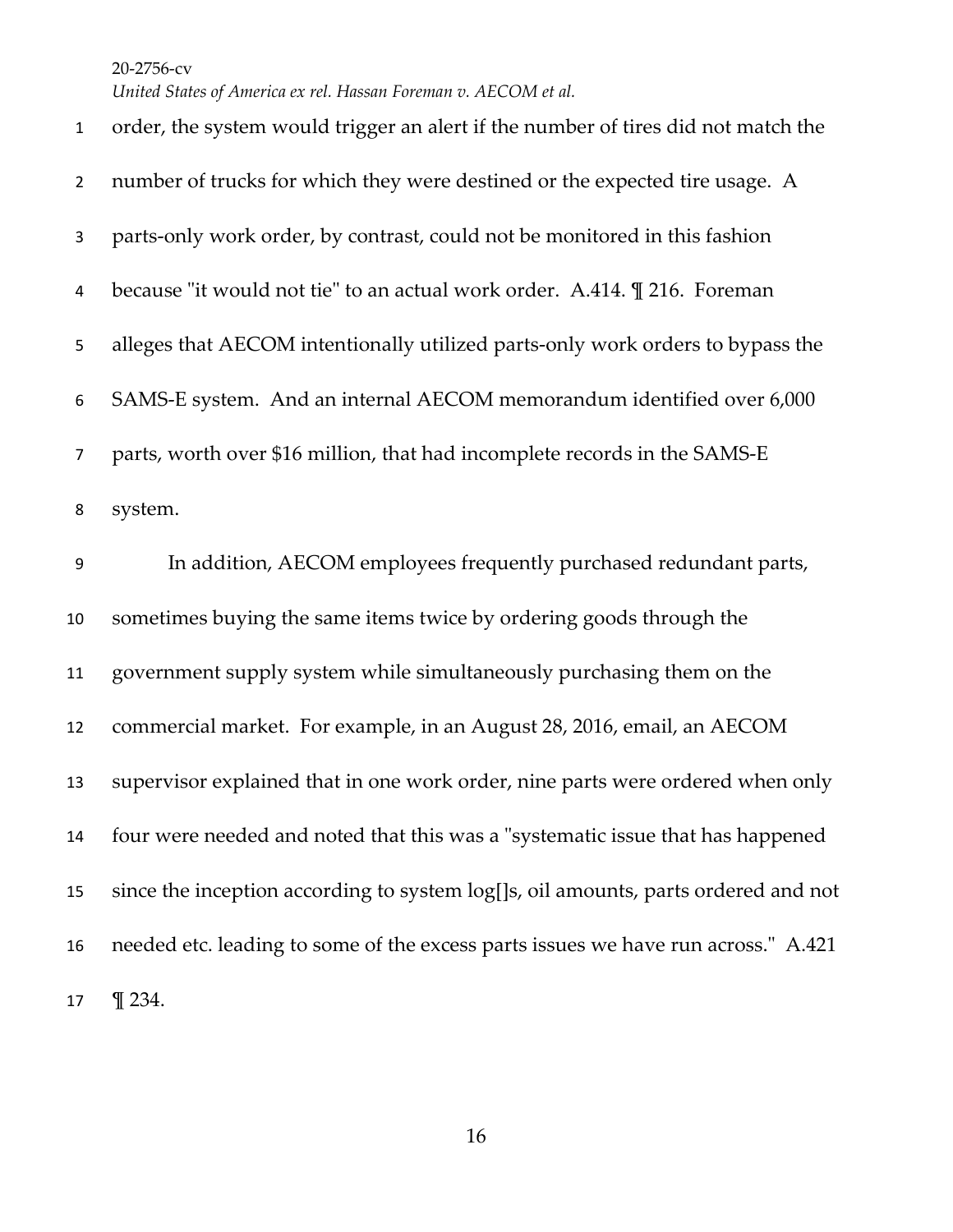| $\mathbf 1$      | AECOM also failed to track and return to the Army "recoverables," which            |
|------------------|------------------------------------------------------------------------------------|
| $\overline{2}$   | are items removed from vehicles and other equipment. Because the SAMS-E            |
| 3                | system was not being properly used, work order records were not "created,          |
| 4                | closed or audited, resulting in recoverable items not being returned or duplicates |
| 5                | not being controlled." A.425-26 \[ 243. AECOM allegedly concealed its failure to   |
| 6                | properly track and turn in recoverables by not sending mandatory daily             |
| $\overline{7}$   | interfaces to the Army's Logistical Information Warehouse - a database intended    |
| 8                | to allow the Army to order parts. According to an internal AECOM                   |
| $\boldsymbol{9}$ | memorandum, although AECOM was aware of this problem, it did not inform            |
| 10               | the government because it "did not intend fraud, and the risk of the issue         |
| 11               | being brought to light was minimal or not at all." A.426 \ll 246.                  |
| 12               | In a 2015 internal corrective action report, AECOM characterized its failure       |
| 13               | to properly turn in recoverable items through government systems as "Severity:     |
| 14               | Major," and noted that it could result in "failure of proper credit" to the        |
| 15               | government and "significant liability" to AECOM. A.427 \ll 252. A March 2015       |
| 16               | system query identified \$15-16 million in improper or undocumented                |
| 17               | recoverables. Foreman alleges that AECOM subsequently instructed a                 |
| 18               | supervisor to remove records regarding recoverables from its system.               |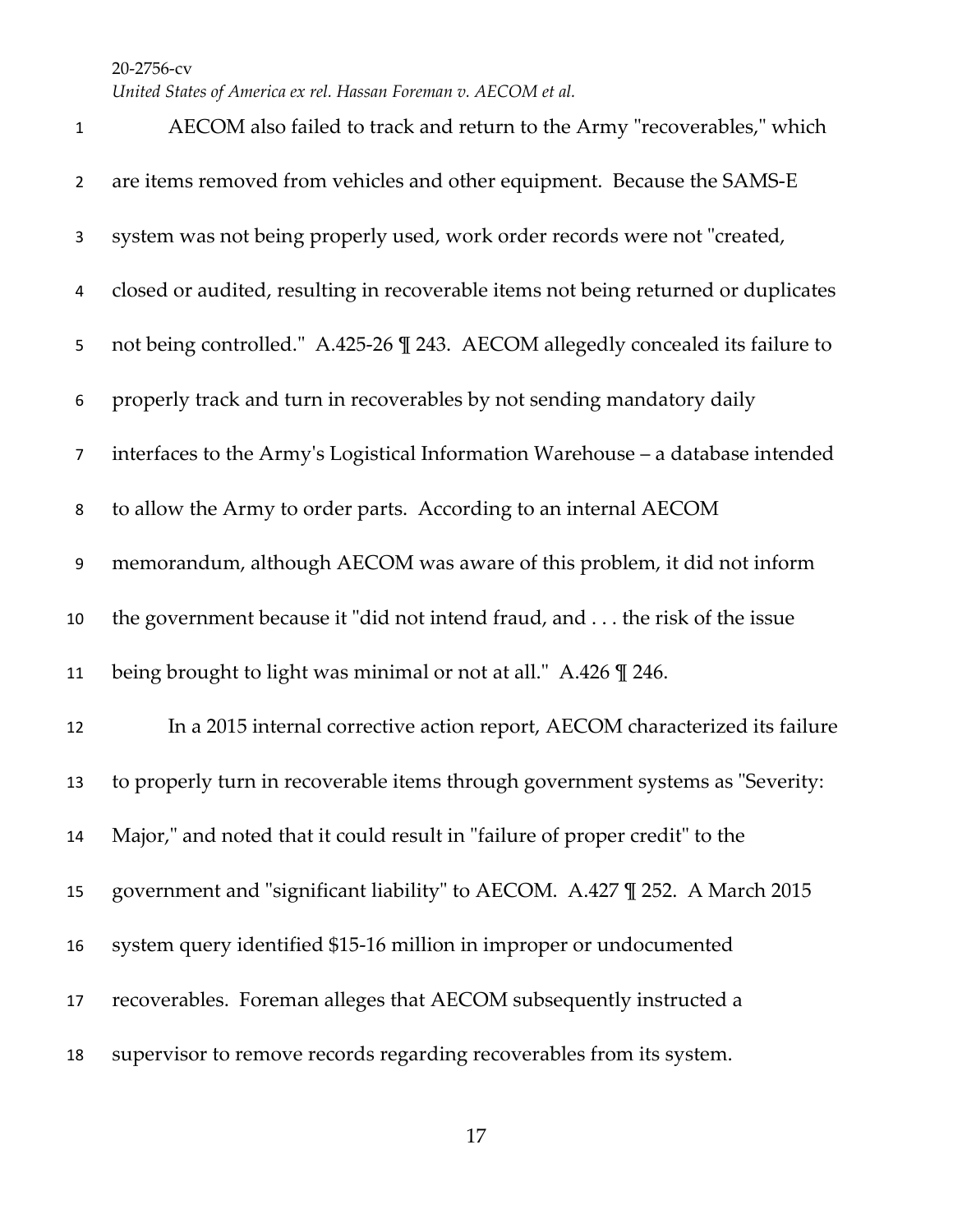*United States of America ex rel. Hassan Foreman v. AECOM et al.*

## *Procedural History*

| $\overline{2}$ | On March 16, 2016, Foreman filed a qui tam <sup>6</sup> complaint alleging that         |
|----------------|-----------------------------------------------------------------------------------------|
| 3              | AECOM submitted false and fraudulent claims to the government for payment               |
| 4              | in violation of the FCA. Foreman's original complaint remained under seal while         |
| 5              | the government investigated and decided whether to intervene. In November               |
| 6              | 2018, while the government's investigation was pending, Foreman filed a second          |
| $\overline{7}$ | amended complaint.                                                                      |
| 8              | Over the course of the government's investigation, AECOM turned over                    |
| $\overline{9}$ | many documents to the government. On May 28, 2019, the government                       |
| 10             | submitted a letter to the district court, notifying the court that it did not intend to |
| 11             | intervene in the action. On July 29, 2019, prior to the onset of formal discovery,      |
| 12             | AECOM completed its production to Foreman of all the documents that it had              |
|                |                                                                                         |

<span id="page-17-0"></span> "[The False Claims Act] creates a right of action under which private parties may, on behalf of the federal government, bring lawsuits alleging fraud. The actions go by the hoary Latin term '*qui tam*' (short for *qui tam pro domino rege quam pro se ipso in hac parte sequitur*, meaning 'who as well for the king as for himself sues in this matter[)].'" *United States ex rel. Prose v. Molina Healthcare of Illinois, Inc.*, 10 F.4th 765, 772 (7th Cir. 2021) (internal citation omitted) (quoting Bryan A. Garner, ed., BLACK'S LAW DICTIONARY at 1444 (10th ed. 2014)). "The party seeking to represent the government's interest is called a 'relator.'" *Id.*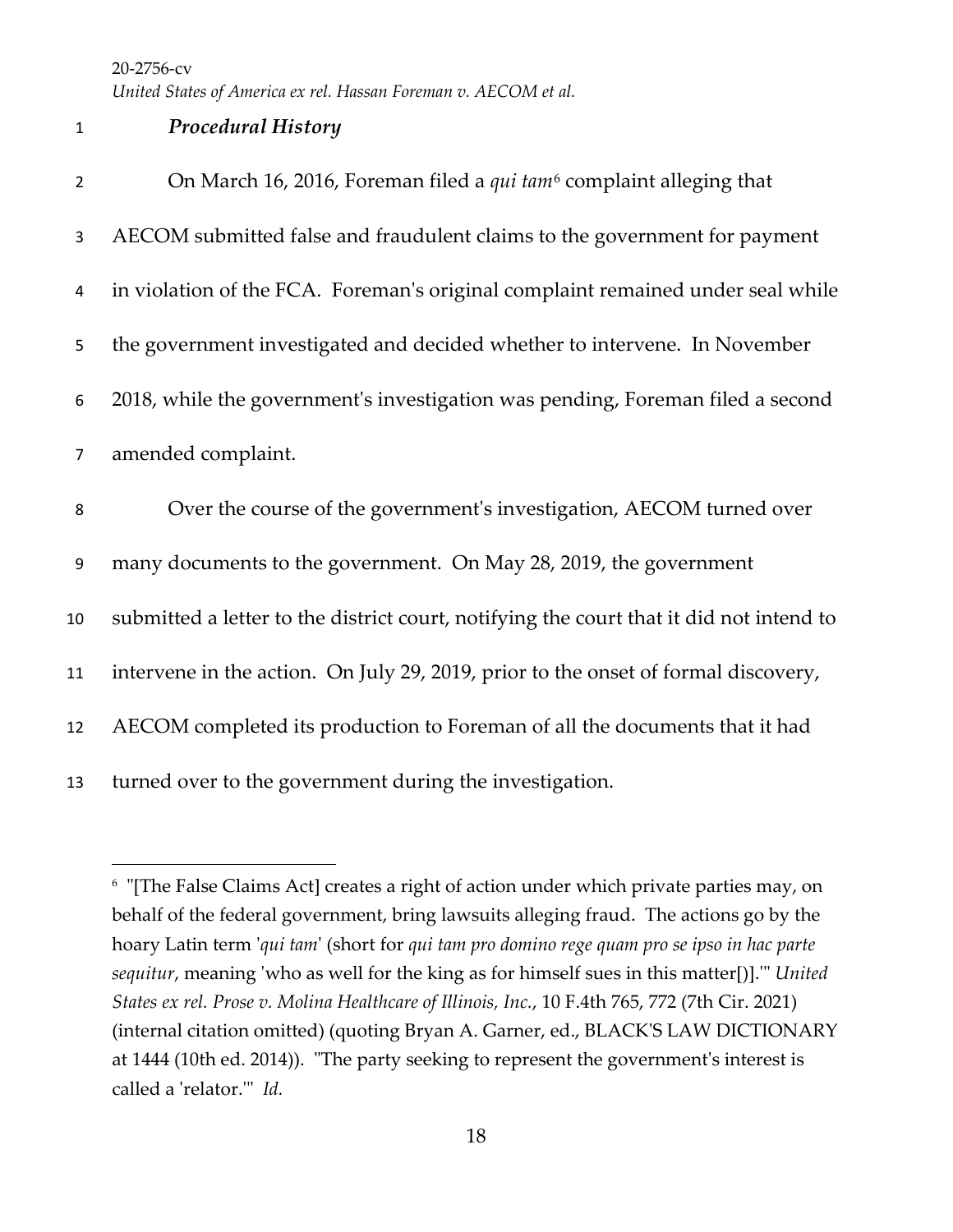| 1              | In August 2019, AECOM filed a pre-motion letter outlining the bases for its       |
|----------------|-----------------------------------------------------------------------------------|
| $\overline{2}$ | planned motion to dismiss Foreman's second amended complaint. After               |
| 3              | reviewing a draft of AECOM's pre-motion letter, which AECOM shared with           |
| 4              | Foreman in an effort to narrow the issues in dispute, AECOM consented to          |
| 5              | Foreman's amendment of the second amended complaint to revise the                 |
| 6              | allegations relating to subject-matter jurisdiction, personal jurisdiction, and   |
| $\overline{7}$ | venue. Foreman did not otherwise seek to amend the allegations in the second      |
| 8              | amended complaint. The district court granted Foreman leave to amend, and he      |
| 9              | filed the Complaint in September 2019.                                            |
| 10             | In the Complaint, Foreman asserts that: (1) AECOM knowingly submitted             |
| 11             | false or fraudulent claims to the government in violation of 31 U.S.C.            |
| 12             | § 3729(a)(1)(A); (2) AECOM knowingly made, used or caused to be made or           |
| 13             | used, false records or statements material to false or fraudulent claims to the   |
| 14             | government in violation of 31 U.S.C. § 3279(a)(1)(B); (3) AECOM had possession,   |
| 15             | custody or control of property to be used by or on behalf of the government and   |
| 16             | knowingly delivered or caused to be delivered less than the proper amount of      |
|                |                                                                                   |
| 17             | such property to the government in violation of 31 U.S.C. $\S$ 3279(a)(1)(D); (4) |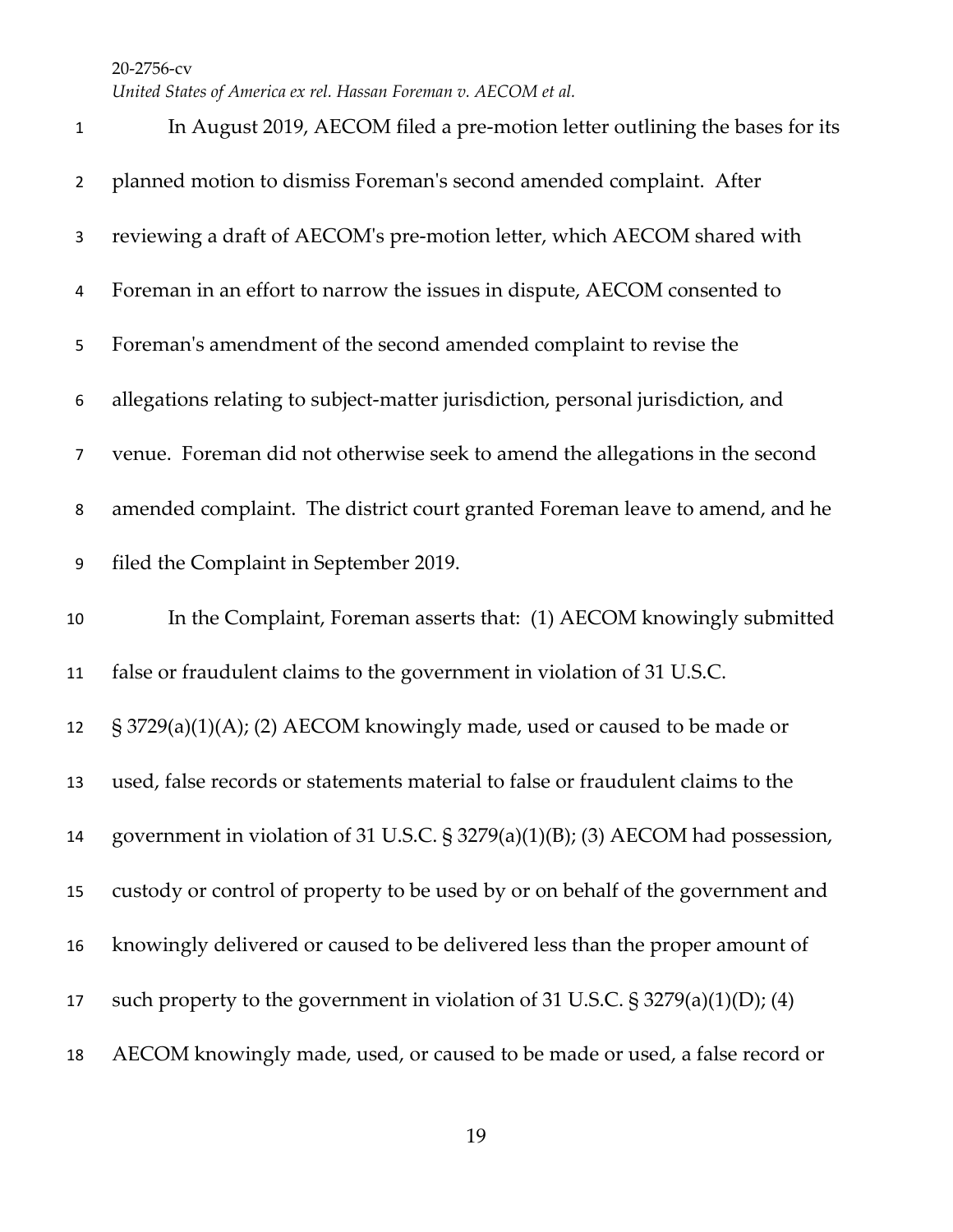*United States of America ex rel. Hassan Foreman v. AECOM et al.*

| $\mathbf{1}$   | statement material to an obligation to pay or transmit property to the             |
|----------------|------------------------------------------------------------------------------------|
| $\overline{2}$ | government, or knowingly concealed or knowingly and improperly avoided or          |
| 3              | decreased an obligation to pay or transmit property to the government, in          |
| 4              | violation of 31 U.S.C. $\S$ 3279(a)(1)(G); (5) AECOM fraudulently induced the      |
| 5              | government into entering into and extending the MOSC-A Contract in violation       |
| 6              | of 31 U.S.C. $\S 3729(a)(1)(A)$ ; and (6) AECOM unlawfully retaliated against      |
| $\overline{7}$ | Foreman, in violation of 31 U.S.C. § 3730(h), by discharging him for engaging in   |
| 8              | protected activities.                                                              |
| 9              | On October 30, 2019, AECOM moved to dismiss the Complaint. It argued               |
| 10             | that several of the claims should be dismissed pursuant to the public disclosure   |
| 11             | bar. In the alternative, AECOM contended that all of Foreman's claims should be    |
| 12             | dismissed for failure to state a claim.                                            |
| 13             | On April 13, 2020, the district court granted AECOM's motion to dismiss.           |
| 14             | United States ex rel. Foreman, 454 F. Supp. 3d at 258. Although the district court |
| 15             | concluded that the public disclosure bar did not apply, id. at 260-64, the court   |
| 16             | nevertheless dismissed Foreman's false claims under $\S 3729(a)(1)(A)$ -(B), which |
| 17             | were tied to his labor billing, MHU rate, and property allegations, because it     |
| 18             | concluded that AECOM's allegedly false certifications were not material to the     |
|                |                                                                                    |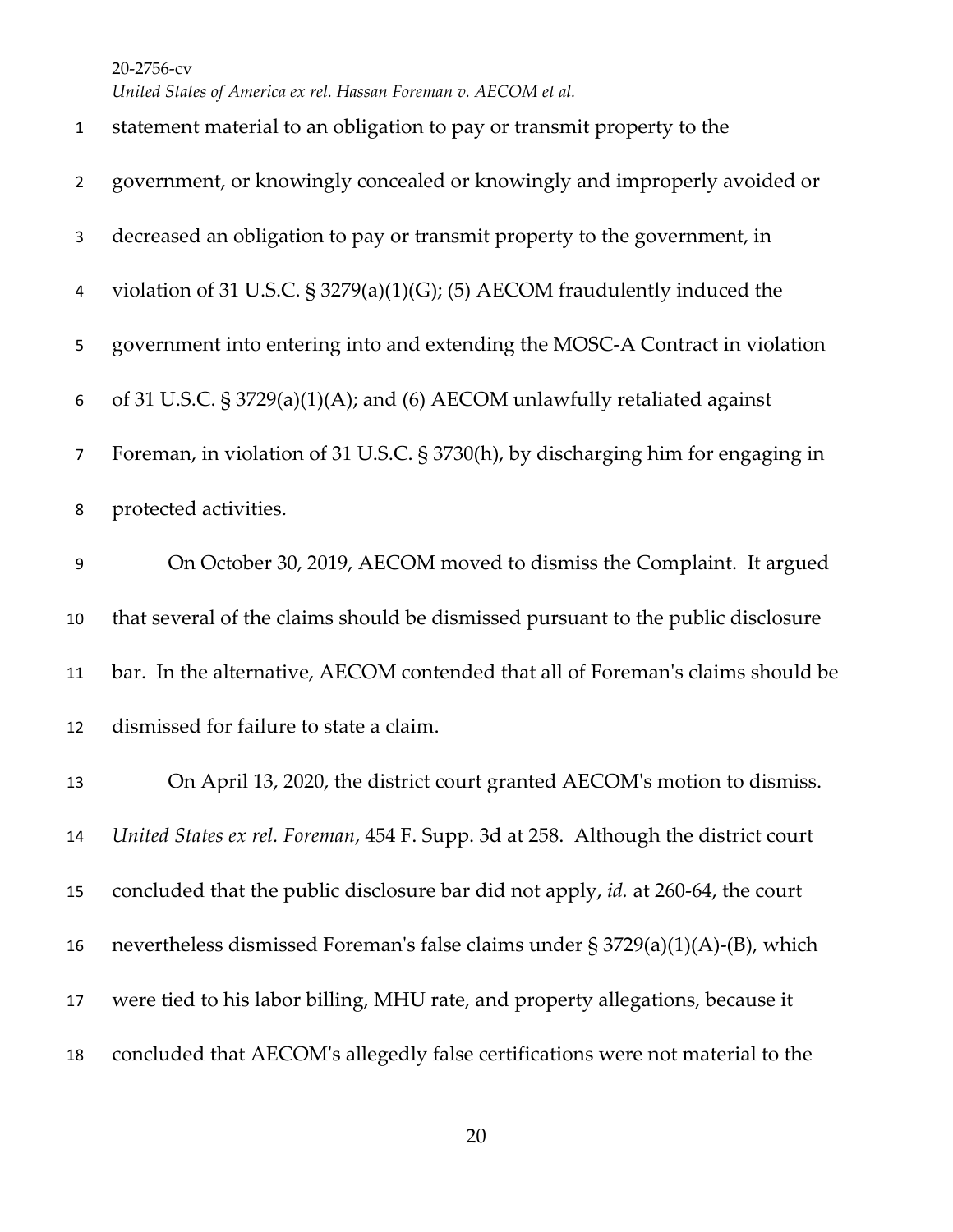*United States of America ex rel. Hassan Foreman v. AECOM et al.*

| $\mathbf{1}$     | government's payment decision, id. at 264-66. The district court reasoned that             |
|------------------|--------------------------------------------------------------------------------------------|
| $\overline{2}$   | AECOM's false representations regarding its labor billing practices, MHU rate,             |
| 3                | and property tracking were not material because the government was aware of                |
| 4                | AECOM's violations of the MOSC-A Contract, but nevertheless continued to pay               |
| 5                | AECOM and extend the contract multiple times. <i>Id.</i> at 265-66. In reaching this       |
| 6                | conclusion, the district court relied on documents outside of the Complaint,               |
| $\overline{7}$   | including a September 2014 evaluation conducted by the Defense Contract Audit              |
| 8                | Agency ("DCAA"), a July 2012 corrective action plan issued by the DCMA, an                 |
| $\boldsymbol{9}$ | October 2012 corrective action request issued by the DCMA, and numerous work               |
| 10               | order documents, including an Army memorandum. See id. The district court                  |
| 11               | found it appropriate to consider these documents because it concluded that they            |
| 12               | were either incorporated by reference into, or integral to, the complaint. Id. at          |
| 13               | 265 n.2.                                                                                   |
| 14               | The district court also dismissed Foreman's conversion claim, reverse false                |
| 15               | claim, and retaliation claim. <i>Id.</i> at 267-70. The district court dismissed Foreman's |
| 16               | 31 U.S.C. $\S 3729(a)(1)(D)$ conversion claim because the allegations in the               |
| 17               | Complaint "d[id] not identify any specific excess or recoverable item or other             |

property that defendants possessed but failed to deliver to the government." *Id.*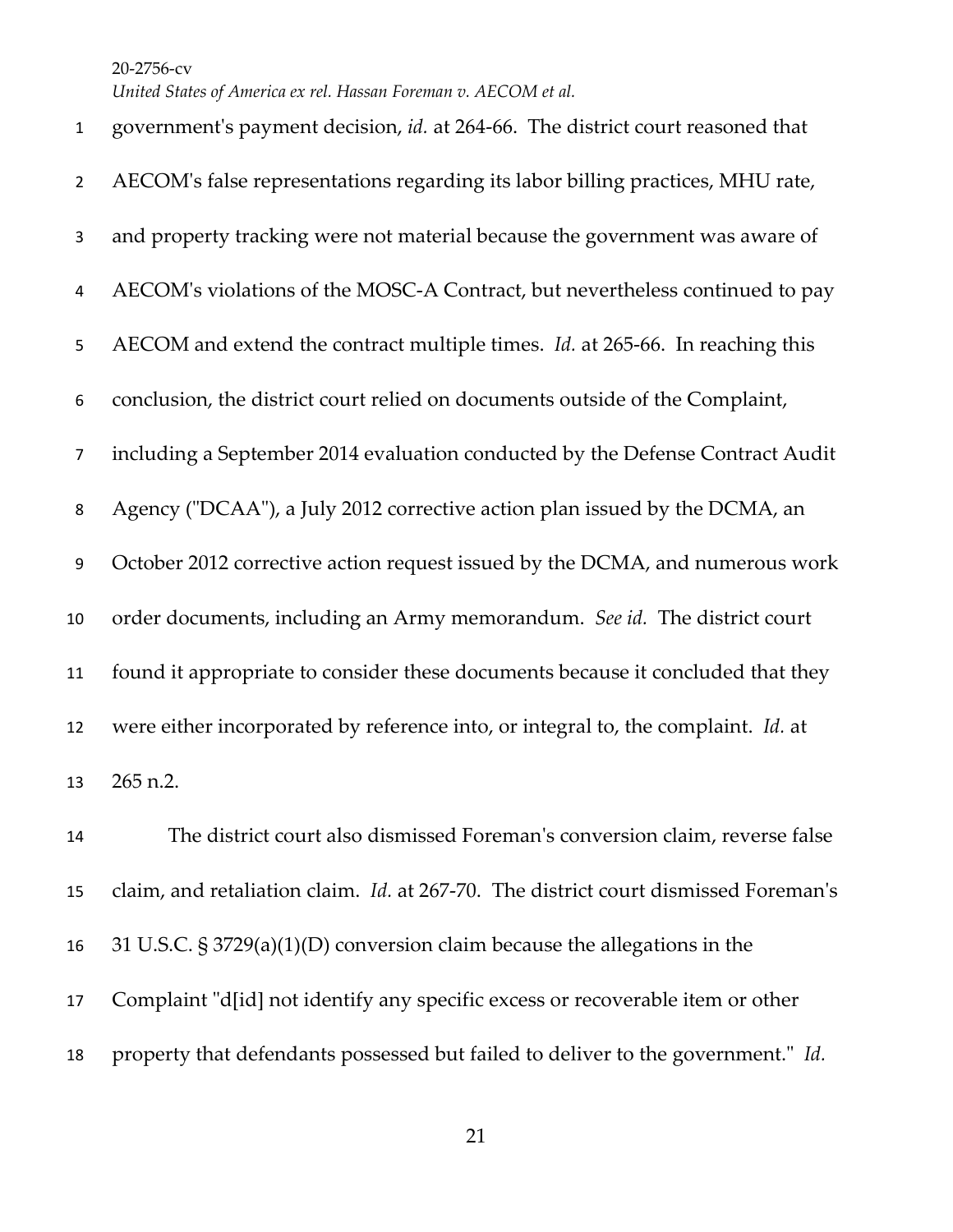*United States of America ex rel. Hassan Foreman v. AECOM et al.*

 at 268. The court also dismissed his 31 U.S.C. § 3729(a)(1)(G) reverse false claims, because the claims were "based on the same labor billing and property violations underlying the direct false claims, which allege that defendants submitted false certifications in their invoices requesting payment and retained those payments." *Id*. The district court explained that the Complaint did not identify a "separate obligation to return overpayments or excess property to the government" and concluded that the allegations – which "essentially boil[ed] down" to the claim that AECOM was receiving payment on false claims and thus retaining government funds to which it was not entitled – did not state viable reverse false claims. *Id.* at 269. Lastly, the district court dismissed Foreman's retaliation claim because it found that he had failed to adequately plead that he engaged in protected conduct or that the defendants were aware of any protected activity. *Id.* at 270. Although the district court indicated that the dismissal of the Complaint "reflect[ed] the underlying invalidity of the merits of the claims, such as the government's continued disregard of defendants' shortfalls as being

insufficiently serious or consequential ('material') to justify either litigation or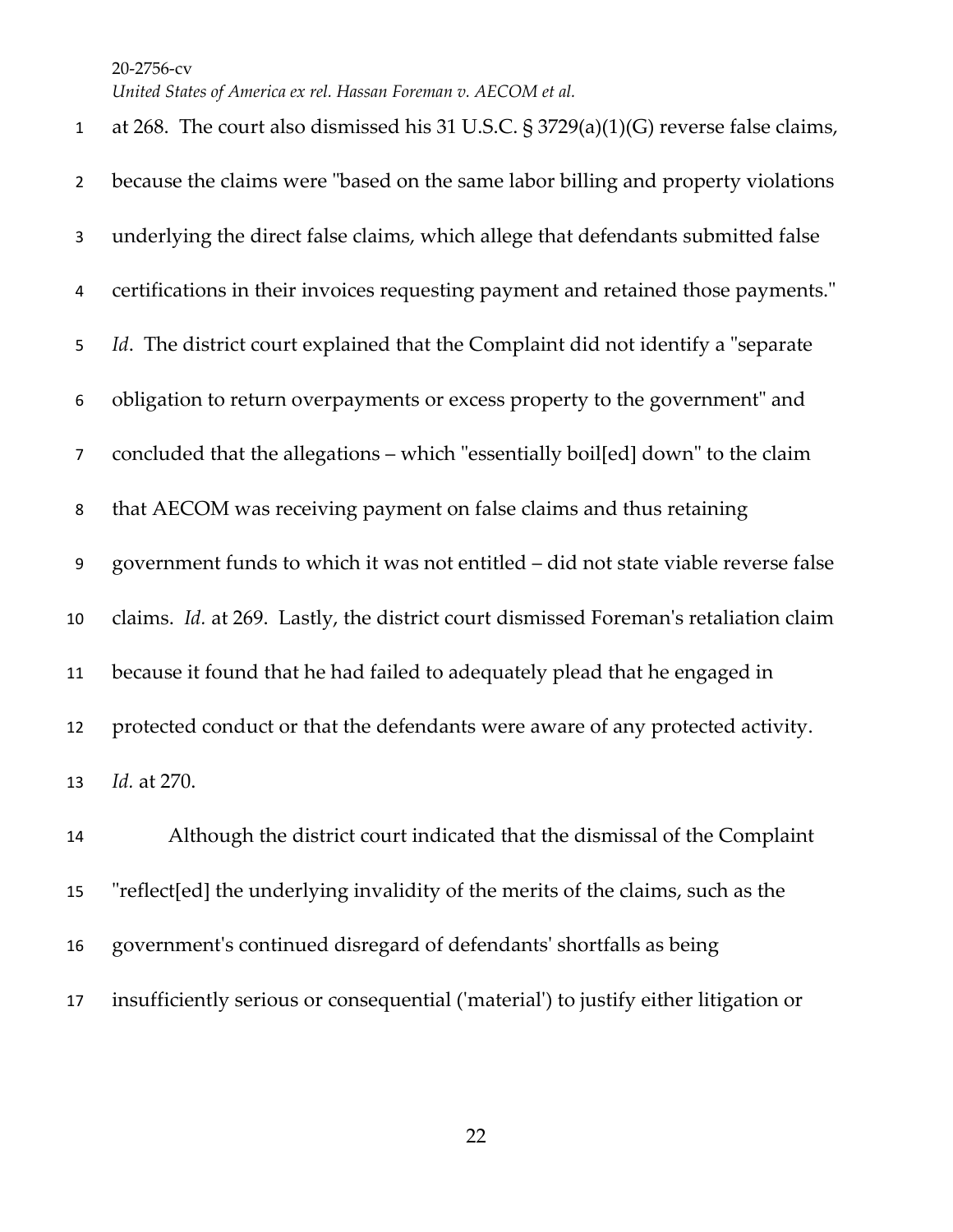*United States of America ex rel. Hassan Foreman v. AECOM et al.*

| $\mathbf{1}$     | severance of the relationship," it granted Foreman "leave to move for leave to   |
|------------------|----------------------------------------------------------------------------------|
| $\overline{2}$   | serve a fourth amended complaint." Id.                                           |
| 3                | Following the district court's decision, Foreman moved for                       |
| 4                | reconsideration. On May 19, 2020, the district court denied the motion. On June  |
| 5                | 5, 2020, the clerk entered judgment for AECOM. Foreman then submitted a letter   |
| 6                | requesting vacatur of the clerk's judgment so that he could move for leave to    |
| $\overline{7}$   | amend. The district court denied Foreman's request, explaining that - following  |
| 8                | its Opinion and Order granting AECOM's motion to dismiss - Foreman had           |
| $\boldsymbol{9}$ | seven weeks to move for leave to amend and yet had failed to do so.              |
| 10               | On July 3, 2020, Foreman filed a motion to alter or amend the judgment           |
| 11               | and requested leave to file a fourth amended complaint. Foreman argued that      |
| 12               | leave to amend should be freely granted under Rule 15(a), that he did not unduly |
| 13               | delay in seeking leave to amend, that he had not acted in bad faith, that he had |
| 14               | not repeatedly failed to cure deficiencies by amendments previously allowed,     |
| 15               | and that the proposed amendments would not be futile. He argued that the         |
| 16               | proposed amendments satisfied the FCA's materiality requirement. He further      |
| 17               | argued that his express false claims, including the claim for fraudulent         |
| 18               | inducement, did not need to pass a materiality test to be viable. He similarly   |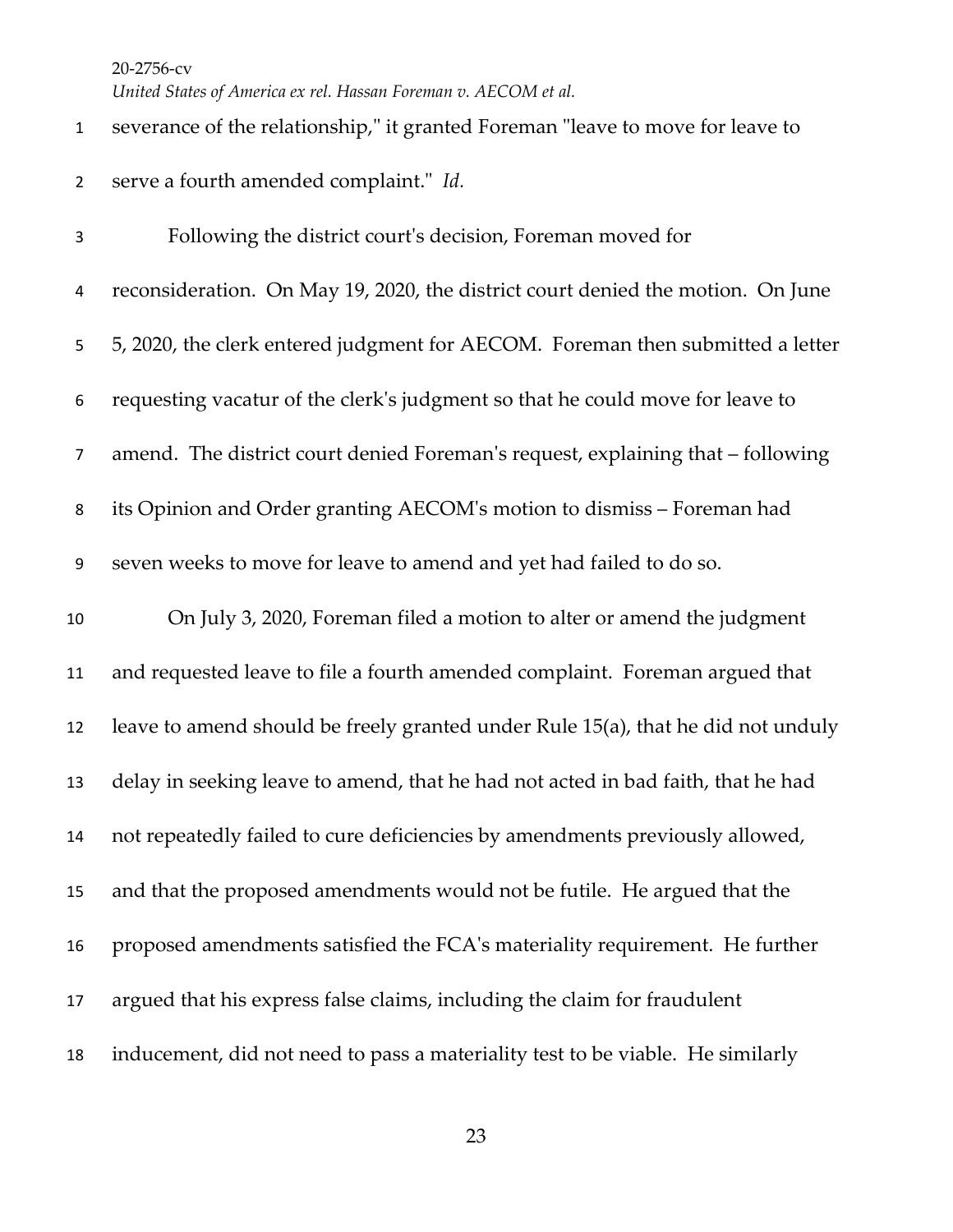*United States of America ex rel. Hassan Foreman v. AECOM et al.*

 argued that his conversion and reverse false claims would not be futile because the proposed fourth amended complaint identified both specific excess or recoverable property that AECOM possessed but failed to return to the government and a separate obligation to return overpayments and excess property to the government. On August 13, 2020, the district court denied Foreman's motion. *United States ex rel. Foreman v. AECOM*, No. 16 CIV. 1960 (LLS), 2020 WL 4719096, at \*1 (S.D.N.Y. Aug. 13, 2020). It reasoned that it was not appropriate to grant relief from judgment because Foreman's proposed further amendments "d[id] not remedy the deficiencies of the third amended complaint and would be futile." *Id.* 11 at  $*$ 2. With respect to Foreman's false claims under  $\S 3729(a)(1)(A)$ -(B), the district court acknowledged that the proposed fourth amended complaint contained additional allegations that AECOM submitted inaccurate timesheets, failed to accurately report its MHU rate, failed to properly track recoverable items, and gave advance notice to employees of audits, but explained that the same allegations formed the basis of the claims in the Complaint which the court had found to be immaterial. *Id.* at \*3. Moreover, while the district court took note of Foreman's additional allegations that the government was unaware of the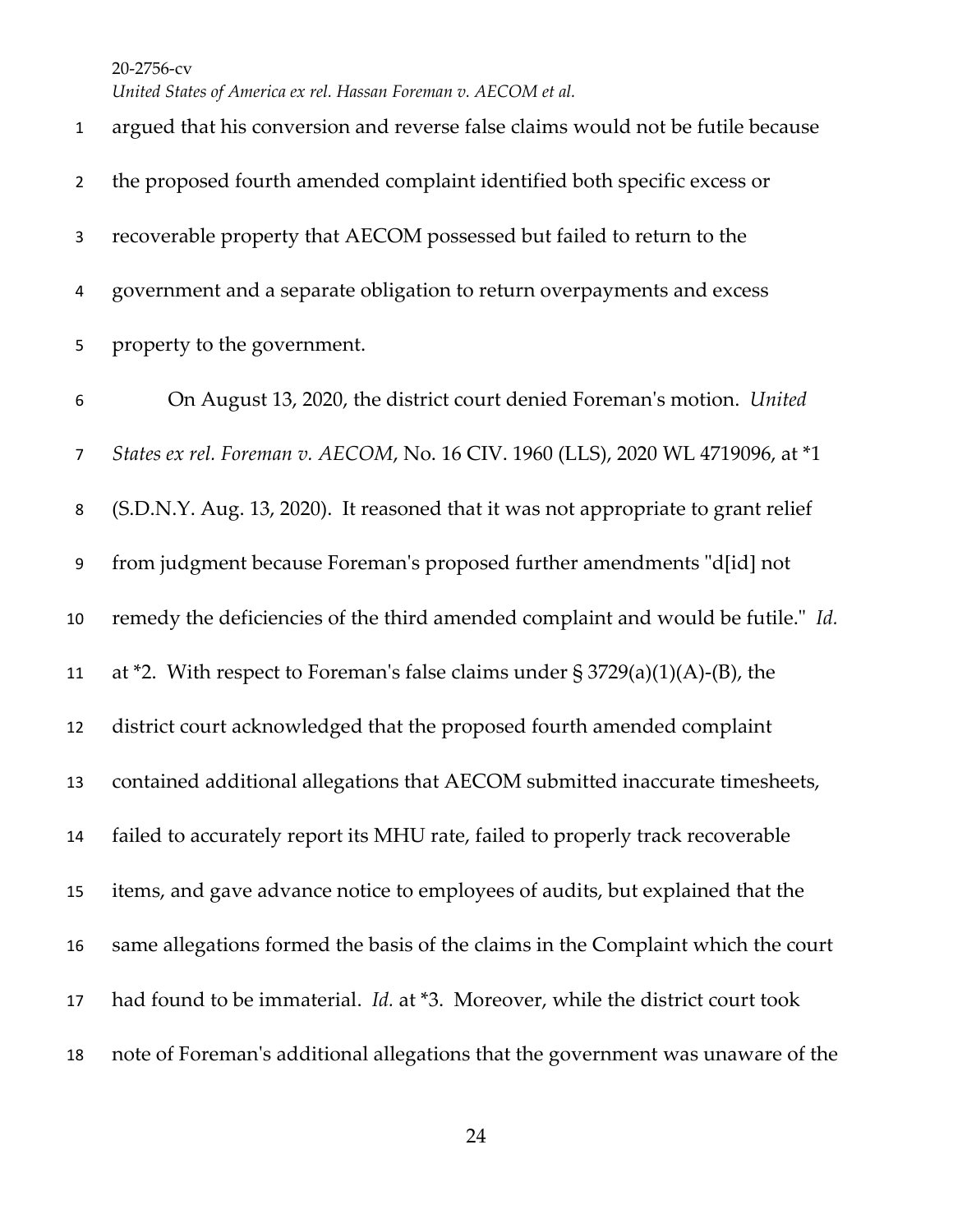*United States of America ex rel. Hassan Foreman v. AECOM et al.*

 scope of AECOM's improper labor billing practices, it found that a September 2 2014 DCAA report demonstrated that the government had actual knowledge of these alleged violations of the MOSC-A Contract. *Id.* The court also rejected Foreman's argument that express claims do not need to be material, concluding that this argument was contrary to our holding in *Bishop v. Wells Fargo & Co.*, 870 F.3d 104, 107 (2d Cir. 2017). *Id.* at \*3 n.1. The district court similarly concluded that Foreman's amendment to the conversion and false reverse claims would be futile. Regarding Foreman's conversion claim, the court decided that the fourth amended complaint still failed to "identify any specific excess or recoverable item or other property that defendants possessed but failed to deliver to the government." *Id.* at \*4. With respect to Foreman's reverse false claim, the district court found that the fourth amended complaint's "new allegation that defendants have a separate obligation to return overpayments and excess property to the government does not cure the deficiency . . . [that] the reverse false claim is based on the same labor billing and property violations underlying the direct false claims, which were dismissed due to a lack of materiality." *Id.* (internal quotation marks omitted).

Foreman filed a notice of appeal.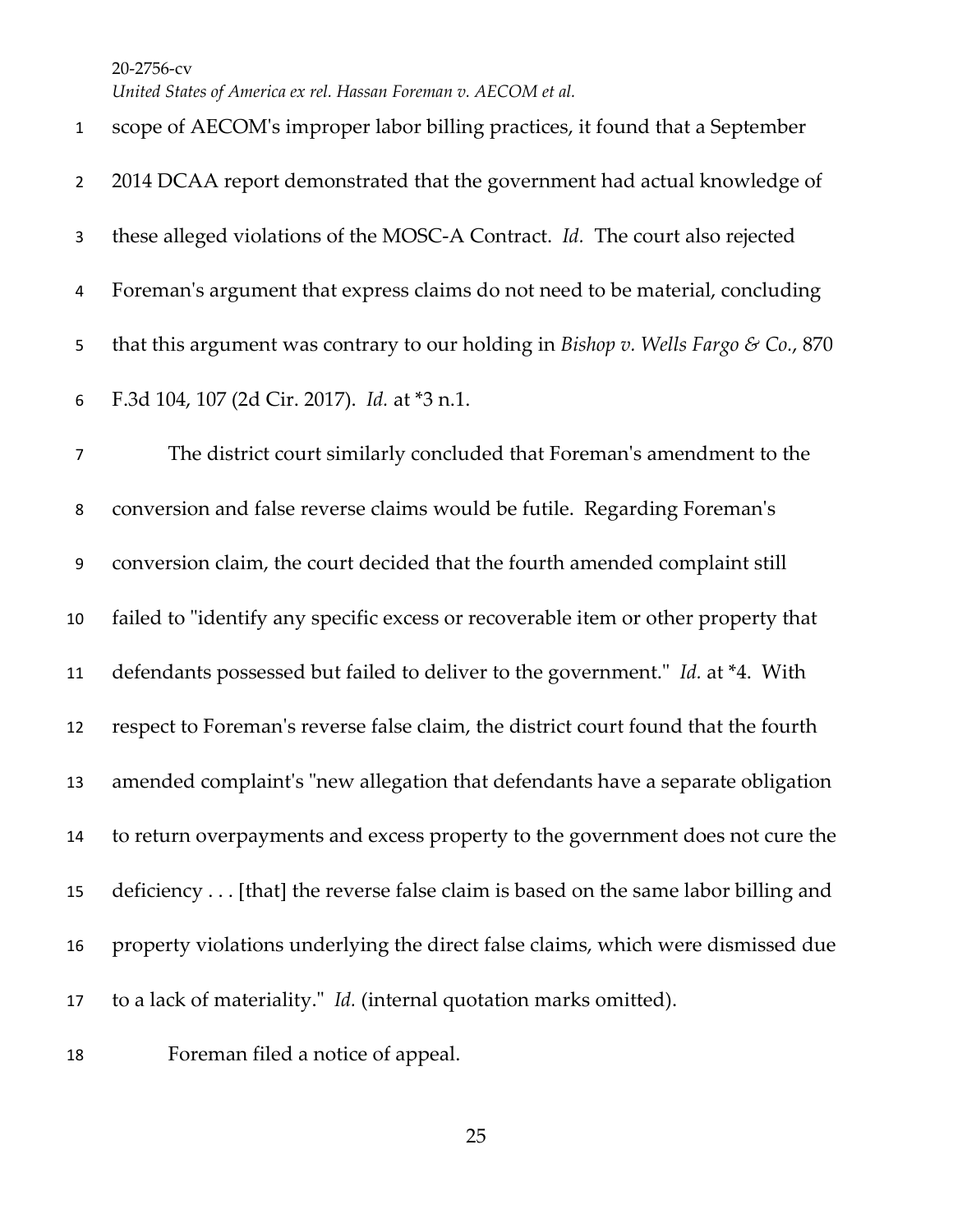*United States of America ex rel. Hassan Foreman v. AECOM et al.*

## **DISCUSSION**

- **I. Standard of Review**
- "This Court review[s] *de novo* the grant of a motion to dismiss under Rule 12(b)(6), accepting as true the factual allegations in the complaint and drawing all inferences in the plaintiff's favor." *Mirkin v. XOOM Energy, LLC*, 931 F.3d 173, 176 (2d Cir. 2019) (internal quotation marks omitted). "To survive a motion to dismiss, a plaintiff must allege 'enough facts to state a claim to relief that is plausible on its face.'" *Id.* at 176 (quoting *Bell Atl. Corp. v. Twombly*, 550 U.S. 544, 570 (2007)).
- **II. False Claims**

 On appeal, Foreman argues that the district court erred in dismissing his 12 false claims brought pursuant to 31 U.S.C.  $\S$  3729(a)(1)(A) because it (1) improperly imported a materiality requirement onto Foreman's express false claims, factually false claims, and fraudulent inducement claims; (2) improperly relied on extrinsic evidence outside of the Complaint in conducting its materiality analysis; and (3) incorrectly dismissed the claims for lack of materiality. For the reasons explained below, we agree that the district court improperly relied on extrinsic evidence and erroneously dismissed Foreman's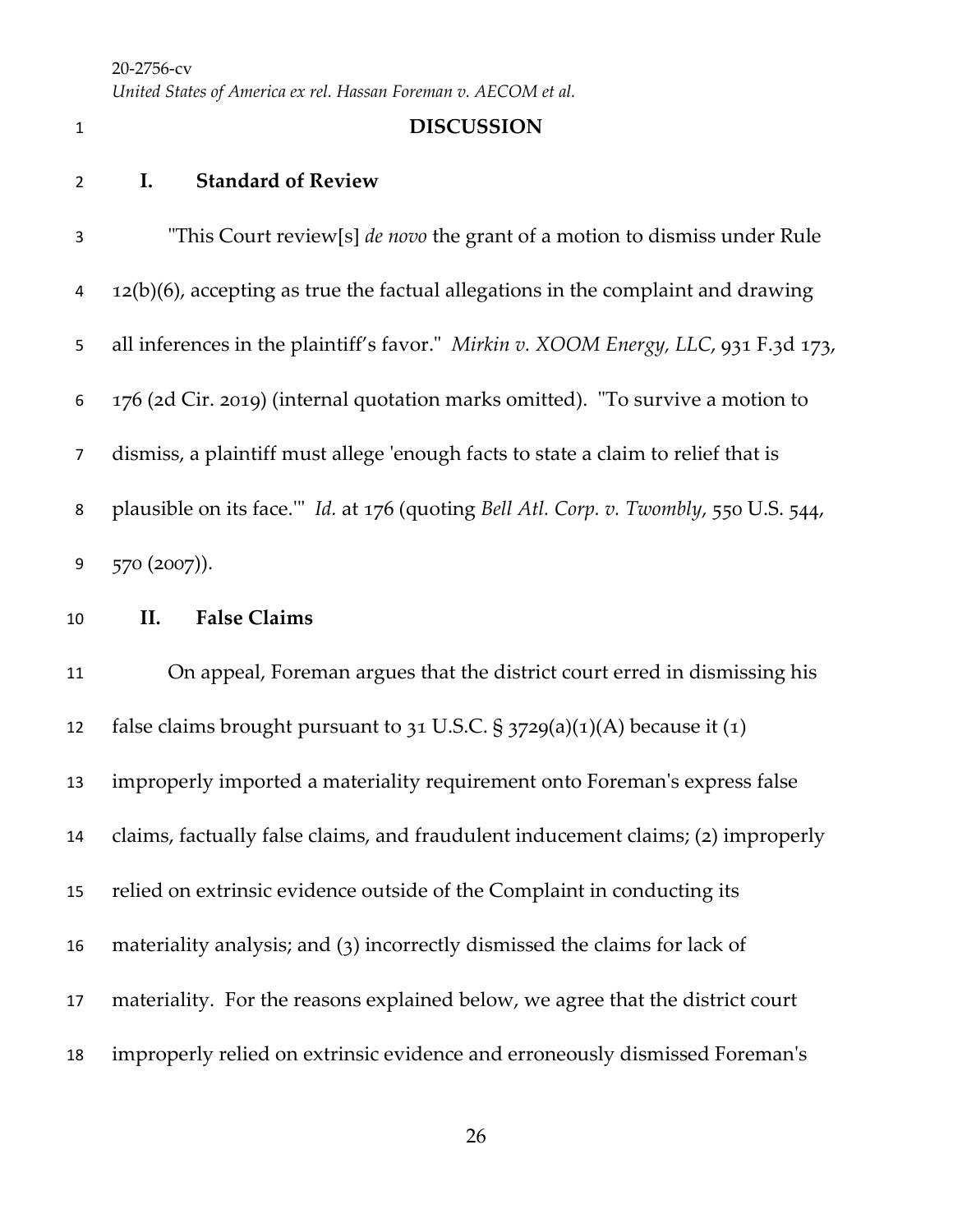*United States of America ex rel. Hassan Foreman v. AECOM et al.*

 false claims premised on the labor billing allegations. We conclude, however, that the district court correctly dismissed Foreman's other claims premised on the MHU rate and property tracking allegations. *A. Applicability of Materiality Requirement* Foreman argues first that the district court erred in dismissing all of his false claims because the Supreme Court's decision in *Escobar* only establishes a materiality requirement for "implied" false claims. According to Foreman, *Escobar*'s materiality requirement therefore does not apply to his "express" false claims, including his fraudulent inducement claim, which he contends is based on AECOM's express – rather than implied – false representations to the 11 government, and his "factually false" claims.<sup>[7](#page-26-0)</sup> This argument is without merit.

A factually false claim is one that "is untrue on its face," such as a claim that "include[s] an incorrect description of goods or services provided or a request for reimbursement for goods or services never provided." *Kellogg Brown & Root Servs., Inc.*, 800 F. Supp. 2d at 154. Legally false claims "do not involve information that is false on its own terms, but instead rest[] on a false representation of compliance with an applicable federal statute, federal regulation, or contractual term." *Id.* (internal quotation marks omitted). "A legally false claim, also known as a 'false certification,' can be either 'express' or 'implied.'" *Id.* "An express false certification occurs when a claimant explicitly represents that he or she has complied with a contractual condition, but in fact has not

<span id="page-26-0"></span><sup>7 &</sup>quot;A successful FCA claim generally occurs in one of three forms": (1) a factually false claim; (2) a legally false claim under an express false certification theory; and (3) a legally false claim under an implied certification theory. *United States v. Kellogg Brown & Root Servs., Inc.*, 800 F. Supp. 2d 143, 154 (D.D.C. 2011); *see United States ex rel. Lisitza v. Johnson & Johnson*, 765 F. Supp. 2d 112, 125 (D. Mass. 2011).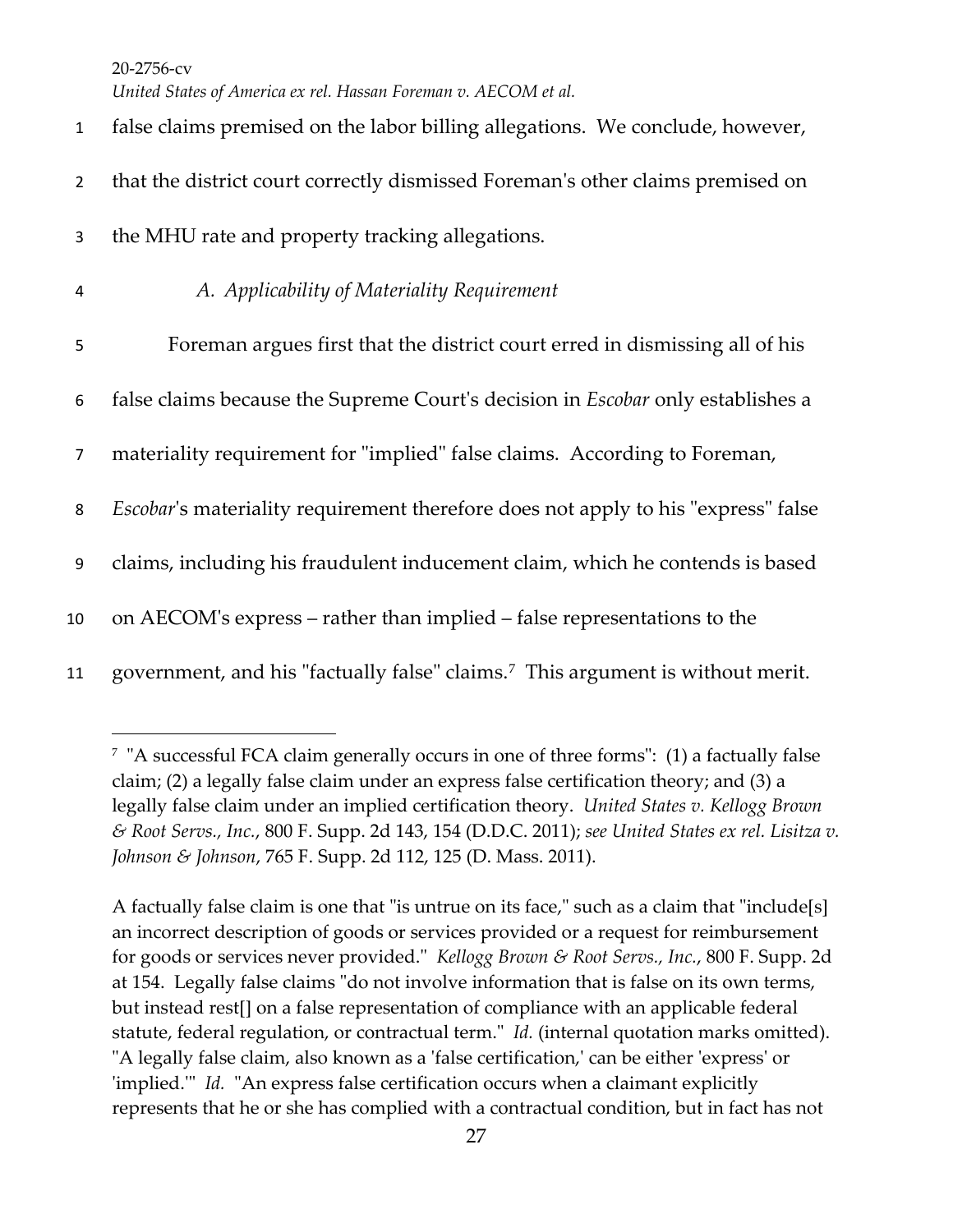| $\mathbf 1$    | In <i>Escobar</i> , the plaintiffs filed a <i>qui tam</i> suit asserting claims under the FCA |
|----------------|-----------------------------------------------------------------------------------------------|
| $\overline{2}$ | pursuant to 31 U.S.C. § 3729(a)(1)(A). Escobar, 136 S. Ct. at 1993. The plaintiffs            |
| 3              | sought to hold the defendant liable under an implied false certification theory of            |
| 4              | liability. Id. at 1993, 1995. The Supreme Court granted certiorari to decide                  |
| 5              | whether an implied false certification theory could provide a viable basis for                |
| 6              | liability and to "clarify some of the circumstances in which the False Claims Act             |
| $\overline{7}$ | imposes liability." Id. at 1995. In concluding that the implied false certification           |
| 8              | theory could provide a basis for liability, the Court looked to the language of 31            |
| 9              | U.S.C. § $3279(a)(1)(A)$ , which "imposes civil liability on 'any person who                  |
| 10             | knowingly presents, or causes to be presented, a false or fraudulent claim for                |
| 11             | payment or approval." <i>Id.</i> at 1999 (quoting $31$ U.S.C. § $3279(a)(1)(A)$ ). When       |
| 12             | interpreting "what makes a claim false or fraudulent," the Court reasoned that                |

complied." *Id.* An "implied" false certification claim arises where the defendant submits a claim for payment, impliedly certifying compliance with conditions of payment while omitting its violations of statutory, regulatory, or contractual requirements, and these omissions render the representations misleading. *See Escobar*, 136 S. Ct. at 1995 ("[T]he implied false certification theory can be a basis for liability . . . when the defendant submits a claim for payment that makes specific representations about the goods or services provided, but knowingly fails to disclose the defendant's noncompliance with a statutory, regulatory, or contractual requirement . . . [and] the omission renders those representations misleading."); *Kellogg Brown & Root Servs., Inc.*, 800 F. Supp. 2d at 154 ("[A]n implied false certification occurs when the claimant makes no affirmative representation but fails to comply with a contractual or regulatory provision where certification was a prerequisite to the government action sought." (internal quotation marks omitted)).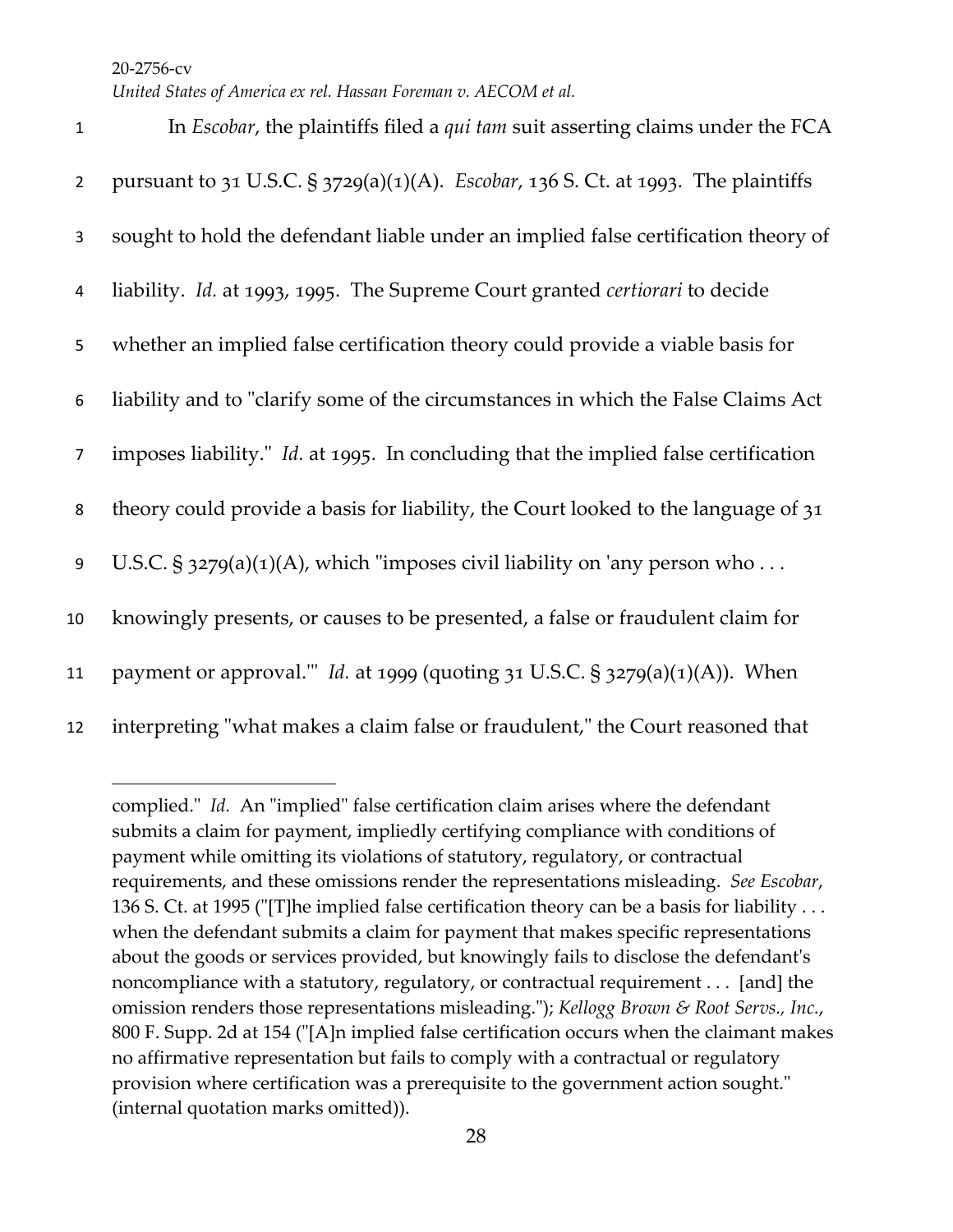*United States of America ex rel. Hassan Foreman v. AECOM et al.*

 Congress intended to incorporate "the well-settled meaning of the common-law terms it uses," and concluded that the use of the term "fraudulent" demonstrated Congress's intent to incorporate the common-law meaning of fraud. *Id.* "Because common-law fraud has long encompassed certain misrepresentations by omission," the Supreme Court held that "'false or fraudulent claims' include more than just claims containing express falsehoods." *Id.* An implied certification theory may therefore provide a basis for liability where the claim for payment "makes specific representations about the goods or services provided" and the "defendant's failure to disclose noncompliance with material statutory, regulatory, or contractual requirements makes those representations misleading half-truths." *Id.* at 2001. The Court further held that "[a] misrepresentation about compliance with a statutory, regulatory, or contractual requirement must be *material* to the Government's payment decision in order to be actionable under the False Claims Act." *Id.* at 1996 (emphasis added). Although *Escobar* involved an implied false certification claim, nothing in the opinion suggests that its materiality requirement was intended to be limited to that specific theory of liability. To the contrary, the Court looked to the

18 language of  $\S$  3279(a)(1)(A) generally and concluded that it incorporates a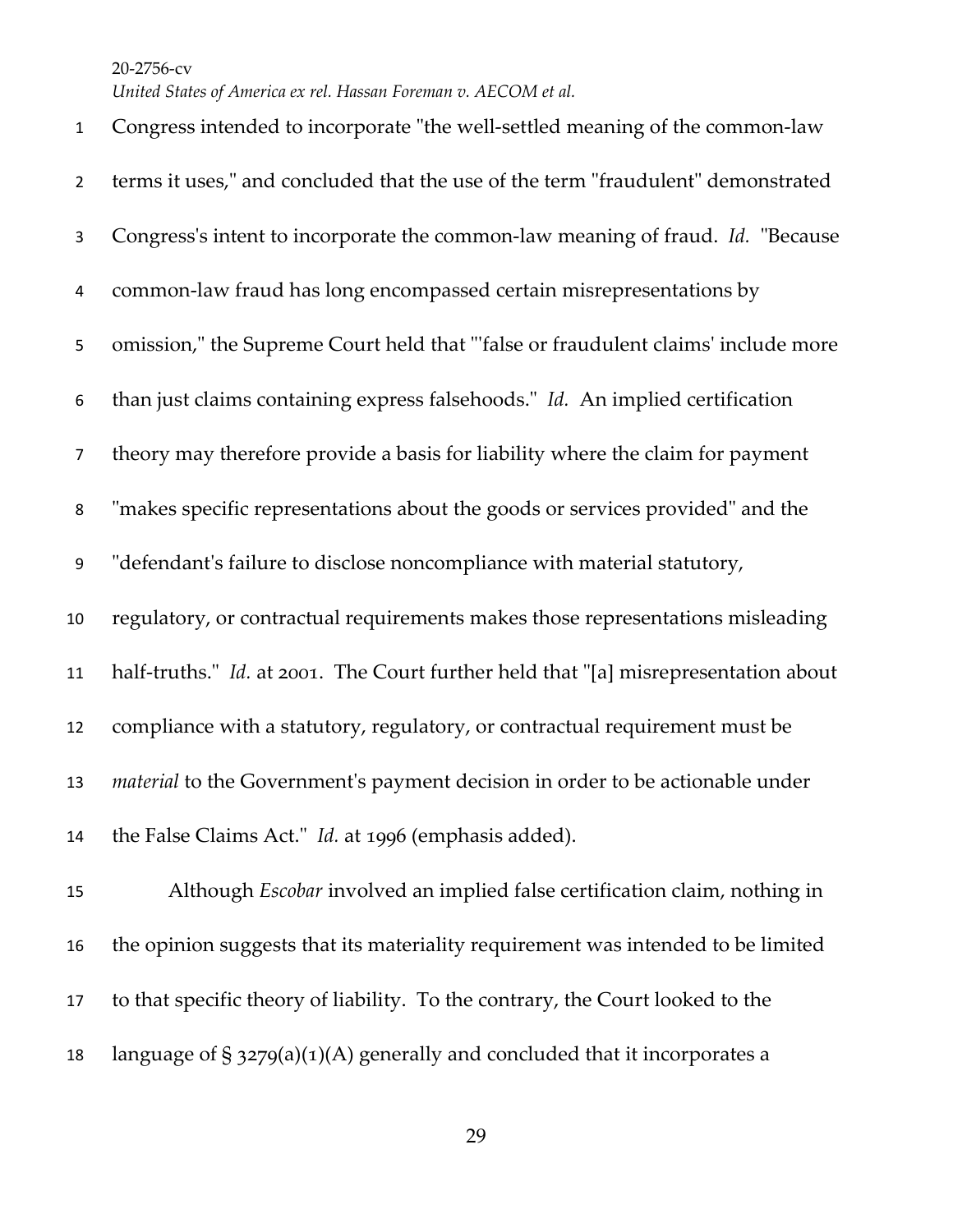*United States of America ex rel. Hassan Foreman v. AECOM et al.*

| $\mathbf 1$    | common-law materiality requirement and that, absent such a showing, a                      |
|----------------|--------------------------------------------------------------------------------------------|
| $\overline{2}$ | § 3279(a)(1)(A) claim is not actionable. See Escobar, 136 S. Ct. at 1996, 1999-2002.       |
| 3              | Moreover, we have repeatedly read <i>Escobar</i> to impose a materiality requirement       |
| 4              | on all claims brought under § $3279(a)(1)(A)$ , including express false claims and         |
| 5              | fraudulent inducement claims. See Bishop, 870 F.3d at 106-07 ("[A]lthough Escobar          |
| 6              | was an implied false certification case, it also abrogated Mikes's particularity           |
| $\overline{7}$ | requirement for express false certification claims. In place of Mikes's                    |
| 8              | requirements, the <i>Escobar</i> Court set out a 'familiar and rigorous' materiality       |
| 9              | standard." (quoting <i>Escobar,</i> 136 S. Ct. at 2004 n.6)); United States v. Strock, 982 |
| 10             | F.3d 51, 60-65 (2d Cir. 2020) (applying <i>Escobar's</i> materiality requirement to        |
| 11             | fraudulent inducement claim). <sup>8</sup>                                                 |
| 12             | We therefore conclude that <i>Escobar</i> imposes a materiality requirement on             |
| 13             | all of Foreman's $\S$ 3279(a)(1)(A) claims.                                                |

<span id="page-29-0"></span><sup>8</sup> Foreman argues that our decisions in *Bishop* and *Strock* are inconsistent with our prior decision in *United States ex rel. Kirk v. Schindler Elevator Corp.* ("*Kirk*"), 601 F.3d 94 (2d Cir. 2010), *rev'd on other grounds*, 563 U.S. 401 (2011), and that *Bishop* and *Strock* cannot overrule our prior precedent in *Kirk*. But *Kirk* was decided before *Escobar* and employed the analysis set forth in *Mikes v. Straus*, 274 F.3d 687 (2d Cir. 2001), which was abrogated by *Escobar*. *See Kirk*, 601 F.3d at 113. *Kirk* is therefore no longer good law and *Bishop* properly overruled *Mikes* and its progeny based on *Escobar*. *See Bishop*, 870 F.3d at 107 (overruling *Mikes* because "a panel of this Court may overrule a precedent when 'an intervening Supreme Court decision [(here, *Escobar*)] casts doubt on the prior ruling").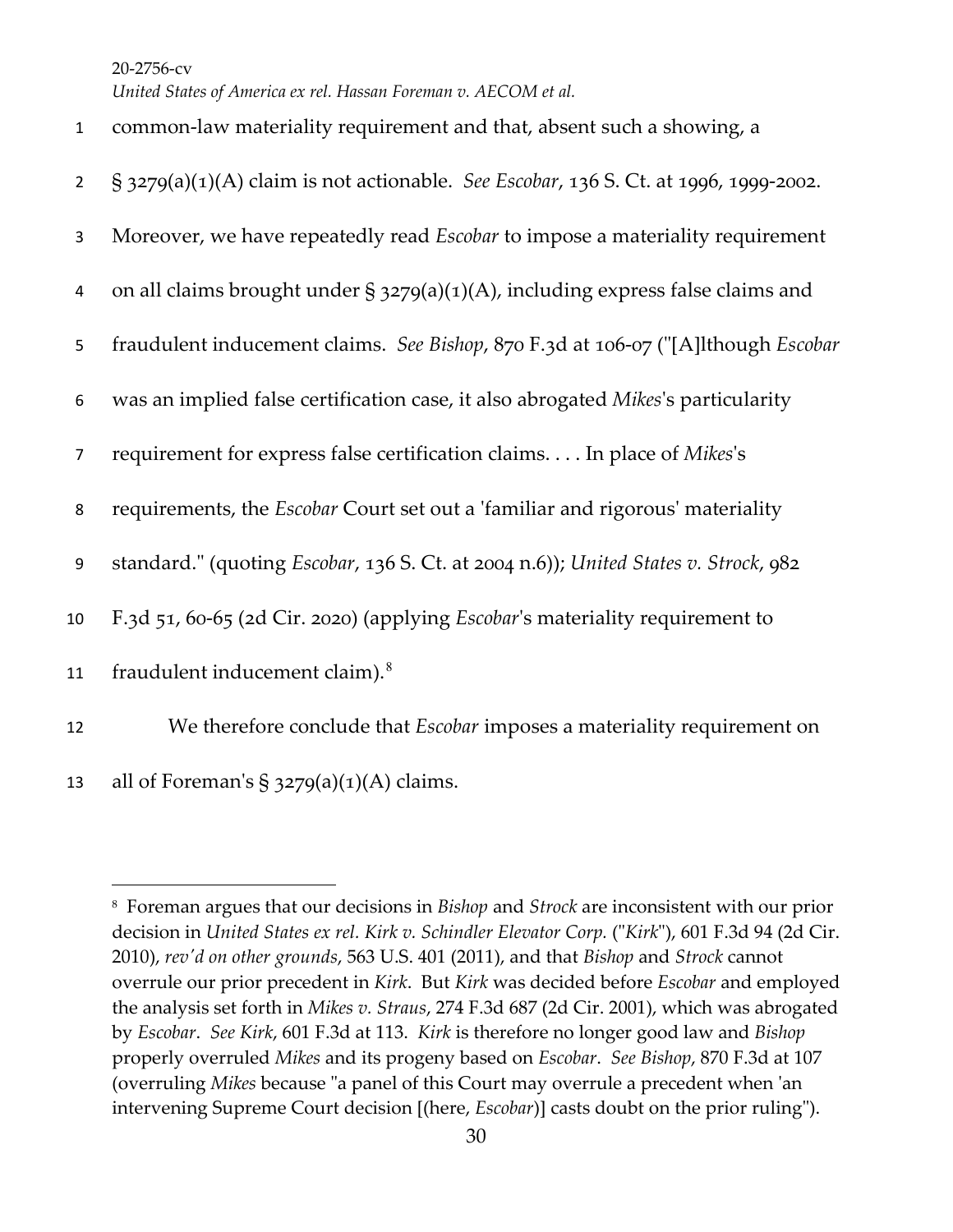*United States of America ex rel. Hassan Foreman v. AECOM et al.*

 *B. Consideration of Material Extraneous to the Complaint 1. Applicable Law* "In considering a motion to dismiss for failure to state a claim pursuant to Rule 12(b)(6), a district court may consider the facts alleged in the complaint, documents attached to the complaint as exhibits, and documents incorporated by reference in the complaint." *DiFolco v. MSNBC Cable L.L.C.*, 622 F.3d 104, 111 (2d Cir. 2010). "Where a document is not incorporated by reference, the court may never[the]less consider it where the complaint 'relies heavily upon its terms and effect,' thereby rendering the document 'integral' to the complaint." *Id.* (quoting *Mangiafico v. Blumenthal*, 471 F.3d 391, 398 (2d Cir. 2006)). For a document to be considered integral to the complaint, the plaintiff must "rel[y] on the terms and effect of a document in drafting the complaint . . . mere notice or possession is not enough." *Chambers v. Time Warner, Inc.*, 282 F.3d 147, 153 (2d Cir. 2002). And "even if a document is 'integral' to the complaint, it must be clear on the record that no dispute exists regarding the authenticity or accuracy of the document," and it must be clear that "there exist no material disputed issues of fact regarding the relevance of the document." *DiFolco*, 622 F.3d at 111 (quoting *Faulkner v. Beer*, 463 F.3d 130, 134 (2d Cir. 2006)).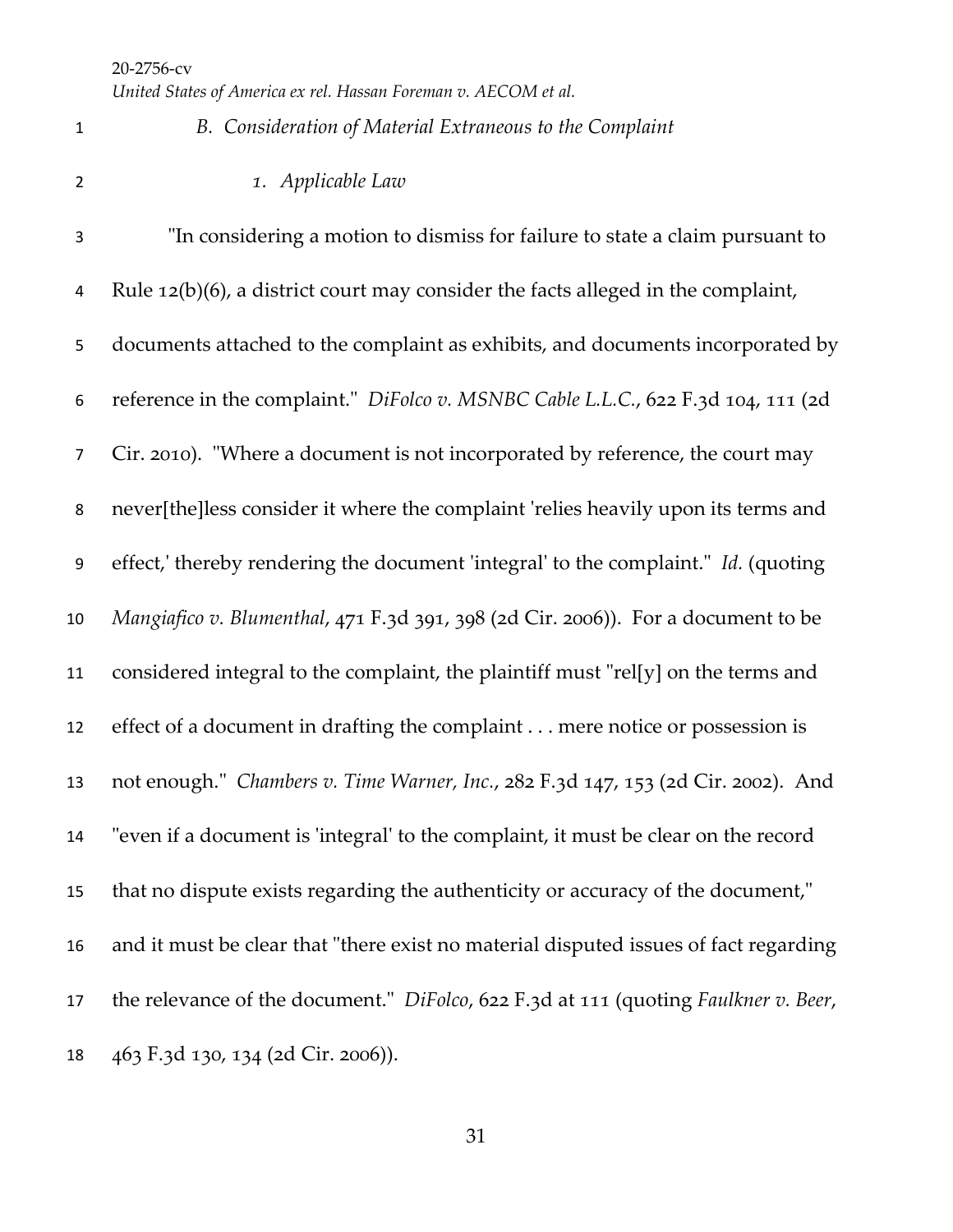*United States of America ex rel. Hassan Foreman v. AECOM et al.*

 Where a district court considers material outside of the pleadings that is not attached to the complaint, incorporated by reference, or integral to the complaint, the district court, to decide the issue on the merits, must convert the motion into one for summary judgment. *See Friedl v. City of New York*, 210 F.3d 79, 83 (2d Cir. 2000) ("'[W]hen matters outside the pleadings are presented in response to a 12(b)(6) motion,' a district court must either 'exclude the additional material and decide the motion on the complaint alone' or 'convert the motion to one for summary judgment under Fed. R. Civ. P. 56 and afford all parties the opportunity to present supporting material.'" (quoting *Fonte v. Bd. of Managers of Cont'l Towers Condo.*, 848 F.2d 24, 25 (2d Cir. 1988)); *see also* Fed. R. Civ. P. 12(d). This requirement "deters trial courts from engaging in factfinding when ruling on a motion to dismiss and ensures that when a trial judge considers evidence [outside] the complaint, a plaintiff will have an opportunity to contest defendant's relied-upon evidence by submitting material that controverts it." *Glob. Network Commc'ns, Inc. v. City of New York*, 458 F.3d 150, 155 (2d Cir. 2006). A district court therefore "errs when it consider[s] affidavits and exhibits submitted by defendants, or relies on factual allegations contained in legal briefs or memoranda in ruling on a 12(b)(6) motion to dismiss." *Friedl*, 210 F.3d at 83-84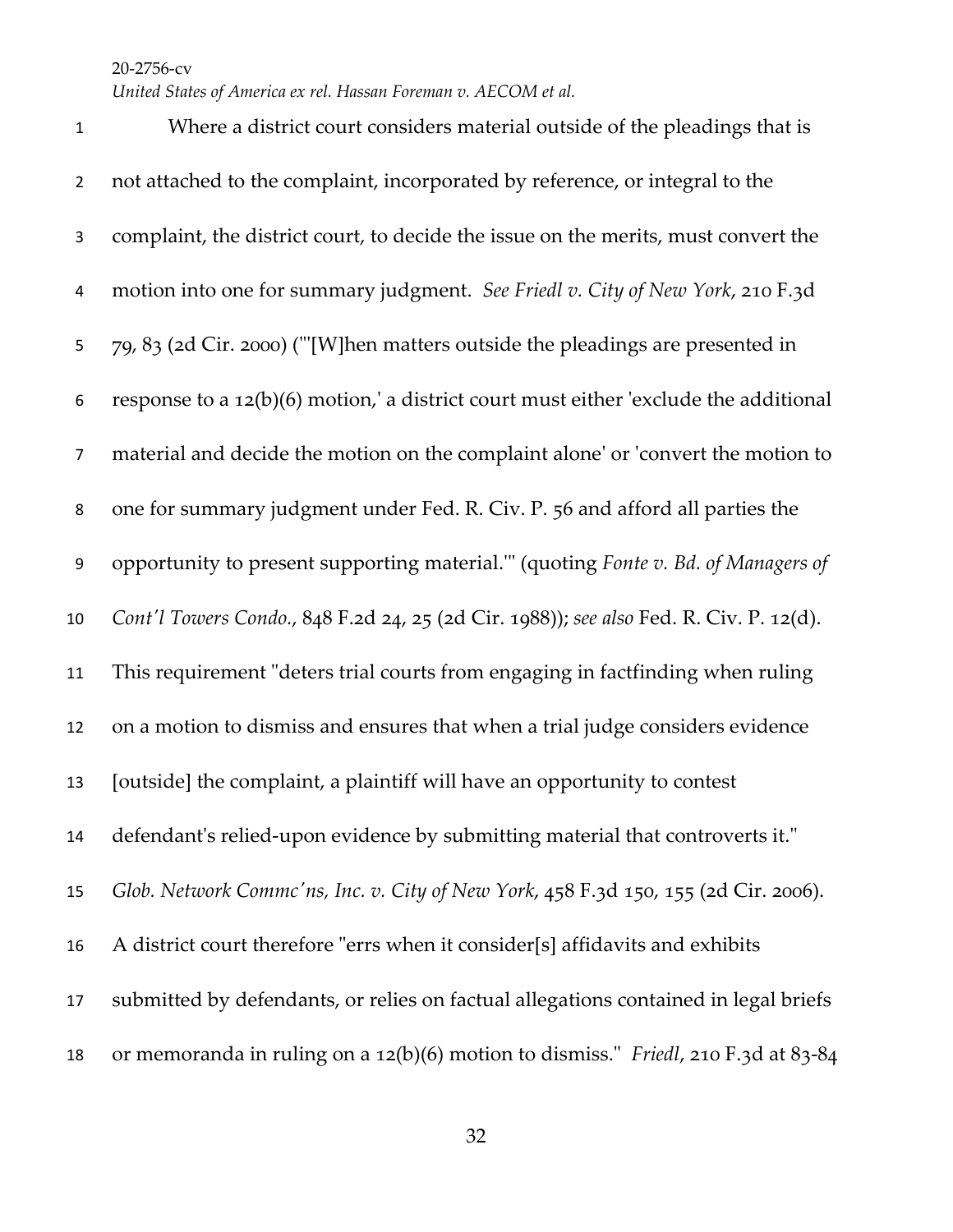(internal quotation marks and citations omitted).

*2. Application*

 Foreman argues that, in conducting its materiality analysis, the district court improperly relied on the following documents which were outside of the complaint: (1) a September 2014 audit report issued by the DCAA (the "September 2014 DCAA Report"), which reported on AECOM's labor billing practices to the Department of Defense; and (2) documents related to Work Order 6HN26S603914, including an Army memorandum. AECOM argues that the district court properly considered the September 2014 DCAA report because it was integral to the complaint, and that the work order-related documents were incorporated by reference because the complaint references and quotes from Work Order 6HN26S603914. We turn first to the September 2014 DCAA Report, which the district court considered in assessing the materiality of the alleged labor billing violations of the MOSC-A Contract. *See United States ex rel. Foreman*, 454 F. Supp. 3d at 265.

 AECOM concedes, as it must, that this report was not referenced anywhere in the Complaint, but argues that it was nevertheless proper for the district court to consider because it was integral to the Complaint. It was, AECOM urges,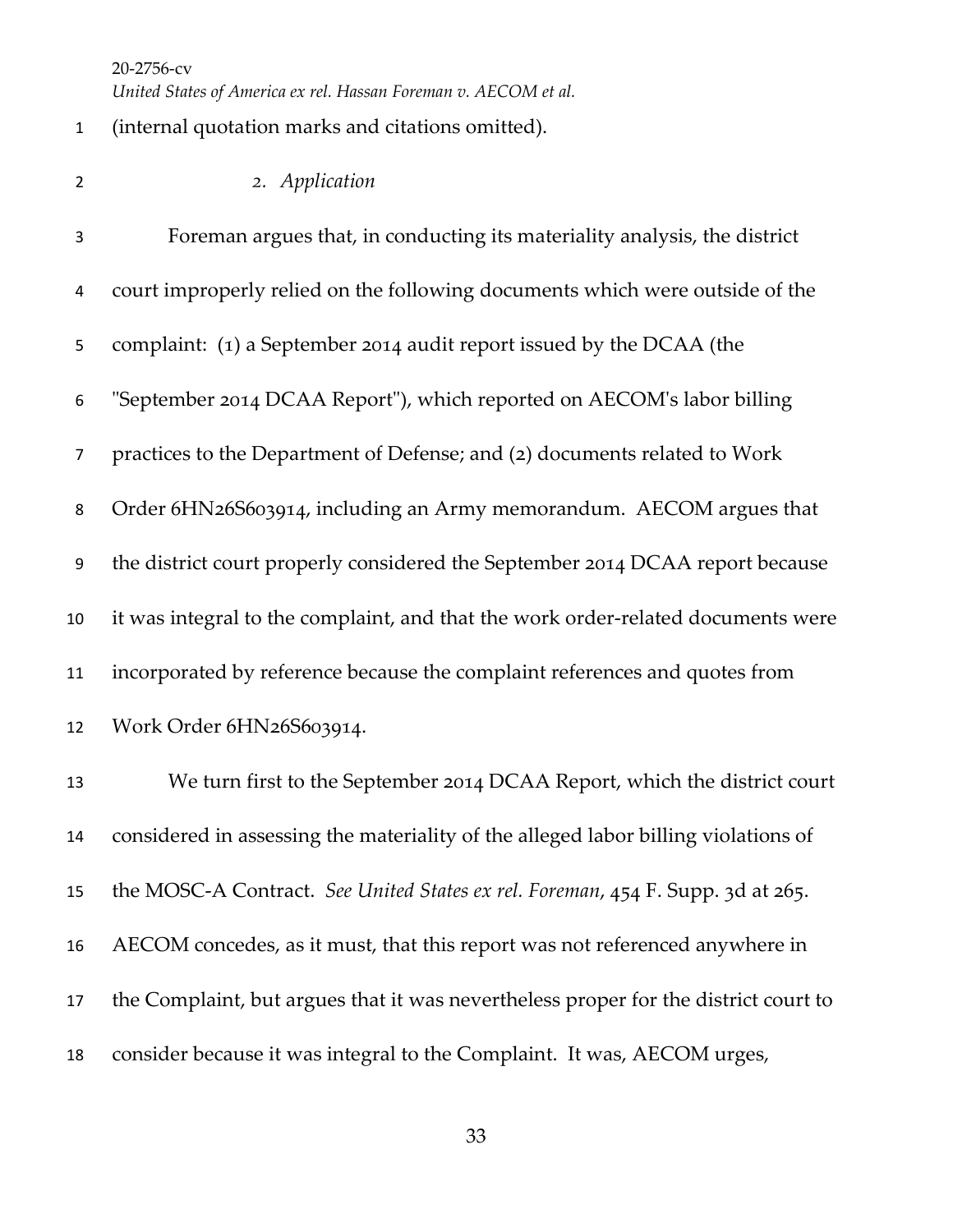*United States of America ex rel. Hassan Foreman v. AECOM et al.*

 integral to the "plaintiff's ability to pursue his cause of action," even though he omitted it from the Complaint. Appellees' Br. 38 (quotation marks omitted). According to AECOM, the report establishes that the government had knowledge of the alleged violations of the MOSC-A Contract underlying Foreman's labor billing claims. Because the government's knowledge of these alleged violations is critical to determining whether AECOM's allegedly false certifications were material to the government's payment decision (and whether Foreman's claims are therefore actionable), *see Escobar*, 136 S. Ct. at 2003, AECOM contends that the report is integral to the complaint. AECOM also points out that, throughout the Complaint, Foreman references DCAA audits, and argues that, "[g]iven the centrality of DCAA's labor billing audit process to Foreman's complaint," the September 2014 DCAA Report was integral to the Complaint. Appellees' Br. 39. AECOM emphasizes that Foreman had notice of the report because on December 21, 2018, and July 29, 2019, in the wake of the government's investigation into Foreman's claims (and prior to the filing of the Complaint), it produced the report to Foreman. We find these arguments unpersuasive. As explained above, a document may be considered "integral" to the complaint in a narrow set of circumstances, where the plaintiff relies heavily on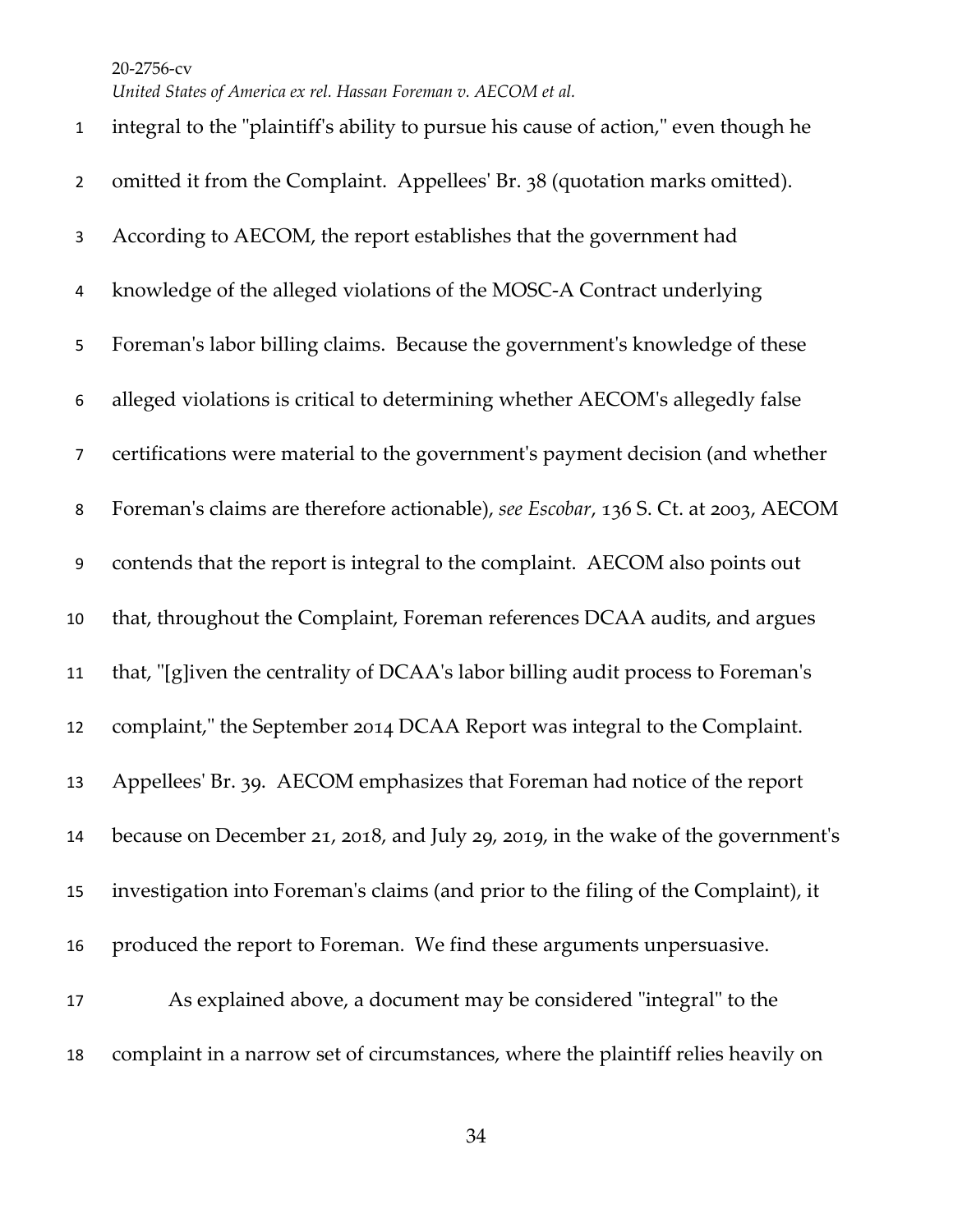*United States of America ex rel. Hassan Foreman v. AECOM et al.*

 the document's terms and effect in pleading his claims and there is no serious dispute as to the document's authenticity. *See DiFolco*, 622 F.3d at 111. "In most instances where this exception is recognized, the incorporated material is a contract or other legal document containing obligations upon which the plaintiff's complaint stands or falls, but which for some reason—usually because the document, read in its entirety, would undermine the legitimacy of the plaintiff's claim—was not attached to the complaint." *Glob. Network Commc'ns, Inc.*, 458 F.3d at 157. Accordingly, we have recognized the applicability of this exception where the documents consisted of emails that were part of a negotiation exchange that the plaintiff identified as the basis for its good faith and fair dealing claim, *see L-7 Designs, Inc. v. Old Navy, LLC*, 647 F.3d 419, 422 (2d Cir. 2011), or consisted of contracts referenced in the complaint which were essential to the claims, *see Chambers*, 282 F.3d at 153 n.4. In securities fraud cases, we have similarly found it appropriate to consider documents filed with the Securities and Exchange Commission ("SEC") when they form the basis for the allegations in the complaint. *See Roth v. Jennings*, 489 F.3d 499, 509 (2d Cir. 2007) ("When a complaint alleges, for example, that a document filed with the SEC failed to disclose certain facts, it is appropriate for the court, in considering a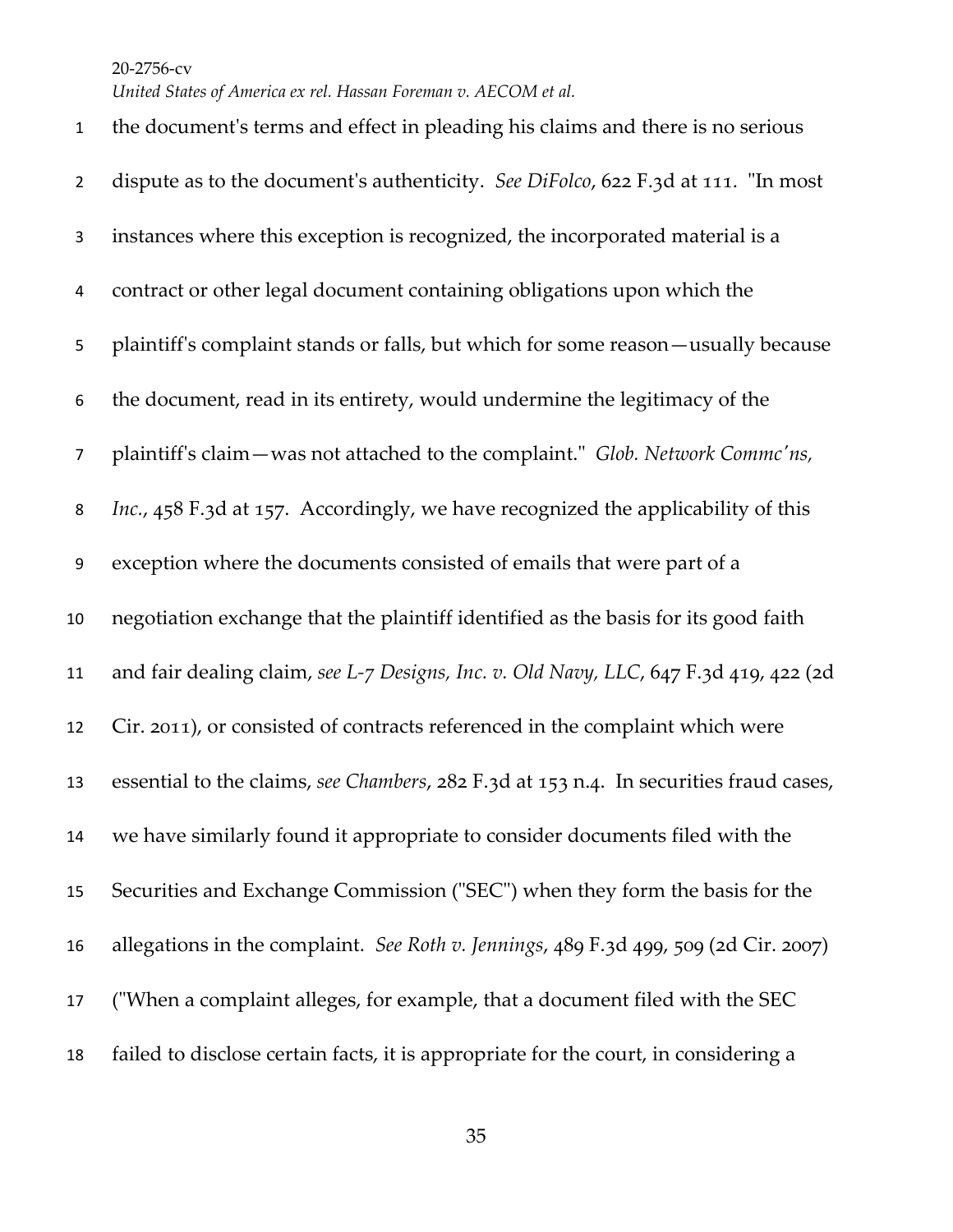Rule 12(b)(6) motion, to examine the document to see whether or not those facts were disclosed.").

 In contrast to other documents that we have found to be integral to a complaint, the September 2014 DCAA Report was not alluded to, and did not form the basis for, the allegations or claims in the Complaint. While AECOM did produce the September 2014 DCAA Report to Foreman prior to the filing of the Complaint, the parties agreed that the amendments in the Complaint would be limited to jurisdiction and venue and Foreman did not rely on the report to support, or form the basis for, the allegations in the Complaint. The fact that the September 2014 DCAA Report demonstrates the government's knowledge of some of the alleged MOSC-A Contract violations underlying Foreman's claims (and therefore undermines the strength of Foreman's claims) does not render it integral to the Complaint. If all that is required to render a document integral to the complaint is that it be favorable to the defendant, possibly thwarting the plaintiff's claims, it would be difficult to imagine a document that could not be considered on a motion to dismiss pursuant to the integral-to-the-complaint exception.

Moreover, while the Complaint alleges generally that AECOM was subject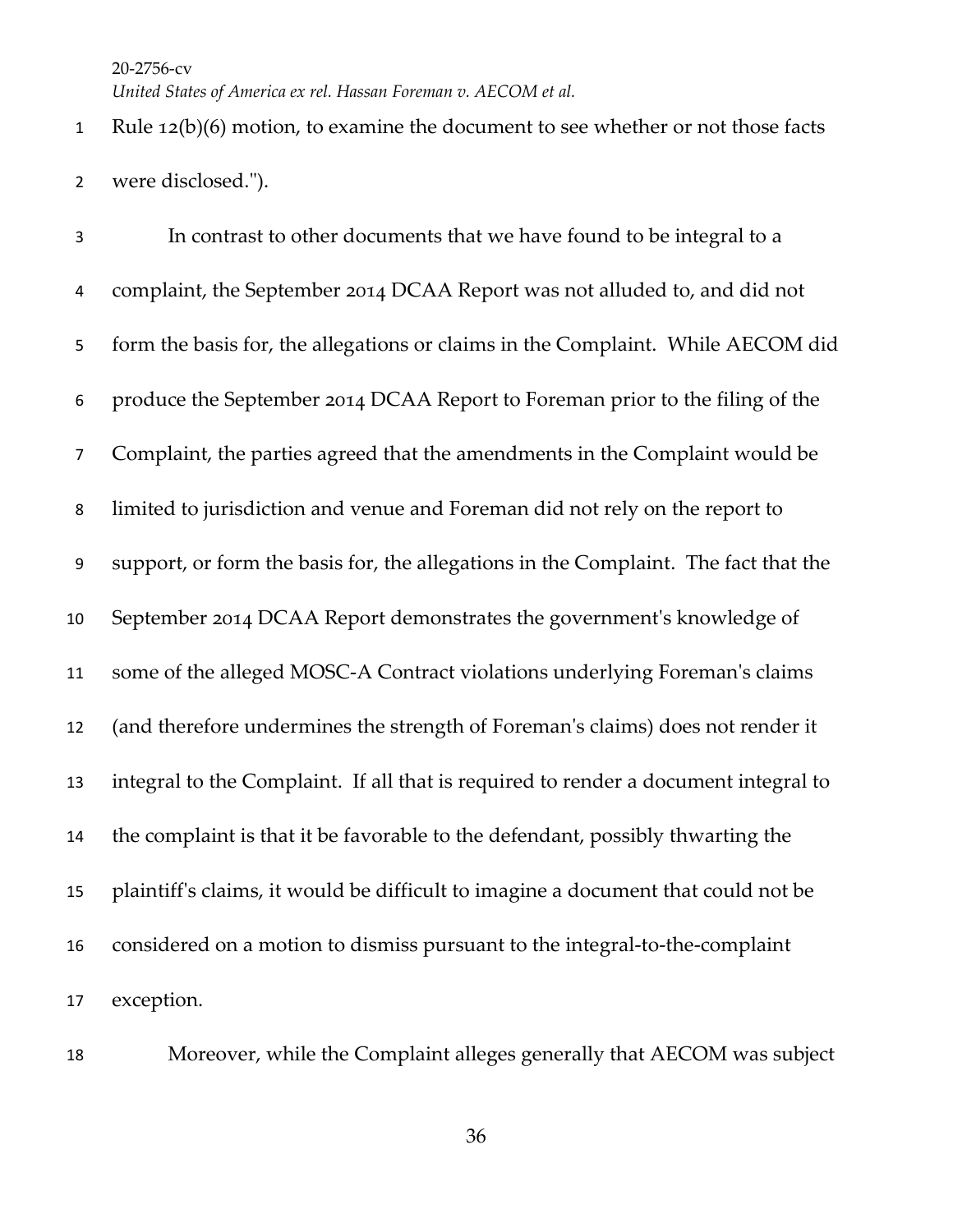to periodic audits by the DCAA and that AECOM sought to conceal its alleged violations of the MOSC-A Contract from DCAA personnel conducting the audits, these allegations do not render the audit process, in and of itself, integral to the Complaint such that any document related to the DCAA audit process is integral. If we were to accept AECOM's argument that these general allegations rendered the audit process (and every document relating to it) integral to the Complaint, again, the exception would swallow the rule. AECOM's approach is inconsistent with the law and our directive that the conversion-to-summary- judgment requirement be "strictly enforced whenever a district court considers extra-pleading material in ruling on a motion to dismiss." *Chambers*, 282 F.3d at 154 (internal quotation marks omitted). We therefore conclude that the district court erred in considering the September 2014 DCAA Report. *Cf. Strock*, 982 F.3d at 63 ("[T]he complaint does not rely on the GAO report at all, so it is not 'integral.'").

15 We next turn to the documents related to Work Order 6HN26S603914, which the district court relied upon in its consideration of the materiality of the alleged property tracking violations of the MOSC-A Contract. *See United States ex rel. Foreman*, 454 F. Supp. 3d at 266. The district court could consider Work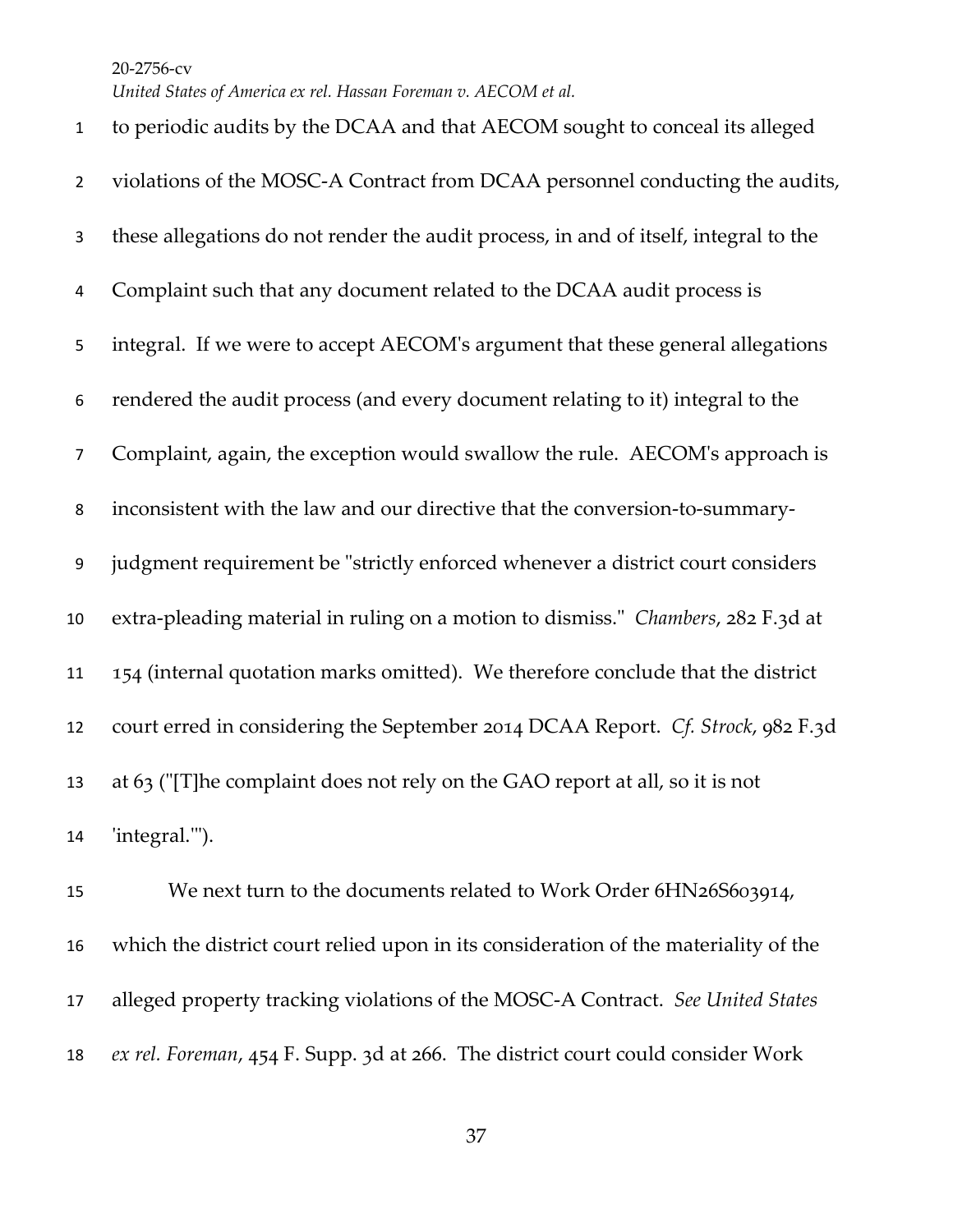*United States of America ex rel. Hassan Foreman v. AECOM et al.*

| $\mathbf{1}$   | Order 6HN26S603914 itself because paragraph 218 of the Complaint explicitly      |
|----------------|----------------------------------------------------------------------------------|
| $\overline{2}$ | references and quotes from it to support Foreman's property allegations. But the |
| 3              | district court went beyond the work order to consider various documents related  |
| 4              | to it that AECOM submitted as Exhibit $7$ in connection with its motion to       |
| 5              | dismiss. Exhibit 7 includes (1) two documents entitled "Maintenance Request,"    |
| 6              | which reference Work Order 6HN26S603914; (2) an Army memorandum, which           |
| $\overline{7}$ | similarly discusses Work Order 6HN26S603914 and the fact that it was a parts-    |
| 8              | only order; (3) a document entitled "Equipment Inspection and Maintenance        |
| 9              | Worksheet," which also references Work Order 6HN26S603914; (4) two Work          |
| 10             | Order Detail documents for Work Order 6HN26S603914; and (5) a document           |
| 11             | entitled "Workload Accounting Daily Status Sheet," which also mentions that      |
| 12             | Work Order 6HN26S603914 was a parts-only work order. A.643-51. The Army          |
| 13             | memorandum regarding Work Order 6HN26S603914 is clearly distinct from the        |
| 14             | work order and was not incorporated by reference into the Complaint simply       |
| 15             | because it references Work Order 6HN26S603914. And it is unclear what the        |
| 16             | other documents are or whether all or one of those documents reflect a true and  |
| 17             | correct copy of Work Order 6HN26S603914. Indeed, in connection with its          |
| 18             | motion to dismiss, AECOM filed an affirmation describing the documents in        |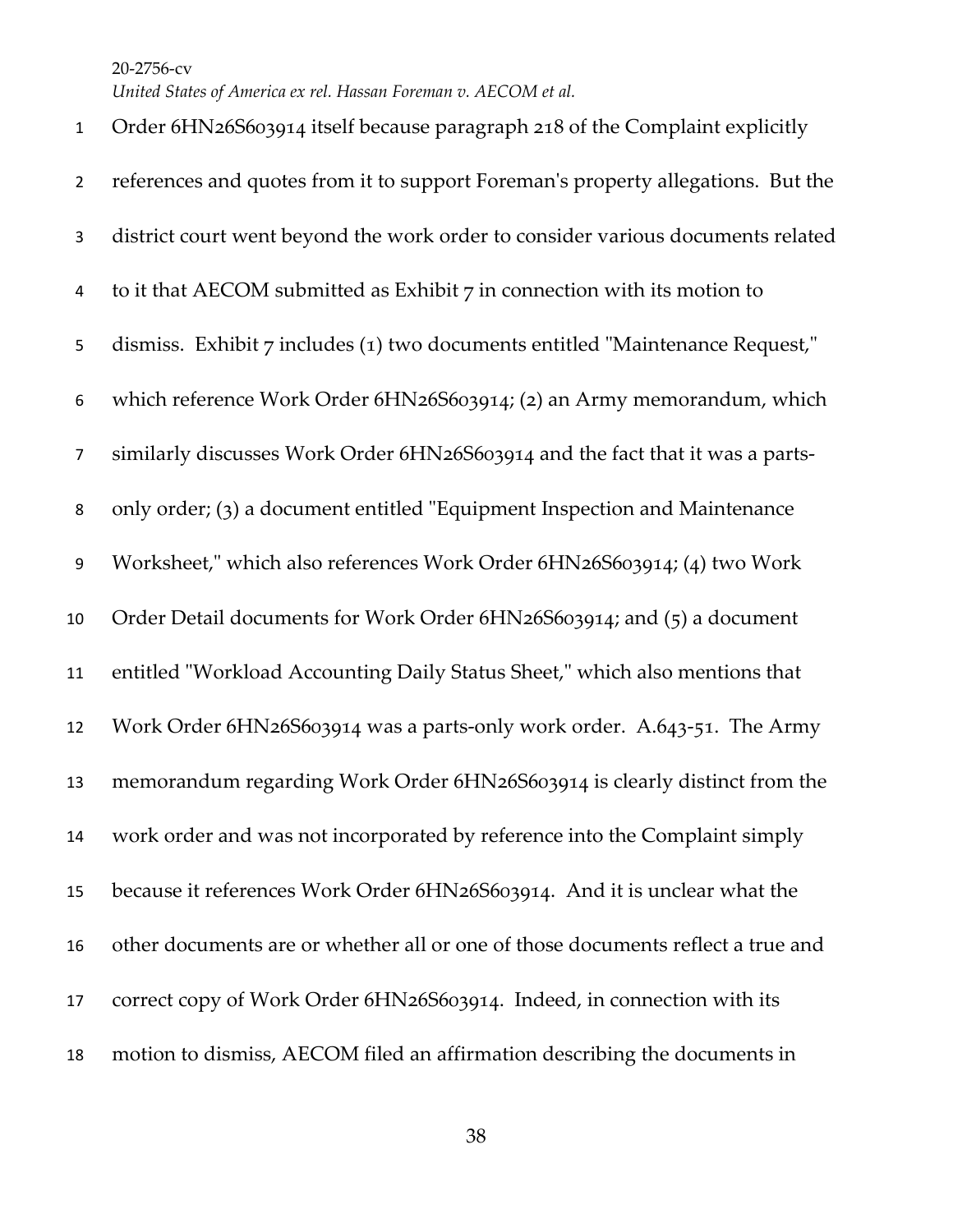*United States of America ex rel. Hassan Foreman v. AECOM et al.*

| $\mathbf{1}$   | Exhibit 7 as "work order documents that appear to relate to 'WO 6HN26S603914,"                 |
|----------------|------------------------------------------------------------------------------------------------|
| $\overline{2}$ | A.515 $\frac{1}{3}$ 8 (emphasis added), raising questions as to the authenticity and status of |
| 3              | these documents. In light of possible disputes as to the answers to these                      |
| 4              | questions, it was error for the district court to consider the work order-related              |
| 5              | documents in resolving AECOM's motion to dismiss. See Faulkner, 463 F.3d at                    |
| 6              | 134 ("[E]ven if a document is 'integral' to the complaint, it must be clear on the             |
| 7              | record that no dispute exists regarding the authenticity or accuracy of the                    |
| 8              | document.").                                                                                   |
| 9              | For the foregoing reasons, the district court erred in relying on the                          |
| 10             | September 2014 DCAA Report and the documents related to Work Order                             |
| 11             | 6HN26S603914 without first converting the motion to dismiss into a motion for                  |
| 12             | summary judgment.                                                                              |
| 13             | C. Materiality Analysis                                                                        |
| 14             | As noted, to be actionable under the FCA, "a misrepresentation about                           |
| 15             | compliance with a statutory, regulatory, or contractual requirement must be                    |
| 16             | material to the Government's payment decision in order to be actionable under                  |
| 17             | the False Claims Act." <i>Escobar</i> , 136 S. Ct. at 2002. A plaintiff must therefore plead   |
| 18             | sufficient facts to plausibly allege materiality. See id. at 2004 n.6. Materiality             |
|                |                                                                                                |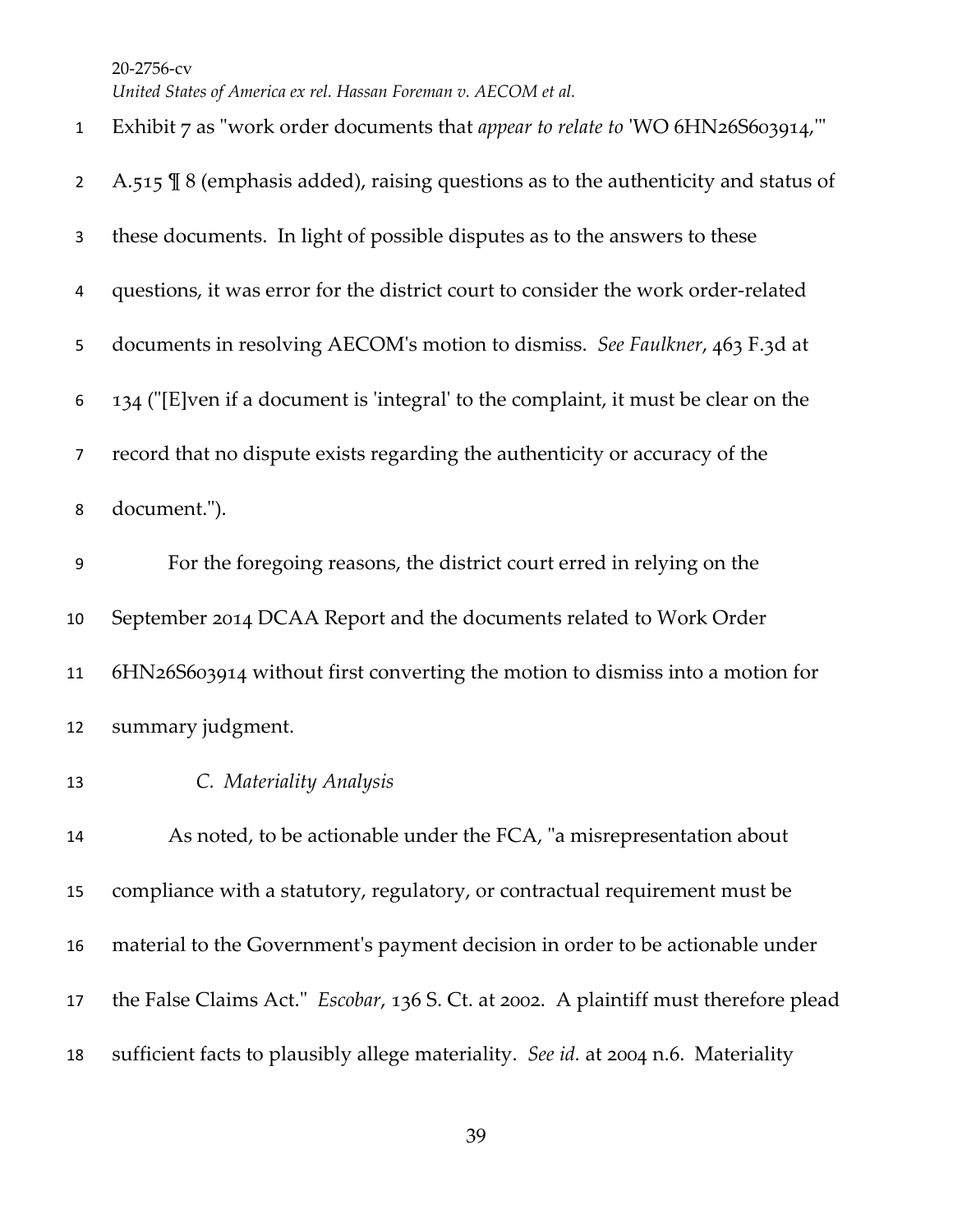must also "be pleaded with particularity under Rule 9(b)." *Grabcheski v. Am. Int'l Grp., Inc.*, 687 F. App'x 84, 87 (2d Cir. 2017) (summary order). The materiality standard "is demanding," inasmuch as it serves to protect the FCA from being transformed into "a vehicle for punishing garden-variety breaches of contract or regulatory violations." *Escobar*, 136 S. Ct. at 2003. The FCA defines materiality as "having a natural tendency to influence, or be capable of influencing, the payment or receipt of money or property." 31 U.S.C. § 3729(b)(4). In assessing materiality, we "'look[] to the effect on the likely or actual behavior of the recipient of the alleged misrepresentation' . . . rather than superficial designations." *Strock*, 982 F.3d at 59 (quoting *Escobar*, 136 S. Ct. at 2002). A misrepresentation therefore "cannot be deemed material *merely* because the Government designates compliance with a particular statutory, regulatory, or contractual requirement as a condition of payment." *Escobar*, 136 S. Ct. at 2003 (emphasis added). "Nor is it sufficient for a finding of materiality that the Government would have the option to decline to pay if it knew of the defendant's noncompliance." *Id.* In addition, materiality "cannot be found where noncompliance is minor or insubstantial." *Id.* Instead, when evaluating materiality,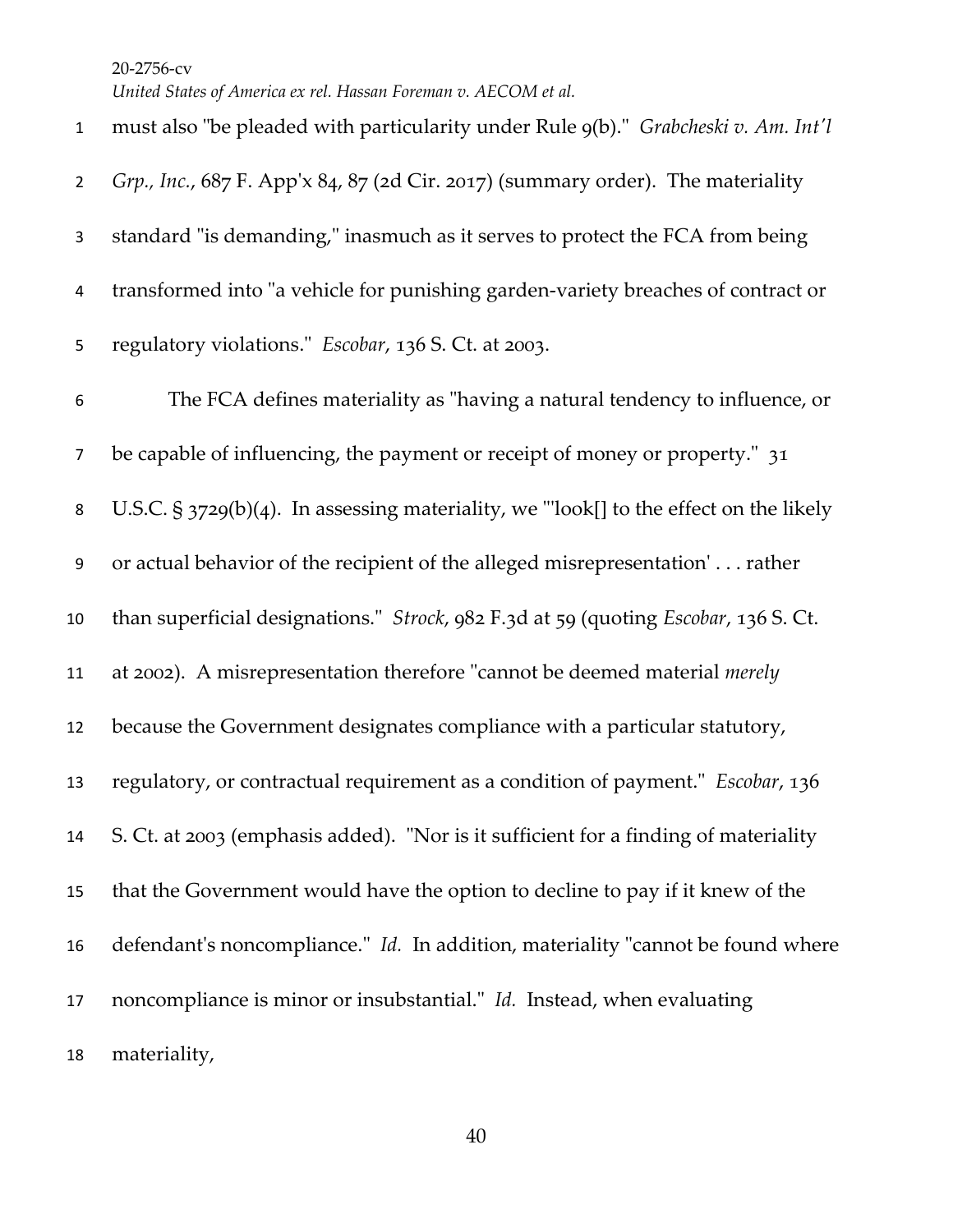| $\mathbf{1}$   | the Government's decision to expressly identify a provision as a condition                 |
|----------------|--------------------------------------------------------------------------------------------|
| $\overline{2}$ | of payment is relevant, but not automatically dispositive. Likewise, proof                 |
| 3              | of materiality can include, but is not necessarily limited to, evidence that               |
| 4              | the defendant knows that the Government consistently refuses to pay                        |
| 5              | claims in the mine run of cases based on noncompliance with the                            |
| 6              | particular statutory, regulatory, or contractual requirement. Conversely, if               |
| $\overline{7}$ | the Government pays a particular claim in full despite its actual                          |
| 8              | knowledge that certain requirements were violated, that is very strong                     |
| $9\,$          | evidence that those requirements are not material. Or, if the Government                   |
| 10             | regularly pays a particular type of claim in full despite actual knowledge                 |
| 11             | that certain requirements were violated, and has signaled no change in                     |
| 12             | position, that is strong evidence that the requirements are not material.                  |
| 13             |                                                                                            |
| 14             | Id. at 2003-04 (footnote omitted). Accordingly, under <i>Escobar</i> , relevant factors in |
|                |                                                                                            |
| 15             | evaluating materiality include: (1) whether the government expressly designates            |
| 16             | compliance with a particular statutory, regulatory, or contractual requirement as          |
|                |                                                                                            |
| 17             | a condition of payment; (2) the government's response to noncompliance with                |
|                |                                                                                            |
| 18             | the relevant contractual, statutory, or regulatory provision; and (3) whether the          |
|                |                                                                                            |
| 19             | defendants' alleged noncompliance was "minor or insubstantial." Id. at 2003-04;            |
|                |                                                                                            |
| 20             | Strock, 982 F.3d at 59-65 (analyzing materiality under these three "Escobar                |
|                |                                                                                            |
| 21             | factors"). "No one factor is dispositive, and our inquiry is holistic." United States      |
| 22             | ex rel Lemon v. Nurses To Go, Inc., 924 F.3d 155, 161 (5th Cir. 2019); see also Strock,    |
|                |                                                                                            |
| 23             | 982 F.3d at 59-65.                                                                         |
|                |                                                                                            |
| 24             | 1. Express Condition of Payment                                                            |

"The first factor that *Escobar* identifies as relevant to materiality is whether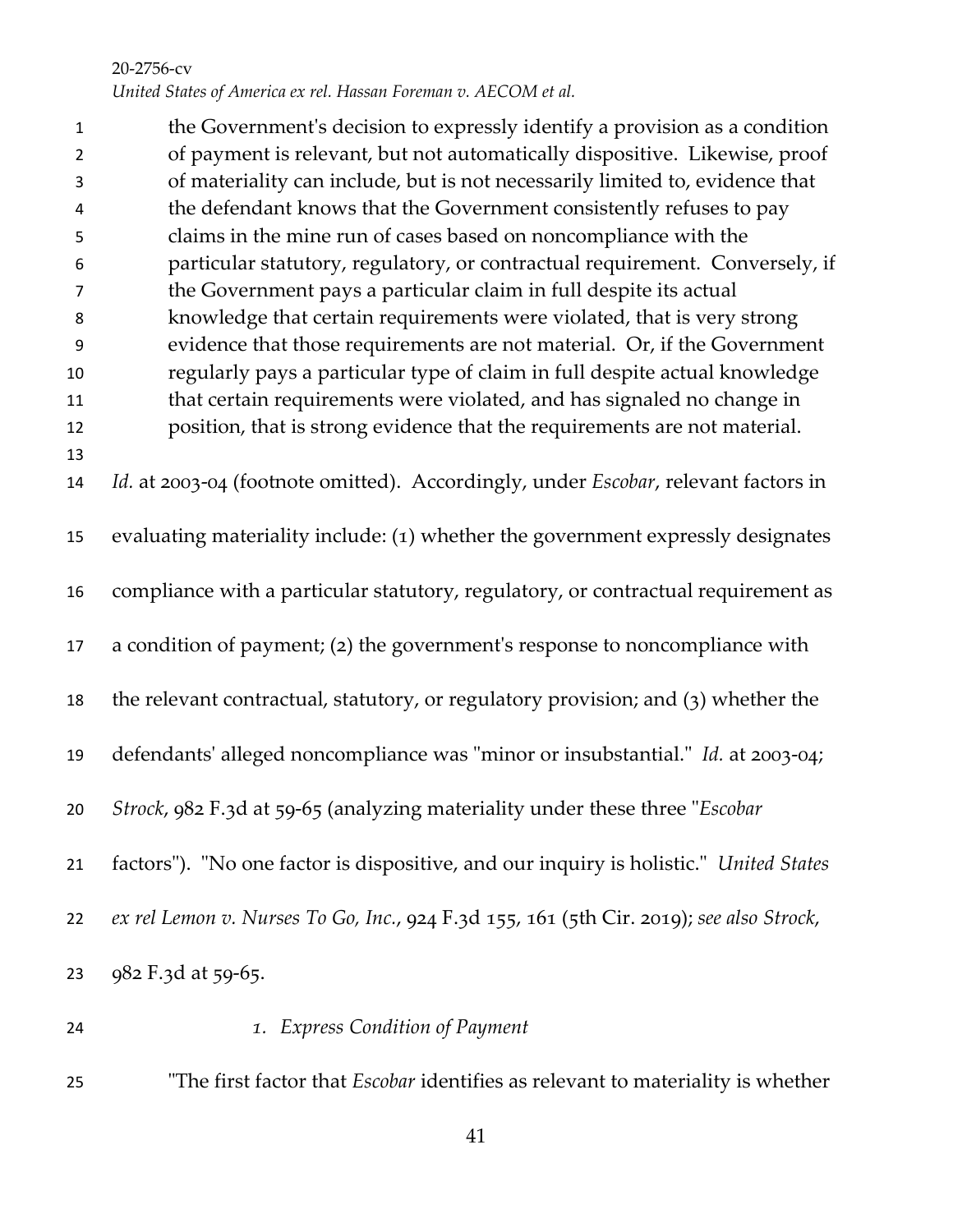*United States of America ex rel. Hassan Foreman v. AECOM et al.*

 the government 'expressly identif[ied] a provision as a condition of payment.'" *Strock*, 982 F.3d at 62 (quoting *Escobar*, 136 S. Ct. at 2003). Foreman argues that this factor weighs in favor of materiality because the MOSC-A Contract "incorporates by reference, and requires compliance with, the Performance Work Statements . . . and numerous Federal Acquisition Regulations . . . violated by AECOM." Appellant's Reply Br. 3. And FAR 52.216-7 specifies that final payment by the government was expressly conditioned "upon the Contractor's compliance with all terms of this contract." *Id.*; 48 C.F.R. § 52.216-7(h)(1) ("Upon approval of a completion invoice or voucher submitted by the Contractor in 10 accordance with paragraph  $(d)(5)$  of this clause, and upon the Contractor's compliance with all terms of this contract, the Government shall promptly pay any balance of allowable costs and that part of the fee (if any) not previously paid."). AECOM counters that this factor weighs against a finding of materiality because Foreman fails to identify any provision that specifically identifies any of the contractual or regulatory requirements that AECOM allegedly violated as an express condition of payment. AECOM further argues that interpreting FAR 52.216-7's general statement that the government's final payment is contingent on compliance with all the terms of the MOSC-A Contract (which incorporates by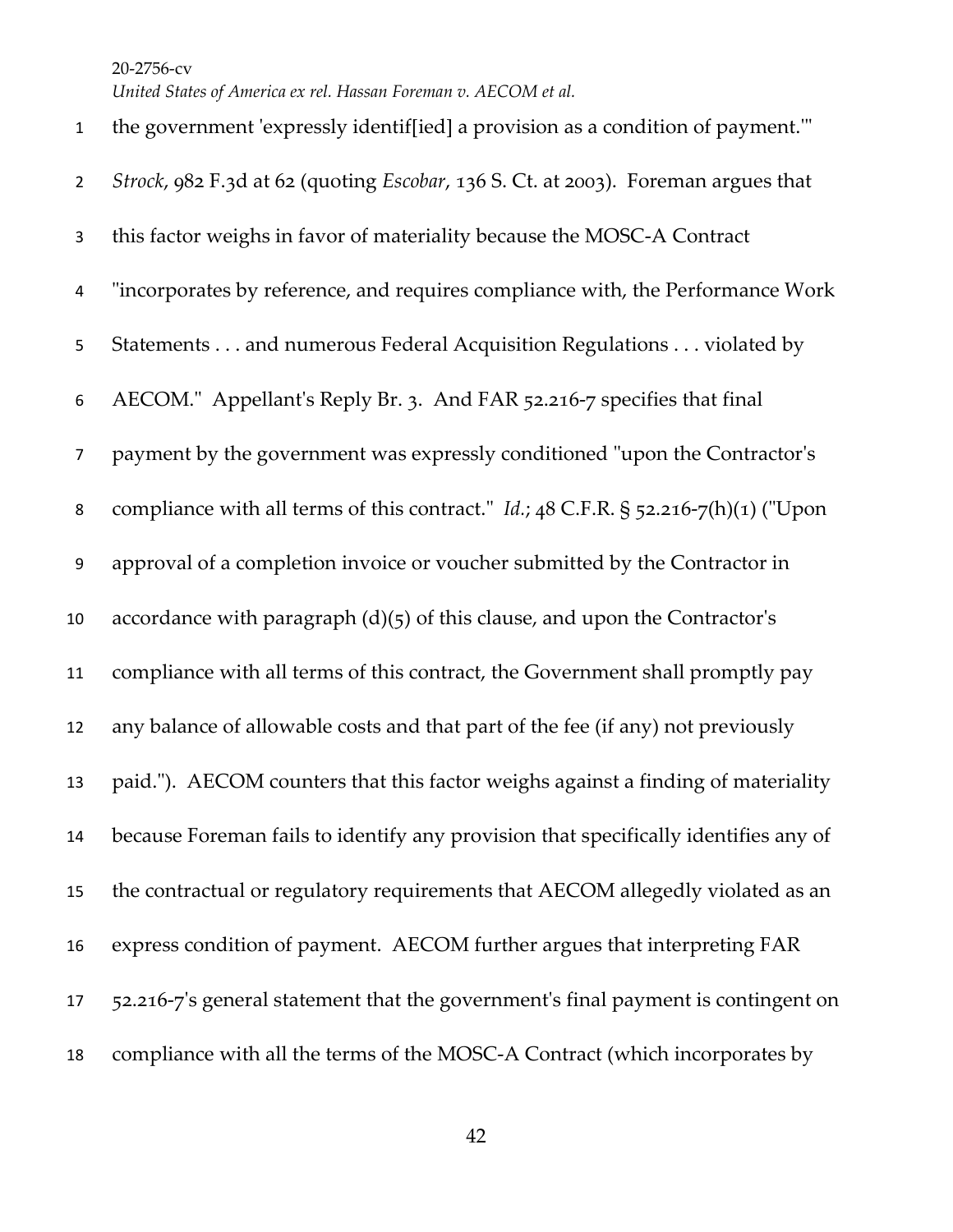*United States of America ex rel. Hassan Foreman v. AECOM et al.*

| $\mathbf{1}$     | reference all of the Performance Work Statements ("PWS") and FAR) is                    |
|------------------|-----------------------------------------------------------------------------------------|
| $\overline{2}$   | fundamentally flawed because, under that logic, "every single PWS, and                  |
| 3                | thousands of FAR provisions would each constitute an express condition of               |
| 4                | payment and thus satisfy <i>Escobar's</i> first factor." Appellees' Br. 25 (emphasis in |
| 5                | original) (internal quotation marks omitted).                                           |
| 6                | We think that AECOM has the better of the argument and that this factor,                |
| $\overline{7}$   | at most, weighs neutrally in the materiality analysis. As AECOM points out,             |
| 8                | there are no provisions in the contract or in the federal regulations specifically      |
| $\boldsymbol{9}$ | designating any of the contractual or regulatory requirements that Foreman              |
| 10               | alleges AECOM violated as an express condition of payment. Instead, there is            |
| 11               | only a blanket statement in FAR 52.216-7 that final payment is contingent on a          |
| 12               | contractor's compliance with "all terms" of the contract, which Foreman alleges         |
| 13               | includes all the PWS and FAR obligations because those were incorporated by             |
| 14               | reference into the MOSC-A Contract.                                                     |
| 15               | Although the Supreme Court in <i>Escobar</i> indicated that the government's            |

 decision to expressly identify a provision as a condition of payment is relevant, it emphasized that this factor is not "automatically dispositive." *Escobar*, 136 S. Ct. at 2003. The *Escobar* Court also noted that if the government were to "designat[e]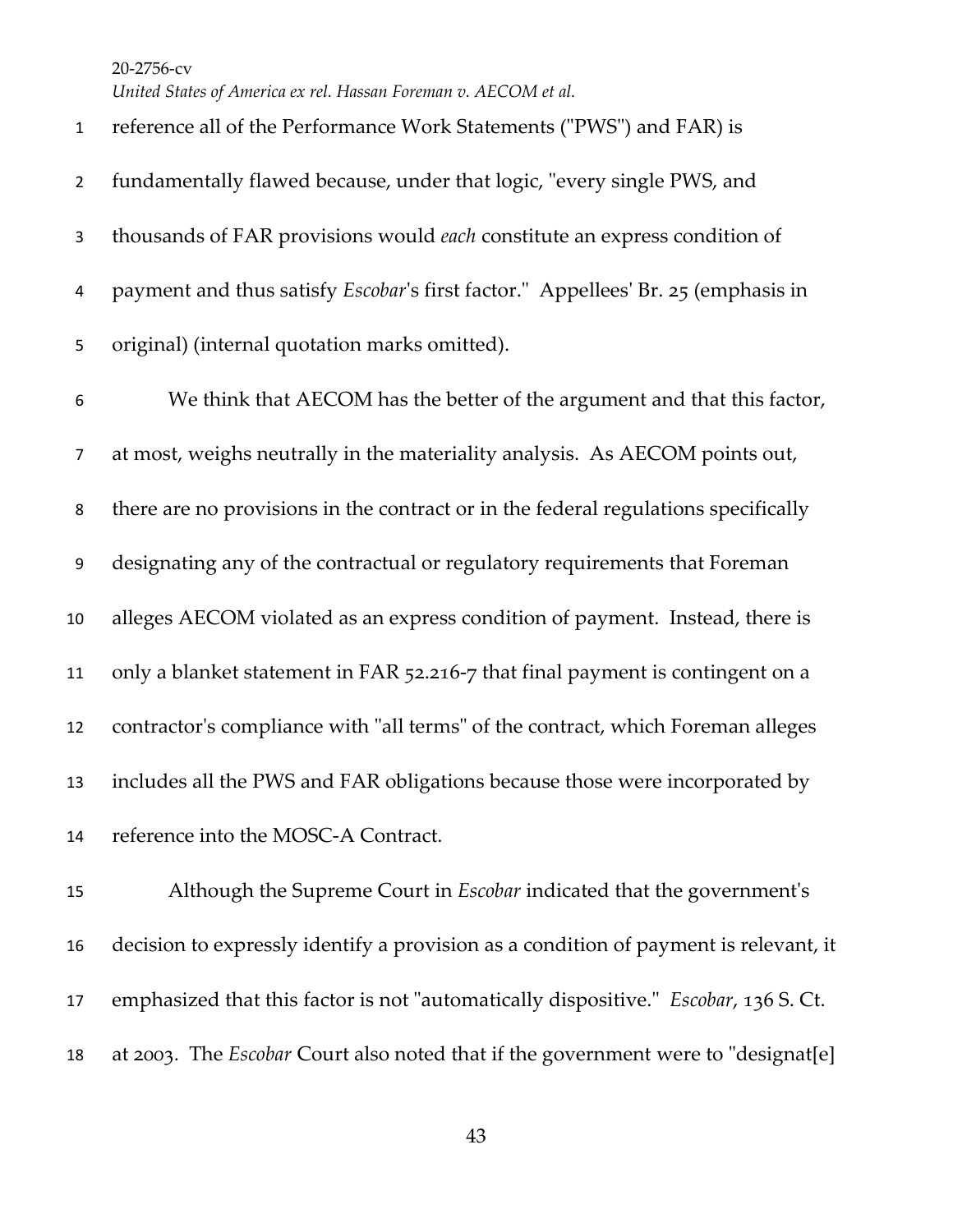*United States of America ex rel. Hassan Foreman v. AECOM et al.*

 every legal requirement an express condition of payment," it would make it difficult for "would-be defendants [to] anticipate and prioritize compliance obligations" because "billing parties are often subject to thousands of complex statutory and regulatory provisions." *Id.* at 2002. While the Court did not suggest that such a designation would necessarily weigh against a finding of materiality, its commentary on the subject suggests that this factor would likely be entitled to less weight where, as here, the government designates every contractual and regulatory requirement as a condition of payment. Indeed, where the government designates every regulatory and contractual requirement – as opposed to a select few – as conditions of payment, a reasonable person has less reason to know whether a violation of such a requirement will actually be treated as a condition of payment, which would seem to weigh against materiality. *See Escobar*, 136 S. Ct. at 2002-03. For similar reasons, Foreman's reliance on government manuals and guidance, as well as internal AECOM documents describing the MHU rate, inventory management, and labor billing practices as "critical metrics" or otherwise important, does not weigh heavily in favor of a finding of materiality. For example, Foreman points out that the government designated the MHU rate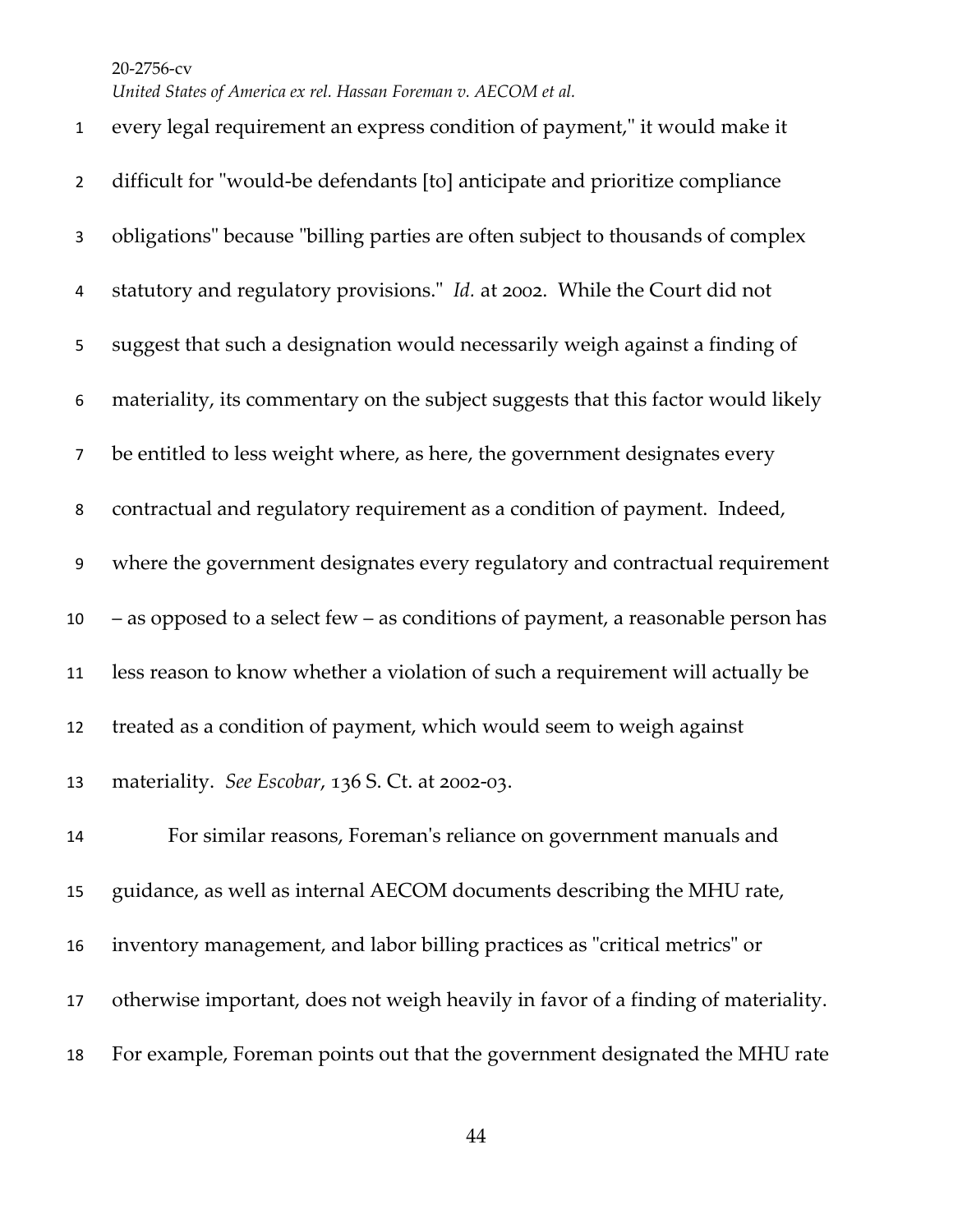| $\mathbf{1}$   | requirement as well as the "importance of inventory controls and accuracy" as      |
|----------------|------------------------------------------------------------------------------------|
| $\overline{2}$ | "critical metrics," A.394 \ll 169, A.410 \ll 206, and that government manuals and  |
| 3              | AECOM internal documents emphasized that timekeeping procedures and                |
| 4              | "accurate recording" of labor were of "utmost concern" and "significant," A.347-48 |
| 5              | I 64. Such pronouncements can, under certain circumstances, support an             |
| 6              | inference that a given contractual or regulatory requirement is material to the    |
| 7              | government's payment decision. See United States v. Brookdale Senior Living        |
| 8              | Cmtys., Inc., 892 F.3d 822, 836 n.9 (6th Cir. 2018). However, generic and routine  |
| 9              | appeals to the importance of a multitude of regulatory requirements or broad       |
| 10             | goals, such as accurate recordkeeping, do not put a contractor on notice of the    |
| 11             | importance of a given requirement to the government's payment decision,            |
| 12             | particularly where, as here, the government has not expressly designated           |
| 13             | compliance with that requirement as a condition of payment.                        |
| 14             | We therefore find that this factor weighs neutrally or has, at most, only          |
| 15             | limited weight in the analysis of Foreman's materiality pleading.                  |
| 16             | 2. The Government's Response                                                       |
| 17             | The second materiality factor "concerns the government's response to               |
| 18             | noncompliance with the relevant contractual, statutory, or regulatory provision."  |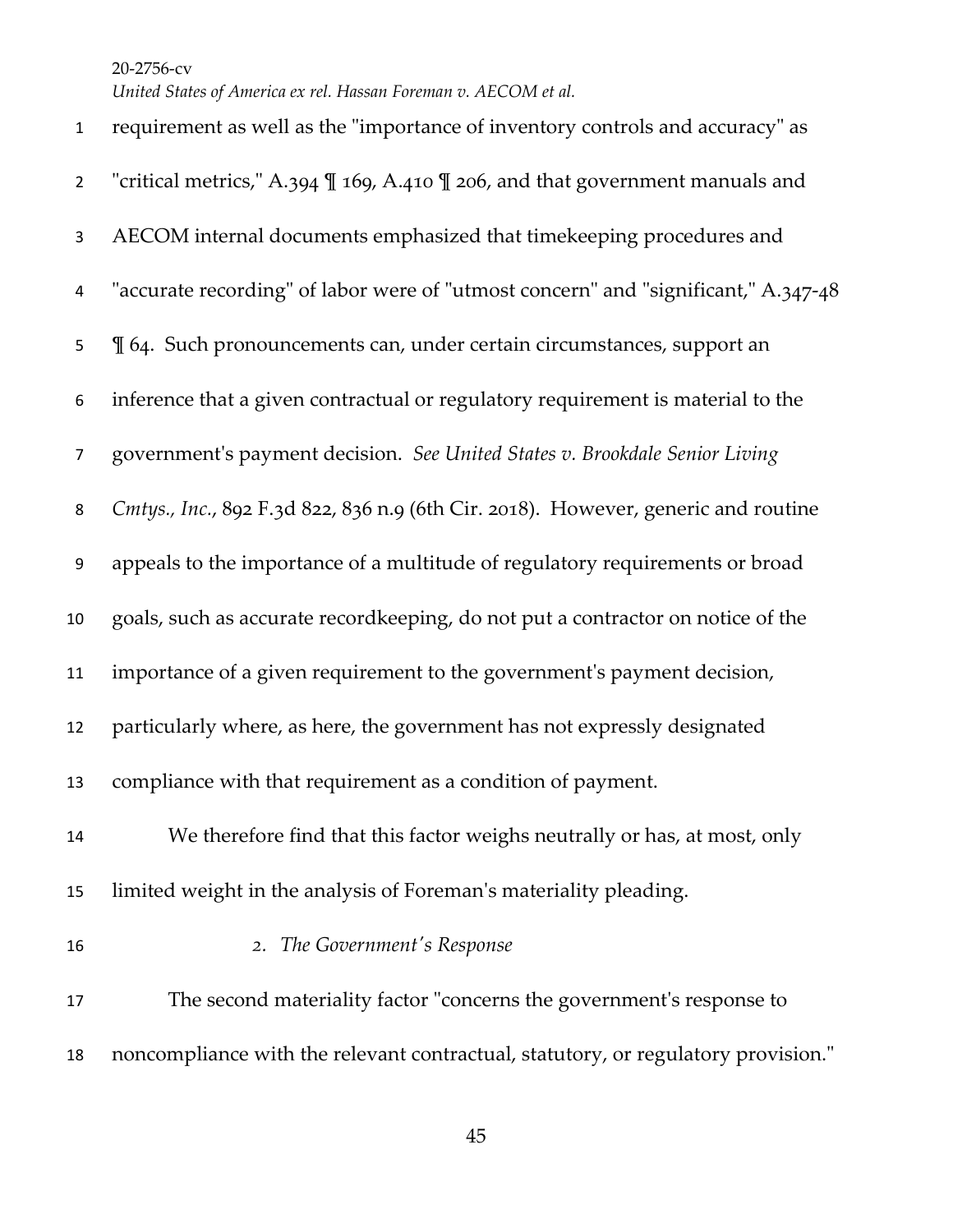*United States of America ex rel. Hassan Foreman v. AECOM et al.*

 *Strock*, 982 F.3d at 62. "*Escobar* directs examination of the government's reaction to noncompliance both 'in the mine run of cases,' as well as in the 'particular' case at issue." *Id.* (quoting *Escobar*, 136 S. Ct. at 2003). Turning first to the government's response to similar noncompliance in other cases, Foreman points out that the Complaint alleges that the government initiated civil and criminal enforcement actions against Northrop Grumman Systems Corporation ("NGSC") for engaging in timesheet fraud similar to the kind allegedly perpetrated by AECOM. The Complaint alleges that NGSC agreed to pay \$27.45 million to settle civil allegations that it violated the FCA by overstating the number of hours its employees worked in connection with contracts with the United States Air Force, and agreed to forfeit \$4.2 million in a separate agreement to resolve a criminal investigation into fraudulent billing on another government contract. NGSC employees charged 12 to 13.5 hours per day, seven days a week, despite the fact that employees did not work those hours and, in fact, frequently engaged in leisure activities. As a result, NGSC employees were paid thousands of dollars that they did not earn and NGSC overbilled the United States by more than \$5 million at one site alone.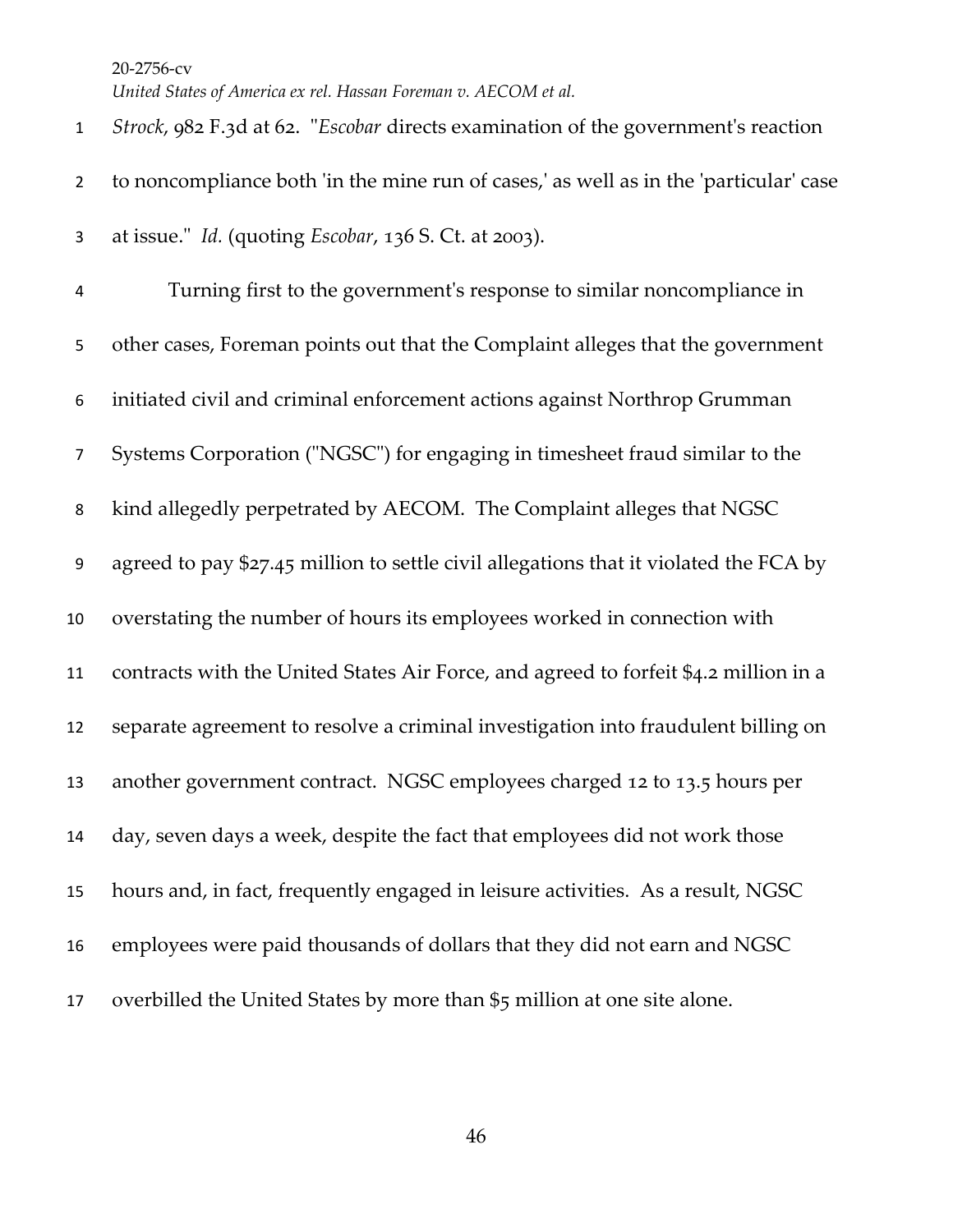*United States of America ex rel. Hassan Foreman v. AECOM et al.*

| $\mathbf{1}$   | AECOM contends that these allegations have little relevance to the                 |
|----------------|------------------------------------------------------------------------------------|
| $\overline{2}$ | materiality analysis here because the federal government initiated an              |
| 3              | enforcement action against NGSC based on a very different set of facts. But        |
| 4              | accepting the allegations in the Complaint as true and drawing all inferences in   |
| 5              | Foreman's favor as we must, the facts underlying the action against NGSC           |
| 6              | appear reasonably similar to the labor billing allegations in the Complaint.       |
| $\overline{7}$ | Similar to NGSC, Foreman alleges that AECOM had a policy of billing 11.5 hours     |
| 8              | per day, 154 hours per each two-week pay period, regardless of actual hours        |
| 9              | worked, and that an internal AECOM memo estimated that AECOM is liable for         |
| 10             | \$144,872,000 related to its timesheet fraud.                                      |
| 11             | As we have explained, however, "Escobar indirectly indicates that                  |
| 12             | allegations of post hoc prosecutions or other enforcement actions do not carry the |
| 13             | same probative weight as allegations of nonpayment":                               |
| 14             | Escobar emphasized that the materiality standard is demanding, and that            |
| 15             | the government may not manufacture materiality by alleging it had an               |
| 16             | option not to pay after the fact. Allowing the government to rely on post          |
| 17             | hoc enforcement efforts to satisfy the materiality requirement would allow         |
| 18             | the government to engage in just such materiality manufacturing, and at            |
| 19             | relatively low cost. Unlike mid-contract refusals to pay, engaging in post         |
| 20             | hoc enforcement does not require the government to risk delay of a project.        |
| 21             | Instead, the government needs risk only the cost of litigation, a risk that is     |
| 22             | mitigated by an opportunity to recoup the cost of a completed project.             |
| 23             | Thus, while purely post hoc enforcement actions can carry some weight in           |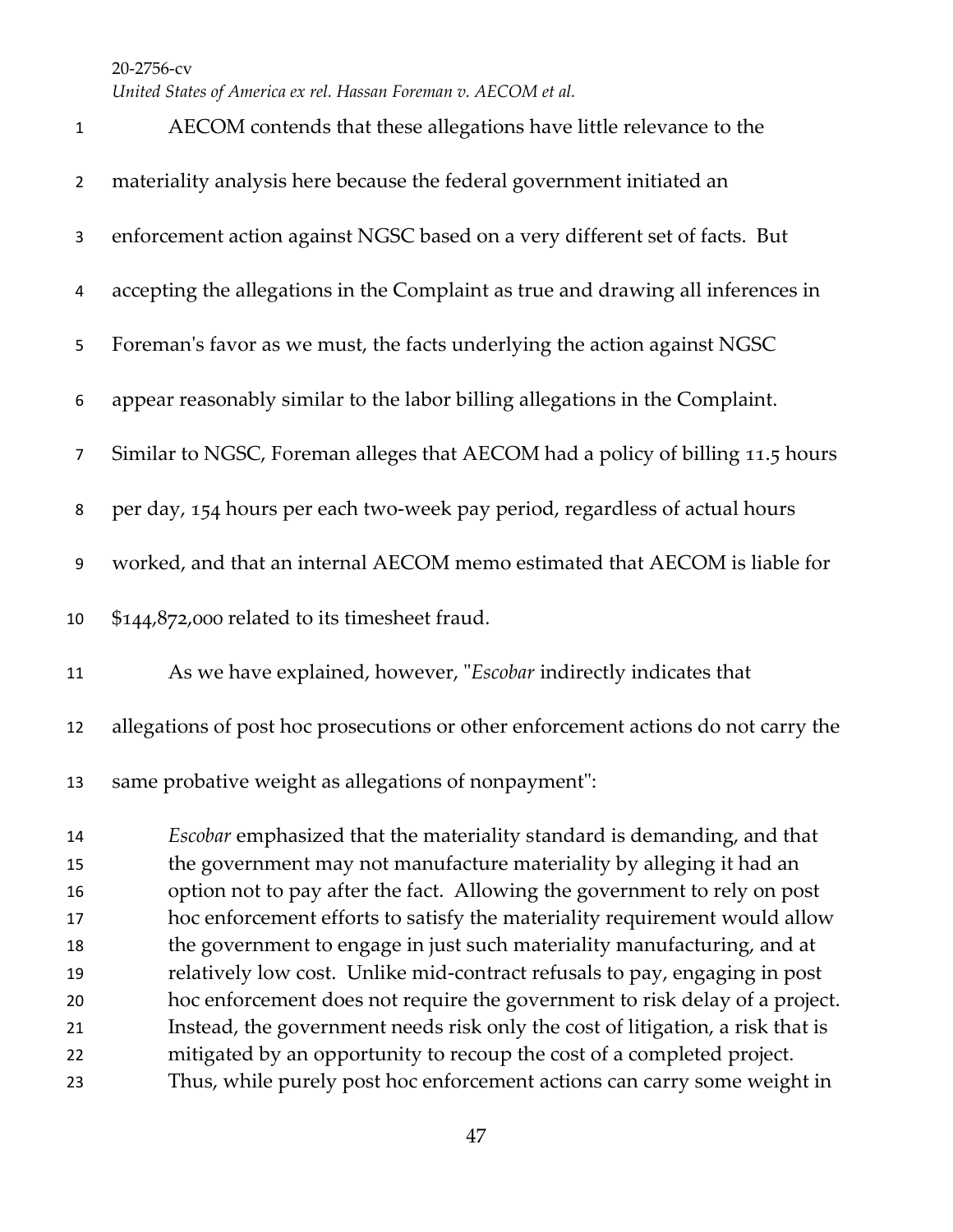a materiality analysis, they are less probative than allegations that the government actually refuses to make payments once it determines that the [regulatory or contractual] condition has been violated. *Strock*, 982 F.3d at 63-64 (internal quotation marks and citations omitted). Accordingly, Foreman's allegations that the government initiated enforcement actions against a different contractor based on labor billing allegations similar to those in the Complaint are "at best only neutral with regard to a finding of materiality, particularly in light of the complaint's failure to allege even a single instance in which the government actually refused to pay a claim or terminated an existing contract based on a false [labor billing] representation." *Id.* at 64. With respect to the government's response to the violations alleged here, "though not dispositive, continued payment by the federal government after it learns of the alleged fraud substantially increases the burden on the relator in establishing materiality." *United States ex rel. Harman v. Trinity Indus. Inc.*, 872 F.3d 645, 663 (5th Cir. 2017). As noted, "if the Government pays a particular claim in full despite its actual knowledge that certain requirements were violated, that is very strong evidence that those requirements are not material." *Escobar*, 136 S. Ct. at 2003. Foreman concedes that the government has repeatedly renewed and extended the MOSC-A, with the majority of amendments "directed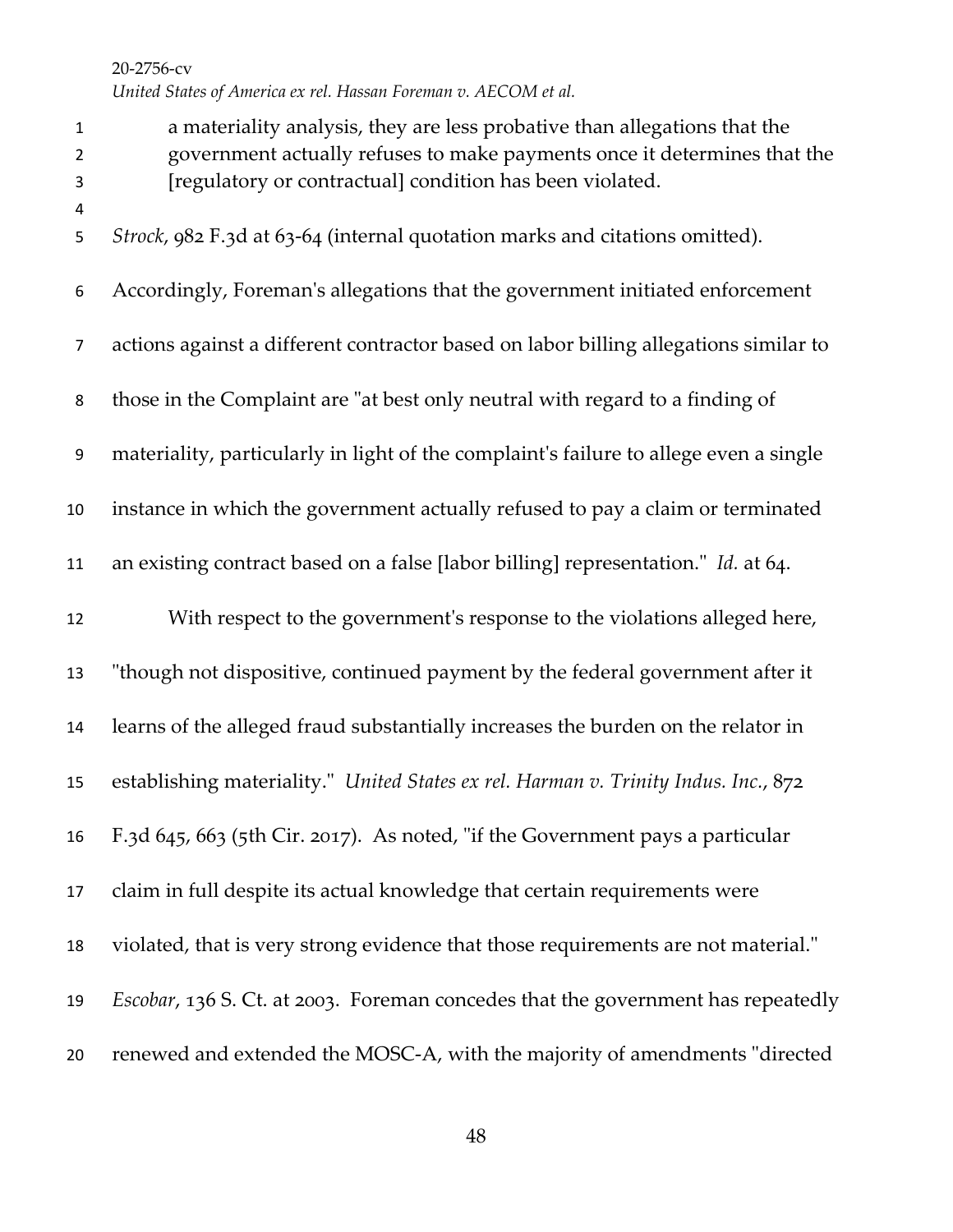*United States of America ex rel. Hassan Foreman v. AECOM et al.*

| $\mathbf{1}$   | to increased funding," A.325 $\P$ 11, but argues that this has limited relevance to |
|----------------|-------------------------------------------------------------------------------------|
| $\overline{2}$ | the materiality analysis because the "government did not have actual knowledge      |
| 3              | of the full scope of AECOM's alleged conduct," Appellant's Br. 43.                  |
| 4              | With respect to Foreman's allegations of MHU fraud, the district court              |
| 5              | relied on the allegations in the Complaint, as well as a July 2012 DCMA             |
| 6              | Corrective Action Plan and an October 2012 DCMA Corrective Action Request           |
| $\overline{7}$ | (both of which were incorporated by reference into the complaint), to conclude      |
| 8              | that the alleged MHU fraud was not material to the government's payment             |
| 9              | decision. See United States ex rel. Foreman, 454 F. Supp. 3d at 265. We agree with  |
|                |                                                                                     |
| 10             | the district court.                                                                 |
| 11             | The allegations in the Complaint, coupled with the reports incorporated by          |
| 12             | reference, demonstrate that the government had actual knowledge of AECOM's          |
| 13             | MHU rate violations of the MOSC-A Contract. The July 2012 DCMA Corrective           |
| 14             | Action Plan, for instance, highlighted a trend of deficiencies related to AECOM's   |
| 15             | failure to properly enter labor hours data into the SAMS-E system and noted that    |
| 16             | AECOM had failed to maintain "[a]ccurate Man Hour utilization in SAMS               |
| 17             | theater wide." A.395 $\mathbb{I}$ 173. And the October 2012 DCMA Corrective Action  |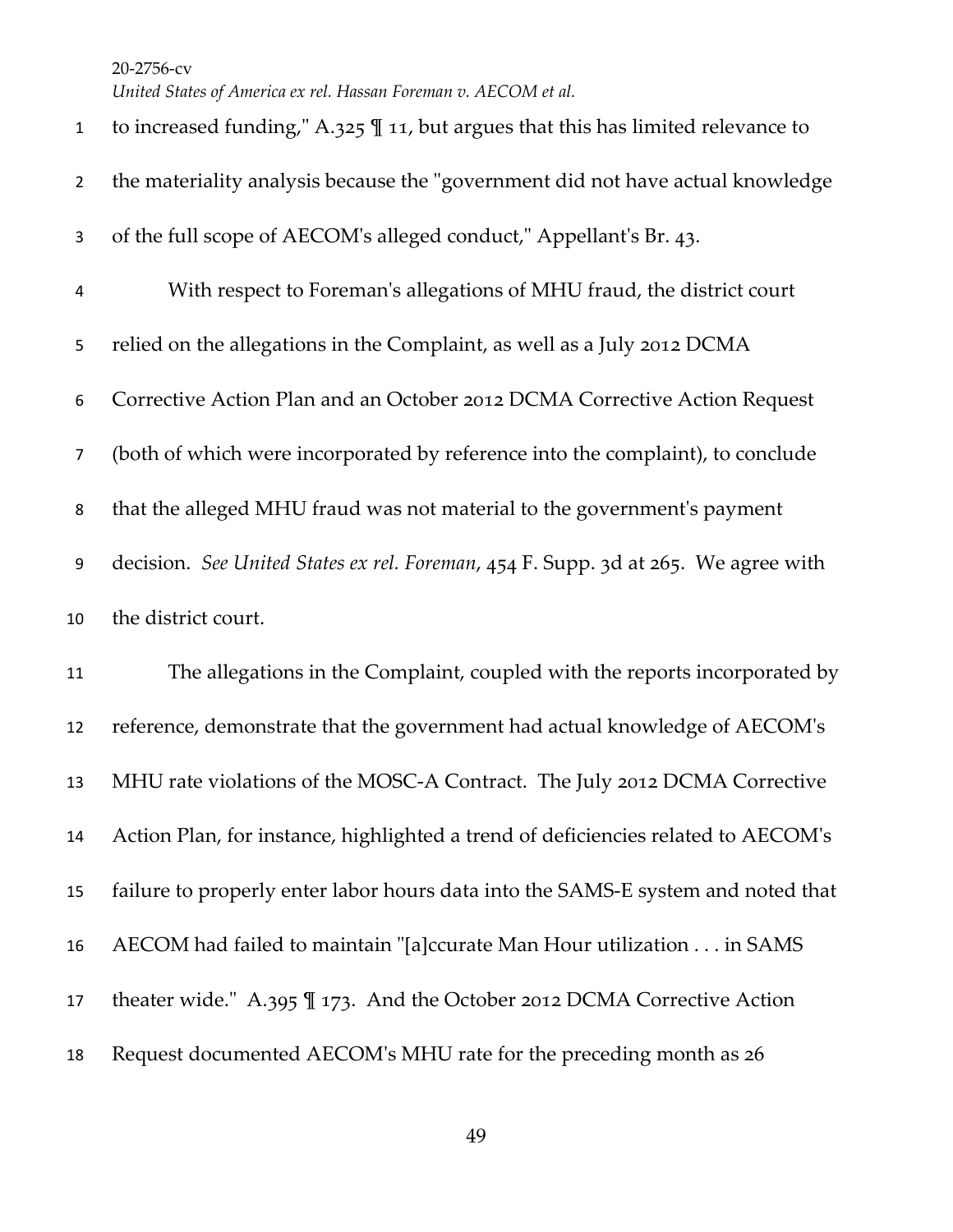*United States of America ex rel. Hassan Foreman v. AECOM et al.*

 percent, which it described as "well under the required Utilization Rate of 85%." A.396 ¶ 174. The Complaint alleges that these corrective action reports resulted in open and ongoing discussions between AECOM and the Army about these concerns and how to address them. The Complaint also references and quotes from a March 2010 report from the Department of Defense's Office of Inspector General (also incorporated by reference into the complaint), which reports that AECOM's failure to report reliable MHU rate data "resulted in DOD incurring costs for services that were not required." A.395 ¶ 171**.** The Complaint further alleges that in response to these findings, the Army prospectively mandated lower staffing levels where appropriate. Despite its knowledge of, and investigation into, AECOM's violations of the MHU rate, the government still extended the MOSC-A Contract. Moreover, the government did not disallow any charged costs; instead, it simply reduced staffing levels. This provides powerful evidence that any misrepresentations AECOM made regarding its compliance with the MHU rate were not material to the government's payment decision. *See, e.g.*, *United States ex rel. McBride v. Halliburton Co.*, 848 F.3d 1027, 1034 (D.C. Cir. 2017) ("[W]e have the benefit of hindsight and should not ignore what actually occurred: the DCAA investigated McBride's allegations and did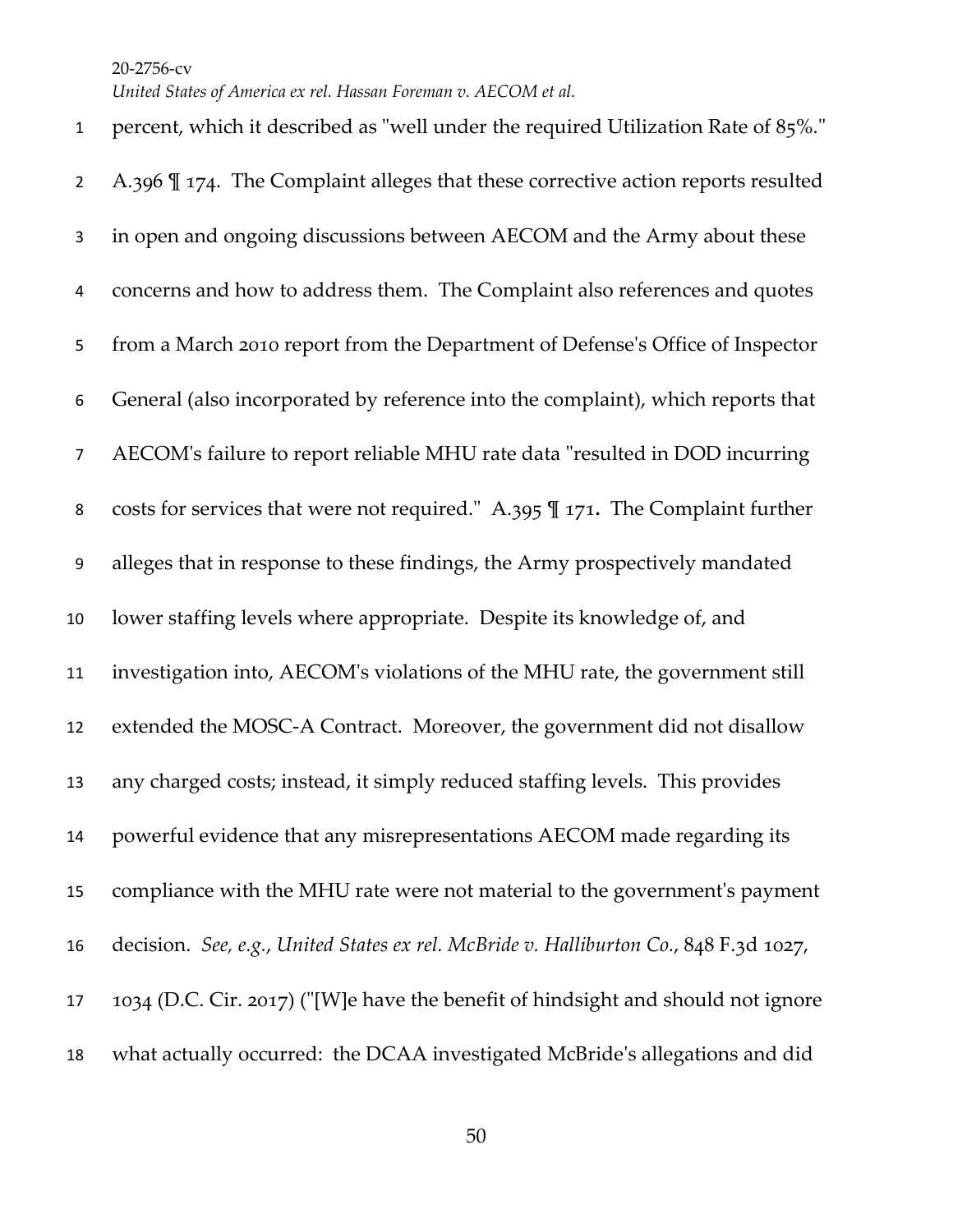*United States of America ex rel. Hassan Foreman v. AECOM et al.*

| $\mathbf{1}$   | not disallow any charged costs. This is very strong evidence that the                    |
|----------------|------------------------------------------------------------------------------------------|
| $\overline{2}$ | requirements allegedly violated by the maintenance of inflated headcounts are            |
| 3              | not material." (internal quotation marks omitted)).                                      |
| 4              | With respect to the allegations of AECOM's property tracking violations of               |
| 5              | the MOSC-A Contract, Foreman similarly references and quotes government                  |
| 6              | investigations and audits as evidence in support of his claims. The Complaint            |
| 7              | alleges that "[i]n late 2011 and [the] first quarter of 2012," a DCMA property           |
| 8              | management system analysis concluded that "AC FIRST's system for control and             |
| 9              | accounting of Government Property at Bagram Airfield is INADEQUATE."                     |
| 10             | A.430-31 $\mathbb{I}$ 264. The analysis noted that AC First was considered "a high risk" |
| 11             | and indicated that AECOM's failure to adequately account for government                  |
| 12             | property "affect[ed] the ability of [Department of Defense] officials to rely upon       |
| 13             | information" produced by the property tracking systems. Id. The analysis                 |
| 14             | further stated that "failure to record and manage inventory 'can lead to questions       |
| 15             | of reasonableness of consumption and verification that property was consumed             |
| 16             | only in the performance of the contract." A.431 $\mathbb{I}$ 265. The analysis observed  |
| 17             | that AECOM "was 'unable to locate over half of the records in the sample." Id.           |
| 18             | The Complaint also alleges that many Army corrective action requests "discuss"           |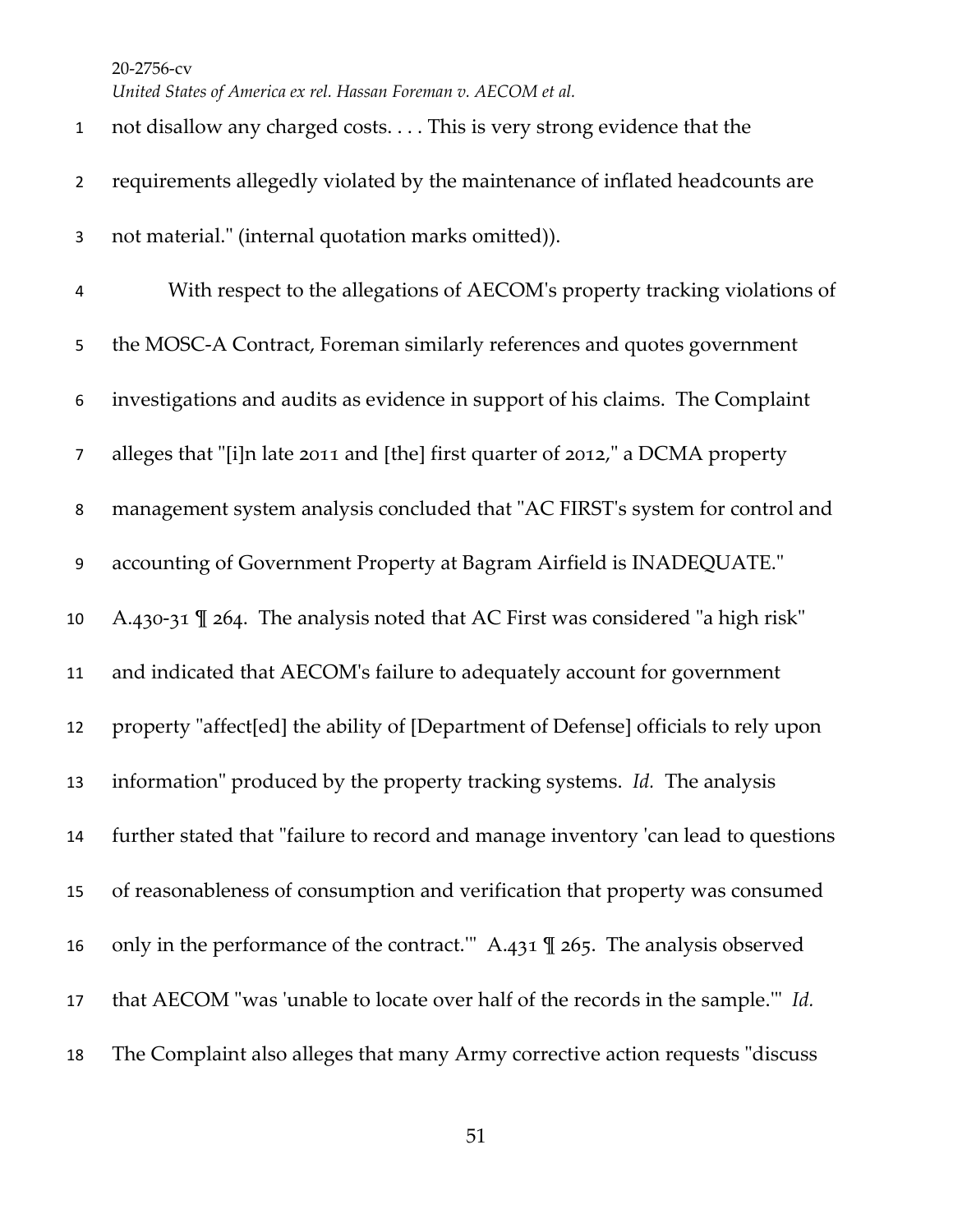*United States of America ex rel. Hassan Foreman v. AECOM et al.*

| $\mathbf{1}$     | these property concerns over at least a three year period." A.431 $\mathbb{I}$ 267. In |
|------------------|----------------------------------------------------------------------------------------|
| $\overline{2}$   | addition, the Complaint alleges that the Department of Defense's Inspector             |
| 3                | General Report documented "issues with tracking and accounting for property"           |
| 4                | in a 2015 performance audit of AECOM. A.409 \l 205 n.14. Indeed, the 2015              |
| 5                | Inspector General Report – which is incorporated by reference into the                 |
| 6                | Complaint - found that AC First "did not follow applicable Army regulations to         |
| $\overline{7}$   | initiate property loss investigations," "could not account for more than 400 pieces    |
| 8                | of nonrolling stock equipment" in February 2014, and did not adequately                |
| $\boldsymbol{9}$ | maintain property accountability. A.519. Yet, despite being aware of AECOM's           |
| 10               | violations of its obligations to properly account for and track government             |
| 11               | property, the government continued to extend and increase funding for the              |
| 12               | MOSC-A Contract. This provides further support for the conclusion that                 |
| 13               | AECOM's property violations were not material to the government's payment              |
| 14               | decision.                                                                              |
| 15               | Notwithstanding this evidence, Foreman argues that the government-                     |
|                  |                                                                                        |

 response factor is not entitled to much weight, because there were "plausible explanations for why the government did not stop payment or terminate the MOSC-A [Contract], including the fact that . . . the MOSC-A was necessary to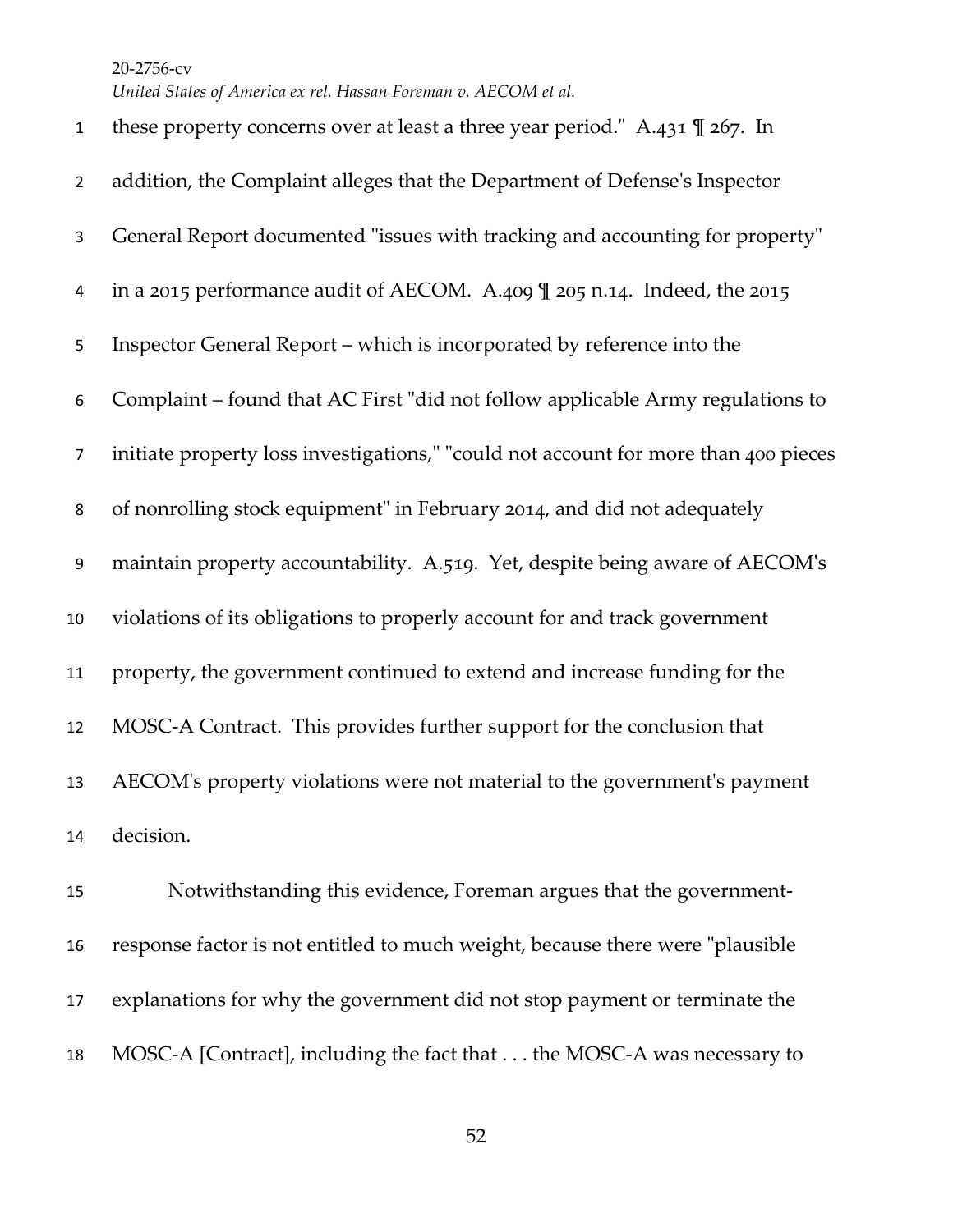*United States of America ex rel. Hassan Foreman v. AECOM et al.*

| $\mathbf{1}$   | support the war effort in Afghanistan." Appellant's Br. 22. In support of this            |
|----------------|-------------------------------------------------------------------------------------------|
| $\overline{2}$ | argument, Foreman points to two recent cases from our sister Circuits, United             |
| 3              | States ex rel. Prose v. Molina Healthcare of Illinois, Inc., 10 F.4th 765 (7th Cir. 2021) |
| 4              | and United States ex rel. Cimino v. International Business Machines Corp., 3 F.4th 412    |
| 5              | (D.C. Cir. 2021), but these cases are distinguishable.                                    |
| 6              | Notably, in both Prose and Cimino, the only evidence of the government's                  |
| $\overline{7}$ | alleged knowledge of the contractual violations at issue stemmed from the                 |
| 8              | relator's filing of the complaint. See United States ex rel. Prose, 10 F.4th at 777       |
| 9              | ("Molina emphasized that the government not only continued paying it after                |
| 10             | Prose brought this case, but it also renewed its contract with Molina twice during        |
| 11             | that time."); United States ex rel. Cimino, 3 F.4th at 417 (noting that the IRS           |
| 12             | extended the license agreement in 2015, after Cimino filed his complaint against          |
| 13             | IBM). At the motion-to-dismiss stage, "[f] or pleading purposes," the <i>Prose</i> court  |
| 14             | found the defendants' "barebones assertion that the government was aware of all           |
| 15             | material facts not enough to sweep away the elaborate facts that [the relators]           |
| 16             | furnished." United States ex rel. Prose, 10 F.4th at 777; see also United States ex rel.  |
| 17             | Cimino, 3 F.4th at 423.                                                                   |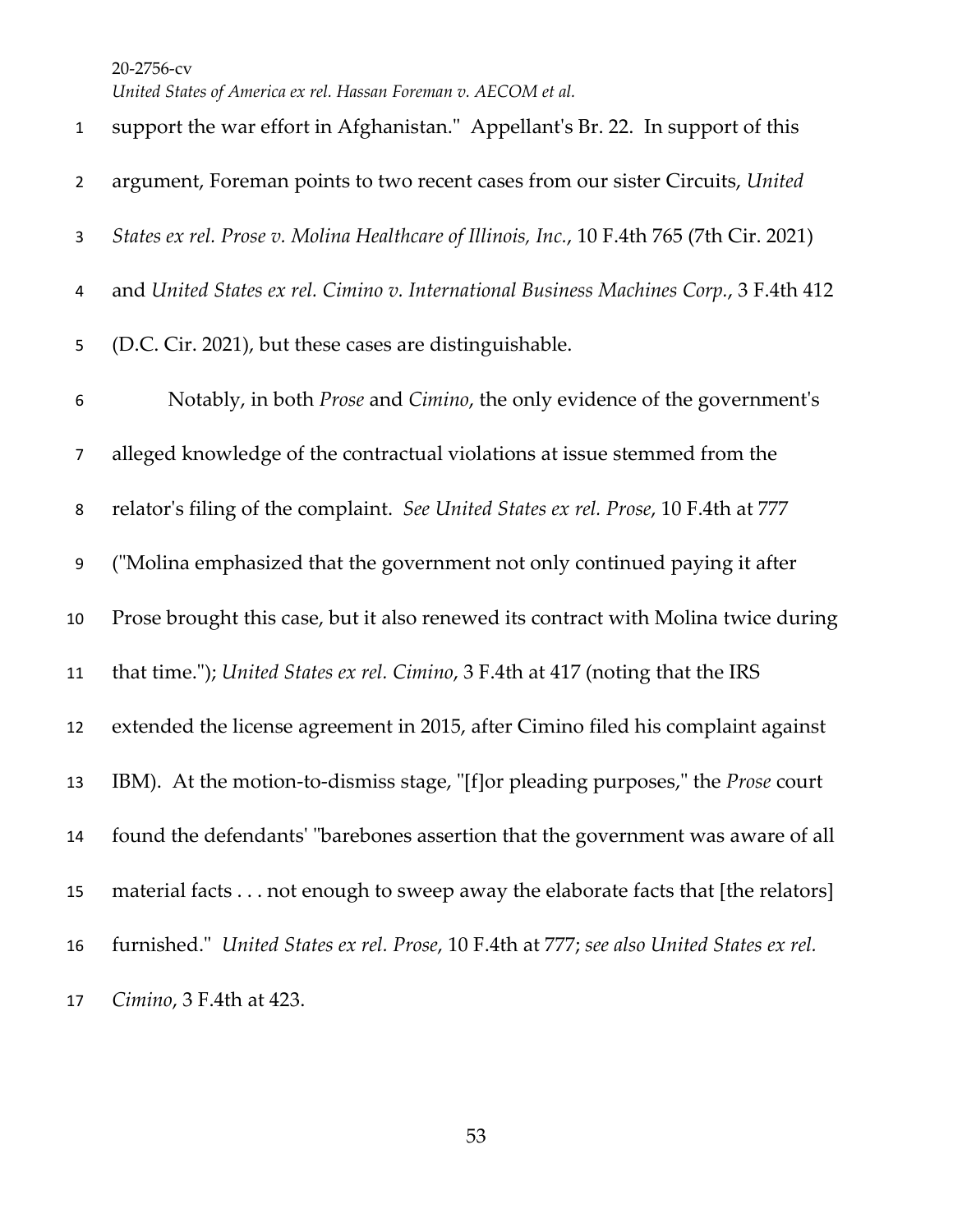*United States of America ex rel. Hassan Foreman v. AECOM et al.*

 Indeed, it makes sense not to place much weight on the government's response in the wake of such litigation because, prior to discovery and a formal court ruling, the relator's allegations are just that – allegations, and the government may not necessarily have knowledge of all the material facts. At the pleadings stage, such generalized assertions that the government is aware of the relator's lawsuit but nevertheless continued payment under the contract will not suffice to overcome a relator's detailed allegations of materiality. *See United States ex rel. Escobar v. Universal Health Servs., Inc.*, 842 F.3d 103, 112 (1st Cir. 2016) ("[M]ere awareness of allegations concerning noncompliance with regulations is different from knowledge of actual noncompliance."). But here AECOM does not simply rest on bald assertions that the government continued to extend and pay claims under the MOSC-A Contract after Foreman brought suit. Relying on reports incorporated by reference into the complaint, AECOM points to documentary evidence demonstrating that the government had actual knowledge of AECOM's failure to meet the MHU rate requirement and to properly track government property, and yet nevertheless not only continued to extend and pay claims under the MOSC-A Contract, but also never demanded repayment, disallowed any charged costs, or penalized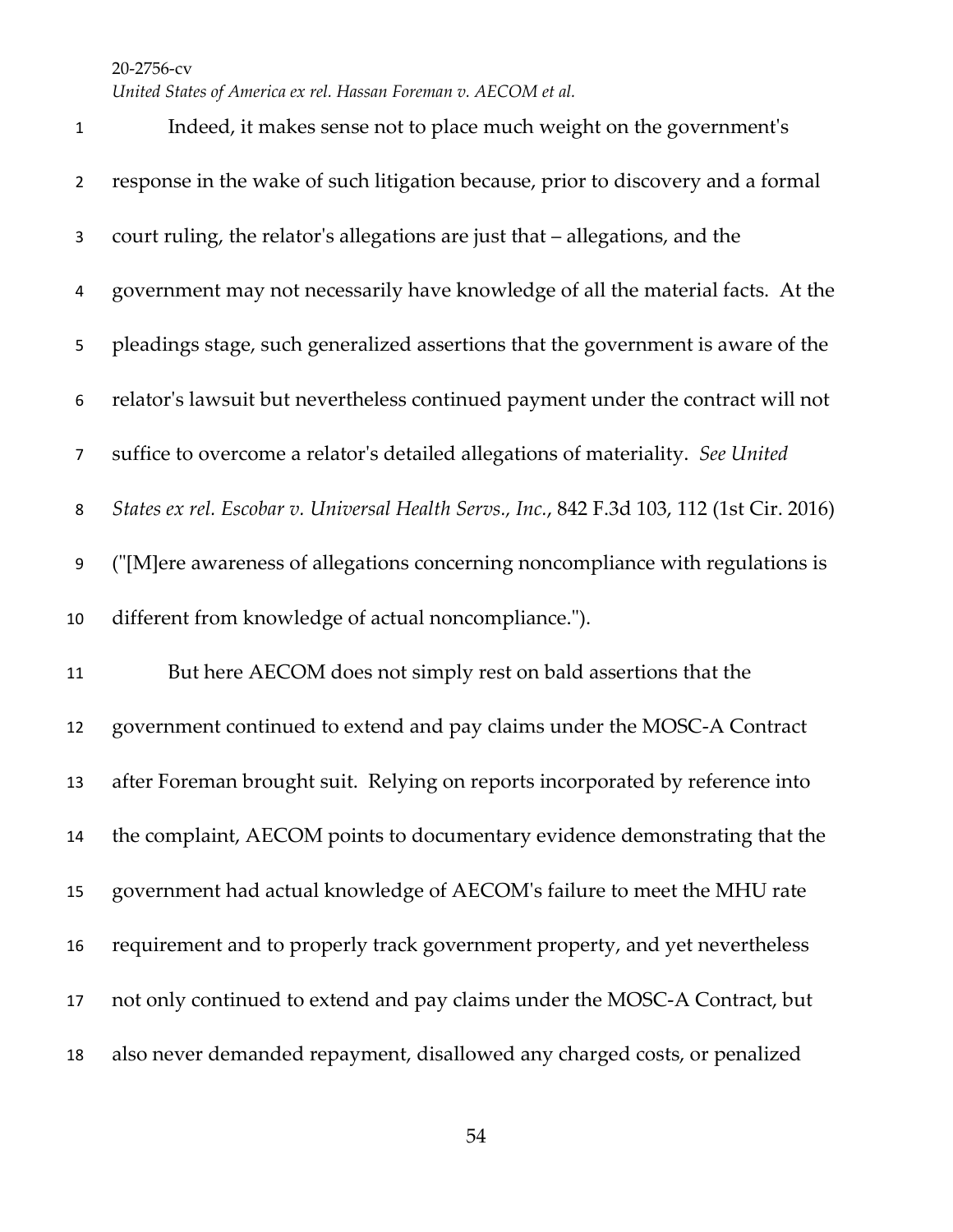| $\mathbf{1}$   | AECOM. And the MOSC-A Contract is an option contract which requires the                 |
|----------------|-----------------------------------------------------------------------------------------|
| $\overline{2}$ | Army to evaluate whether to extend the contract based on AECOM's                        |
| 3              | performance; notwithstanding its knowledge of AECOM's violations of the MHU             |
| 4              | rate and property tracking requirements, the Army repeatedly renewed and                |
| 5              | increased funding for the MOSC-A Contract. This, as mentioned, is strong                |
| 6              | evidence that these contractual requirements were not material. See United States       |
| $\overline{7}$ | ex rel. McBride, 848 F.3d at 1034 (concluding that the government's response            |
| 8              | provided strong evidence of lack of materiality where the DCAA investigated             |
| 9              | the relator's allegations "and did not disallow any charged costs").                    |
| $10\,$         | There may be circumstances where the government's payment of a claim                    |
|                |                                                                                         |
| 11             | or failure to terminate a contract despite knowledge of certain alleged contractual     |
| 12             | violations will not be particularly probative of lack of materiality. See, e.g., United |
| 13             | States ex rel. Prose, 10 F.4th at 777 ("Many things could explain the government's      |
| 14             | continued contracting with Molina. It may have expected to purge the                    |
| 15             | underserved NF enrollees from the books; it may have needed time to work out a          |
| 16             | way not to prejudice Medicaid recipients who had nothing to do with this                |
| 17             | problem."); United States ex rel. Harrison v. Westinghouse Savannah River Co., 352      |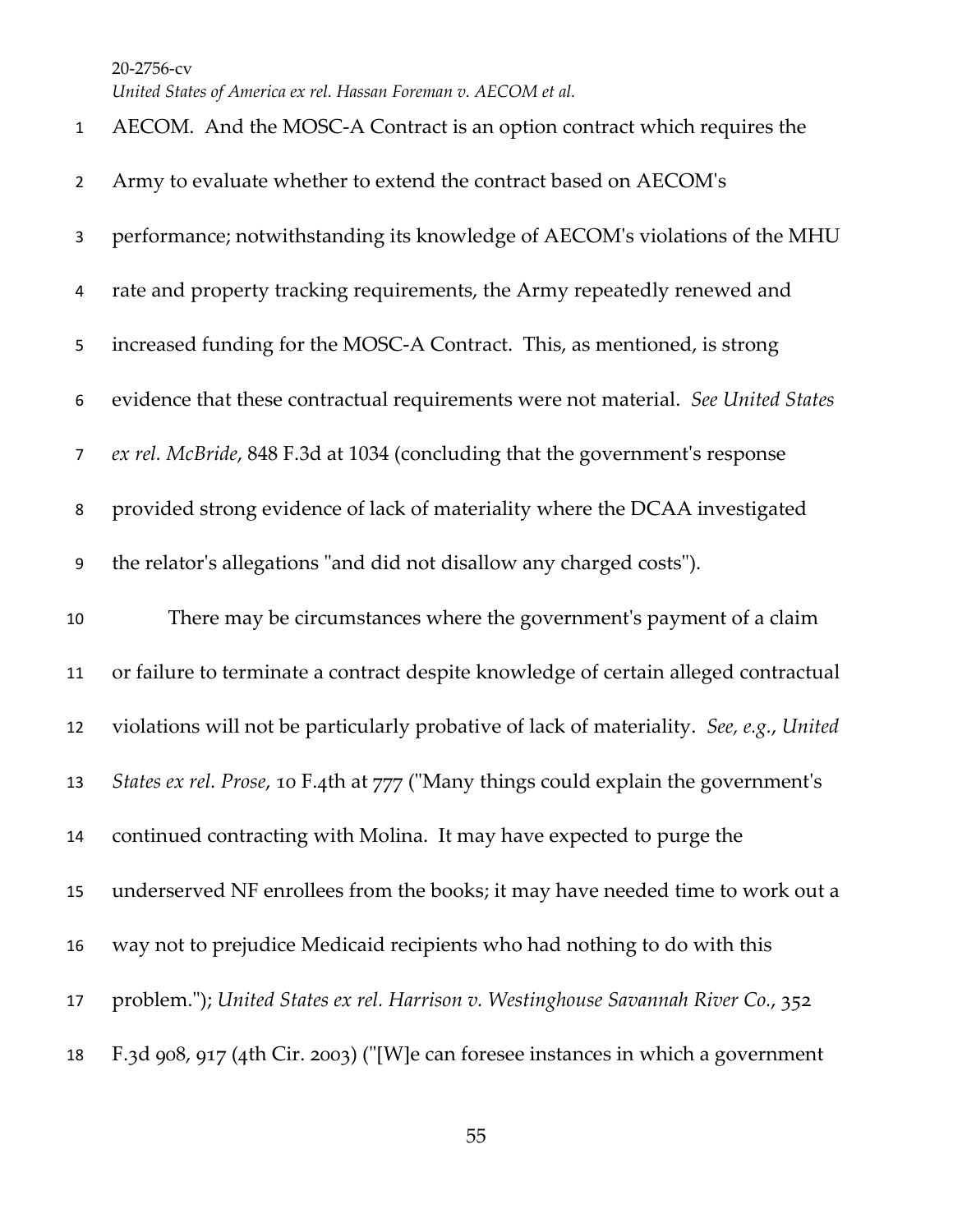*United States of America ex rel. Hassan Foreman v. AECOM et al.*

 entity might choose to continue funding the contract despite earlier wrongdoing by the contractor. For example, the contract might be so advantageous to the government that the particular governmental entity would rather not contest the false statement, even if it became aware of the false statement before the subcontractor began its work."). But the plaintiff must plausibly plead facts to support such possible alternative explanations in the complaint (and at a later stage of litigation, must support these allegations with evidence). *See United States ex rel. Mei Ling v. City of Los Angeles*, 389 F. Supp. 3d 744, 761 (C.D. Cal. 2019) ("Because continued payments are relevant only to the extent that they are probative of immateriality, the Government may still maintain an FCA claim if it can muster allegations, taken as true, that explain why continued payments are not probative of immateriality in the circumstances presented by a specific case."). Foreman failed to do so here. Finally, with respect to Foreman's labor billing allegations, the district

 court relied upon the September 2014 DCAA Report to conclude that the government had actual knowledge of AECOM's labor billing violations. *See United States ex rel. Foreman*, 454 F. Supp. 3d at 265. But, as discussed above, we conclude that it was error for the district court to consider the September 2014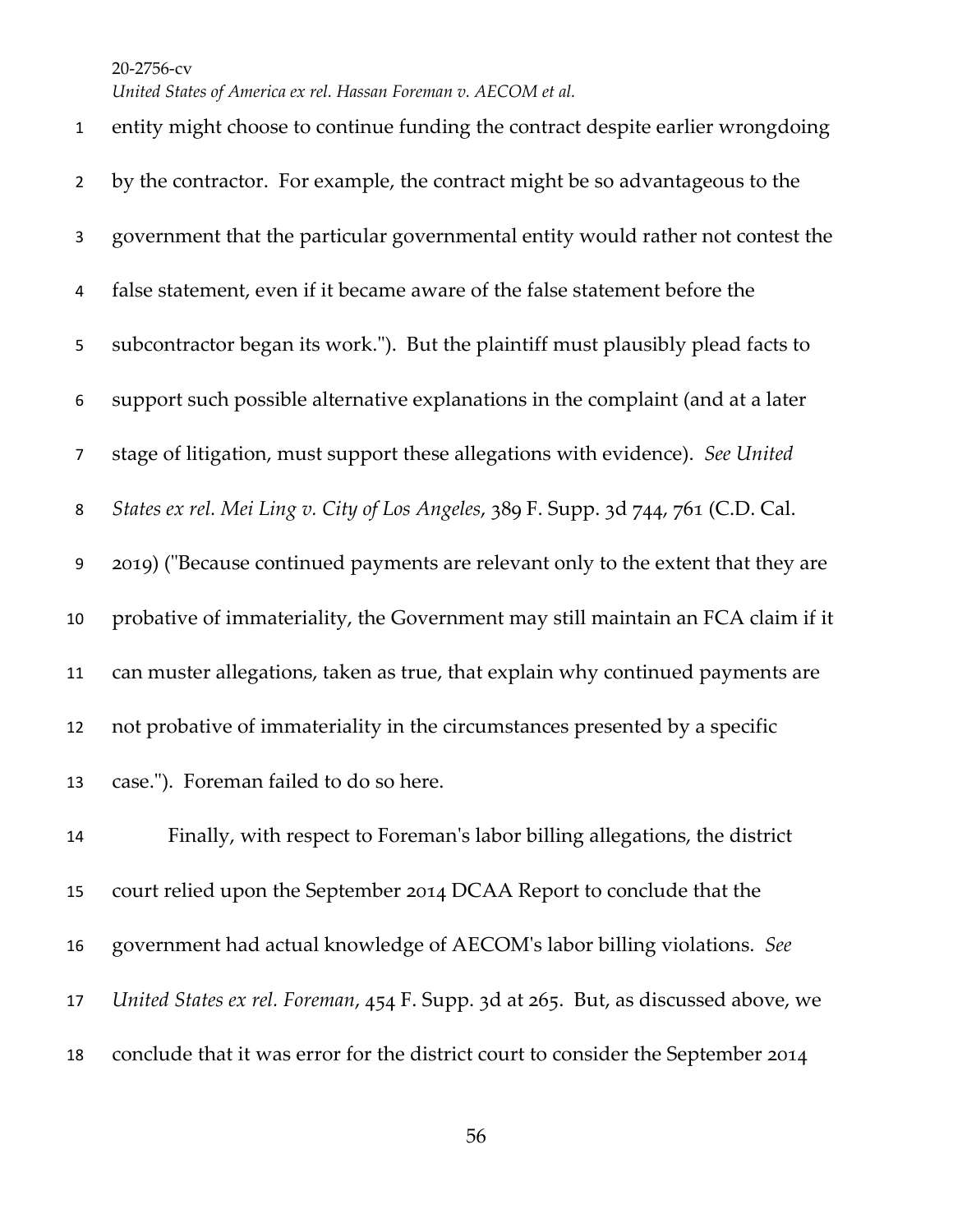DCAA Report in connection with AECOM's motion to dismiss. We therefore cannot conclude, for the purpose of determining whether Foreman sufficiently pled materiality, that the government had actual knowledge of AECOM's alleged labor billing violations and continued to pay AECOM's claims notwithstanding them. Rather, "the parties dispute exactly what the government knew and when, calling into question its 'actual knowledge.'" *United States ex rel. Campie v. Gilead Scis., Inc.*, 862 F.3d 890, 906-07 (9th Cir. 2017). Indeed, Foreman alleges that AECOM: required employees to bill 11.5 hours per day, 154 hours per each two- week period, regardless of actual hours worked; estimated that it might be liable to the government for more than \$144 million resulting from improper labor billing and timesheet violations; failed to notify the government of these timesheet violations; and engaged in a cover up to conceal these violations from the government. In the absence of any evidence suggesting that the government regularly pays this type of claim despite actual knowledge that these requirements were violated, Foreman "allege[s] more than the mere possibility that the government would be entitled to refuse payment if it were aware of the violations, sufficiently pleading materiality at this stage of the case." *United States ex rel. Campie*, 862 F.3d at 907 (internal citation omitted).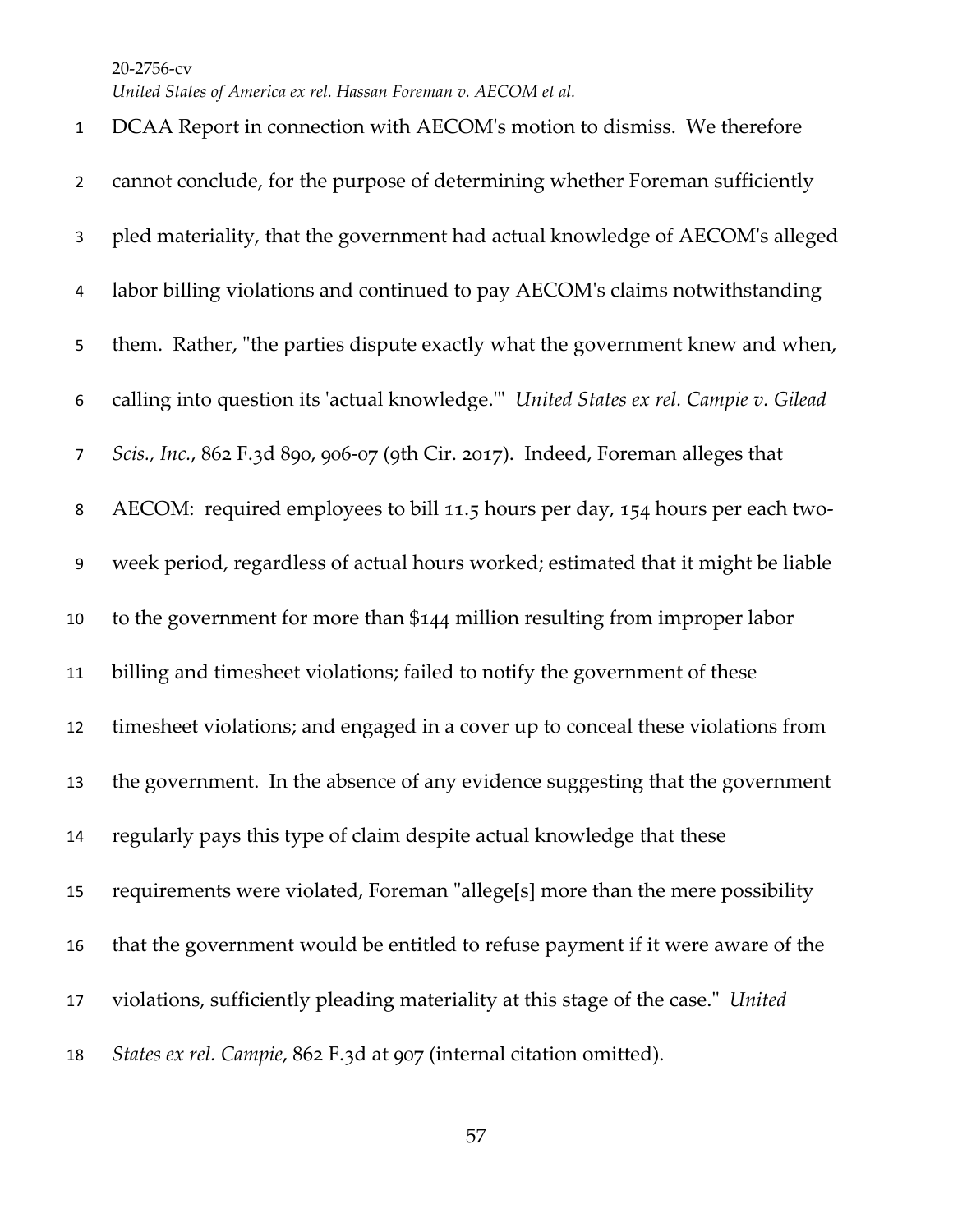## *3. The Substantiality Factor*

 In evaluating the final *Escobar* factor, "we examine whether the defendants' alleged noncompliance was substantial." *Strock*, 982 F.3d at 65. Materiality "cannot be found where noncompliance is minor or insubstantial," *Escobar*, 136 S. Ct. at 2003, because material falsehoods are those that go to "the very essence of the bargain." *Id.* at 2003 n.5. This factor looks at the "contracts' purpose" and whether "the defendants' noncompliance deprived the government of [the] intended benefits" of the contract. *Strock*, 982 F.3d at 65 (concluding that contractor's misrepresentation that it was owned by a service-disabled veteran was neither minor nor insubstantial because it went to the "heart" of the purpose of the statutory and regulatory regime – i.e., increasing contracting opportunities for small businesses owned by veterans with service-related disabilities). Set against the backdrop of complex and voluminous regulatory and contractual requirements, "broad appeals" to the importance of a given regulatory requirement "cannot clear the rigorous materiality hurdle." *United States ex rel. Janssen v. Lawrence Mem'l Hosp.*, 949 F.3d 533, 542 (10th Cir. 2020). We instead look beyond "superficial designations," *Strock*, 982 F.3d at 59, to "whether [the relator] has demonstrated sufficiently widespread deficiencies" in the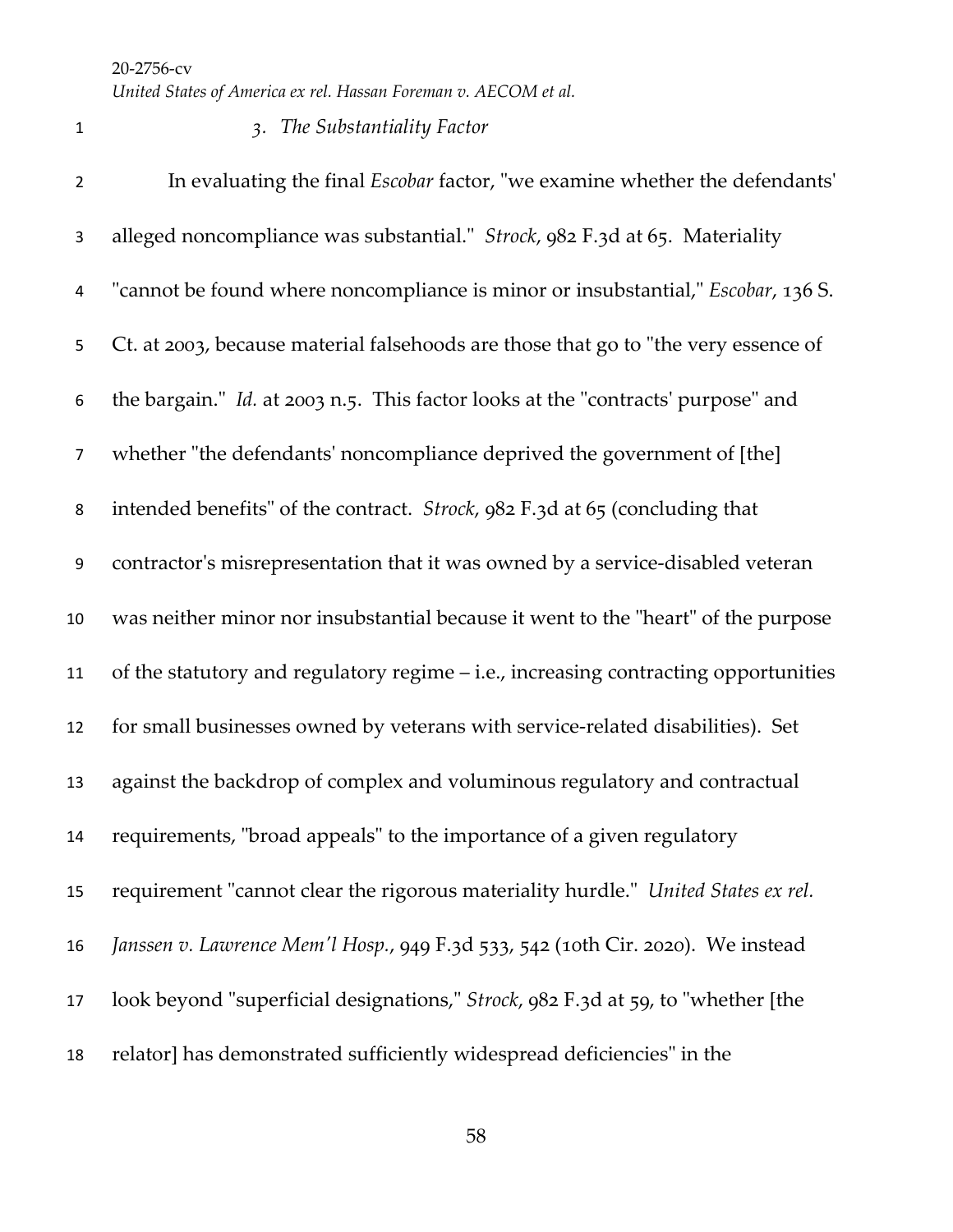*United States of America ex rel. Hassan Foreman v. AECOM et al.*

 contractor's performance or identified misrepresentations that go to the heart of the bargain, such that any regulatory, statutory, or contractual violations "would likely affect the Government's payment decision." *United States ex rel. Janssen*, 949 F.3d at 542; *see Strock*, 982 F.3d at 59, 65. Absent such a showing, it cannot be said that any such violations truly go the essence of the bargain. Here, the purpose of the MOSC-A Contract was to "provide[] maintenance and management support services for the Army," which "included tactical vehicle and equipment maintenance, facilities management and maintenance, supply and inventory management, and transportation services." A.337-38 ¶ 43. Foreman alleges that because of the mission critical nature of these services, it was the expectation of the parties that AECOM "w[ould] strive to maintain (and improve) a high level of responsibility, management, and quality of performance throughout the life of this task order." A.338 ¶ 44. He contends that AECOM's labor billing, MHU rate, and property violations went to the essence of the bargain because AECOM was unable to maintain a high level of responsibility, management, and quality of performance. It cannot be said, however, that AECOM's violations go to the heart of the

bargain in the same way as the alleged misrepresentations in *Strock* did.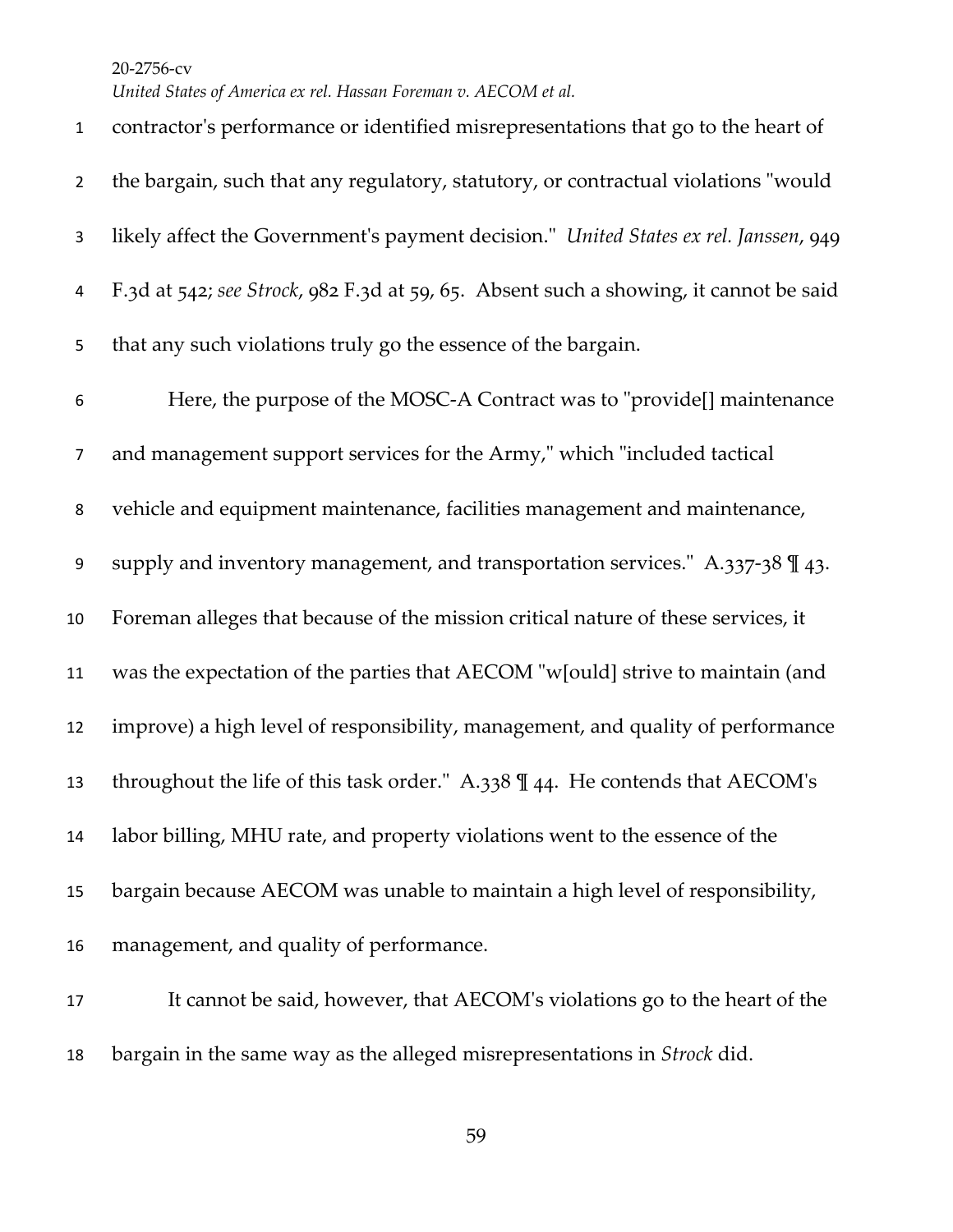AECOM's timesheet violations, failure to properly input labor hours and MHU data into the requisite tracking systems, and failure to properly log and track government property – in the abstract – do not necessarily undermine the MOSC-A Contract's core purpose of providing management and support services for the army. We must therefore inquire as to whether these alleged violations are so pervasive that they would affect the government's payment decision. With respect to the labor billing and property tracking allegations, we conclude that the substantiality factor weighs modestly in favor of a finding of materiality. Foreman alleges that the labor billing and timesheet fraud led to an estimated \$140 million in overpayments and liability. In addition, Foreman alleges that AECOM noted in an internal corrective action report that it could face "significant liability" due to its failure to properly track property and credit the government. And Foreman emphasizes that an AECOM supervisor discovered \$15 to 16 million in "improper or undocumented turned in recoverables from one system query only." A.428 ¶ 253. The significant financial costs to the government of the alleged labor billing and government property violations tend to weigh in favor of materiality because they suggest that the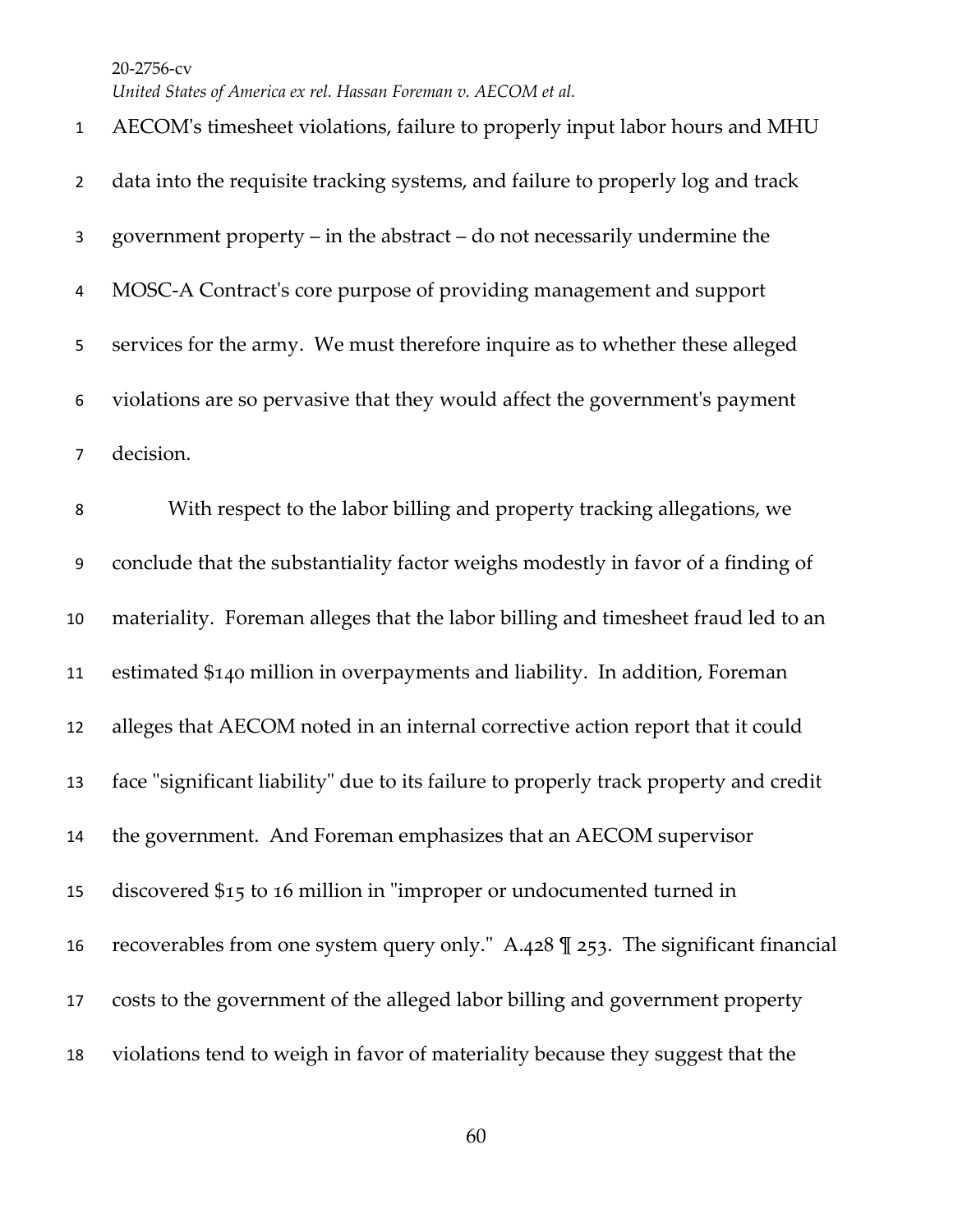*United States of America ex rel. Hassan Foreman v. AECOM et al.*

## alleged violations might affect the government's payment decision.

| $\overline{2}$ | But Foreman fails to point to anything suggesting that AECOM's non-                |
|----------------|------------------------------------------------------------------------------------|
| 3              | compliance with the MHU rate similarly resulted in significant financial costs to  |
| 4              | the government. Based on the allegations in the Complaint, it seems likely that    |
| 5              | AECOM's MHU rate violations led to some inefficiencies and government waste.       |
| 6              | But it is not apparent that they affected AECOM's ability to provide maintenance   |
| 7              | and management support services to the Army or deprived the Army of its            |
| 8              | expected benefits under the contract. This weighs against a finding of materiality |
| 9              | as to his claims premised on AECOM's failure to comply with the MHU rate.          |
| 10             | 4. Conclusion                                                                      |
| 11             | In sum, weighing all these factors, we conclude that the district court erred      |
| 12             | in dismissing Foreman's $\S$ 3729(a)(1)(A) claims premised on AECOM's improper     |
| 13             | labor billing violations. As noted, it was improper for the district court to      |
| 14             | consider the September 2014 DCAA Report at the motion-to-dismiss stage.            |
| 15             | There is thus no evidence in the record demonstrating that the government had      |
| 16             | actual knowledge of AECOM's labor billing violations and nevertheless extended     |
| 17             | the MOSC-A Contract. Rather, viewing the allegations in the light most             |
| 18             | favorable to Foreman, the complaint alleges more than the mere possibility that    |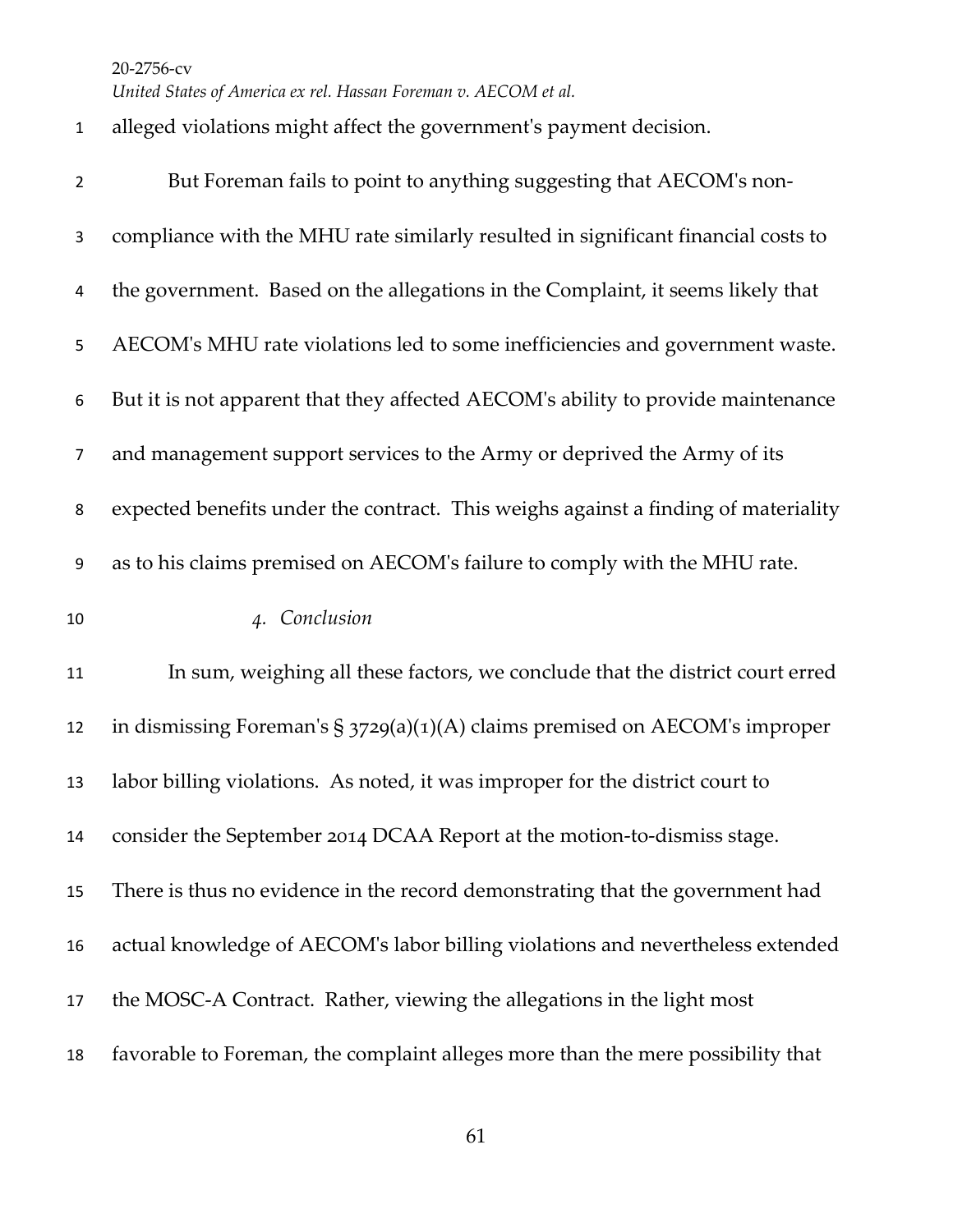the government would be entitled to refuse payment if it were aware of the labor billing violations. Taken together with the substantiality factor, which also weighs in favor of materiality as to the labor billing allegations, Foreman has sufficiently pled materiality with respect to his claims premised on AECOM's labor billing practices. We also conclude that the district court correctly dismissed Foreman's  $\frac{1}{2}$  § 3729(a)(1)(A) claims premised on the MHU rate and property tracking violations. The allegations in the complaint, coupled with the reports incorporated by reference into the complaint, demonstrate that the government had actual knowledge of AECOM's non-compliance with the MHU rate and failure to properly track government property. Notwithstanding this, the government repeatedly paid AECOM's claims, extended the MOSC-A Contract, and increased funding under the MOSC-A Contract. This provides ample evidence that the MHU rate and tracking of government property requirements were not plausibly material to the government's payment decision. Such evidence proves decisive, as the condition of payment and substantiality factors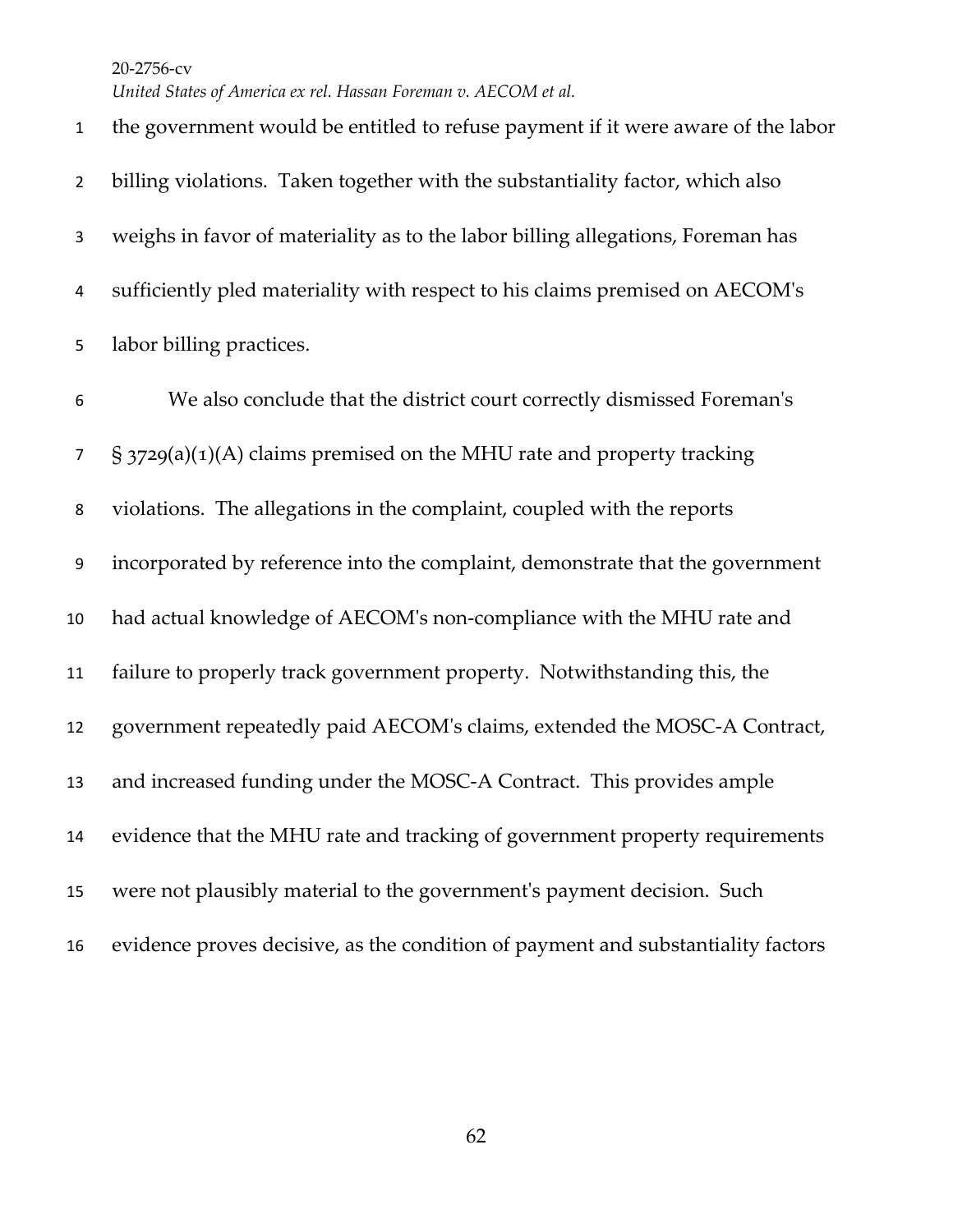1 are, at best, marginally probative. The district court therefore correctly

- 2 dismissed these claims.<sup>[9](#page-62-0)</sup>
- 3 **III. False Records or Statements**

| 4              | 31 U.S.C. § 3729(a)(1)(B) imposes liability on any person who "knowingly            |
|----------------|-------------------------------------------------------------------------------------|
| 5              | makes, uses, or causes to be made or used, a false record or statement material to  |
| 6              | a false or fraudulent claim." For the same reasons set forth above in connection    |
| 7 <sup>7</sup> | with Foreman's $\S$ 3729(a)(1)(A) claims, we conclude that Foreman has failed to    |
| 8              | adequately plead materiality with respect to his $\S$ 3729(a)(1)(B) claims premised |

<span id="page-62-0"></span><sup>&</sup>lt;sup>9</sup> Foreman separately objects to the district court's dismissal of his  $\S 3729(a)(1)(A)$ fraudulent inducement claim, arguing that the district court erred in dismissing it alongside his other § 3729(a)(1)(A) claims because it is "supported by different facts than his false certification claims." Appellant's Br. 62. Foreman argues that AECOM induced the Army to enter into and extend the MOSC-A Contract by making "misrepresentations to the government regarding its intention and ability to provide internal oversight over its operations, conceal[ing] its fraud from the government, and fraudulently induc[ing] each modification, extension, and award of the MOSC-A [Contract] by stating that it had complied with the requirements of the contract." Appellant's Br. 62-63. According to Foreman, AECOM's misrepresentations about its ability to provide oversight over its operations by efficiently using personnel and equipment and utilizing the required labor and property tracking systems, as well as its assurances to the government that it had complied with the MOSC-A Contract, "are distinct from AECOM's false claims of actual compliance with the specific contractual and legal requirements of the MOSC-A" Contract. Appellant's Br. 63-64. We fail to see how. At bottom, Foreman's fraudulent inducement claim and his other § 3729(a)(1)(A) claims rest on the same alleged violations of the MOSC-A Contract. Foreman's fraudulent inducement claim thus rises and falls with his other § 3729(a)(1)(A) claims. However, to the extent the allegations underpinning his fraudulent inducement claim are somehow distinct from his other  $\S 3729(a)(1)(A)$  claims, these conclusory allegations do not suffice to establish materiality with the required particularity.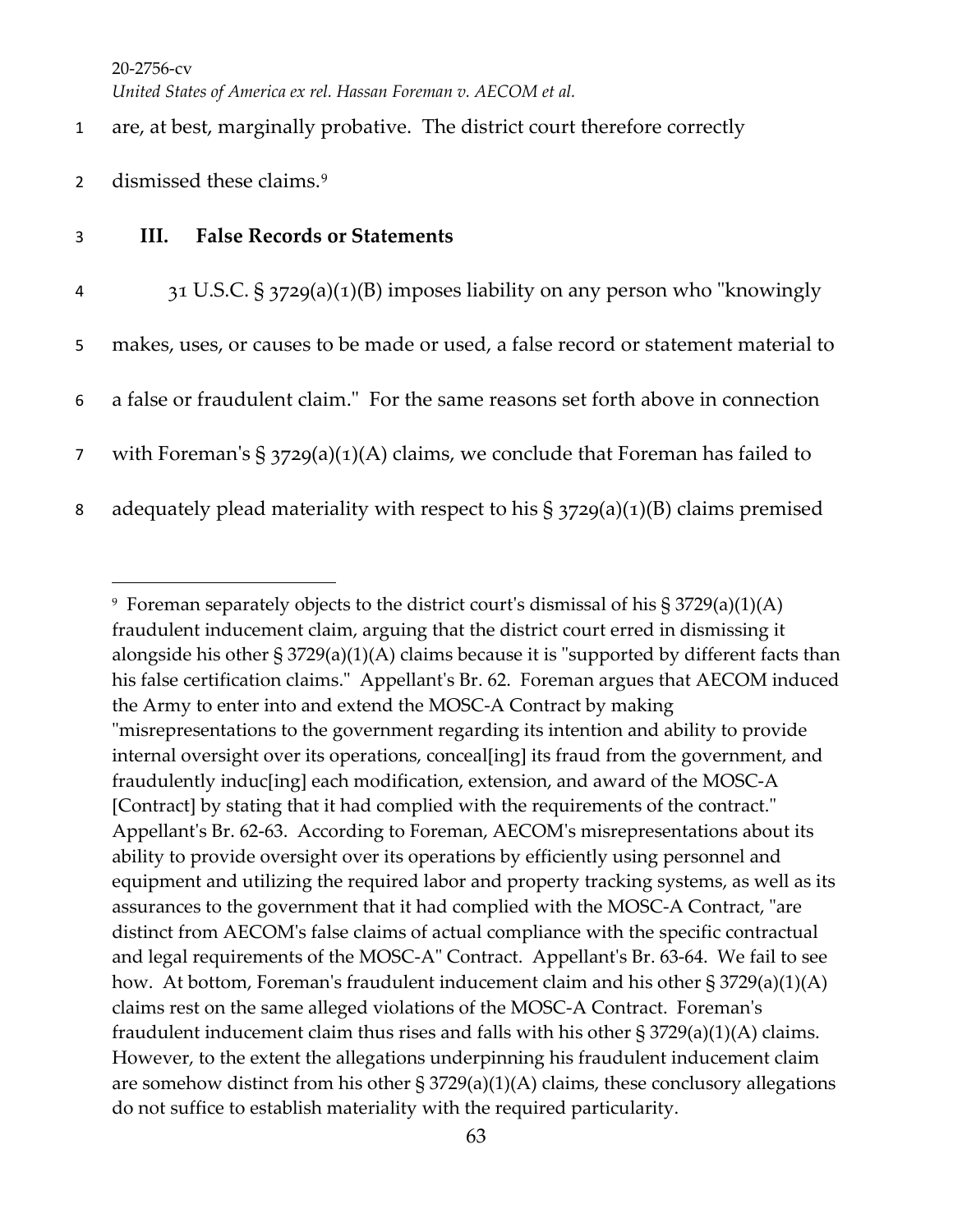*United States of America ex rel. Hassan Foreman v. AECOM et al.*

| $\mathbf{1}$   | on the MHU rate and government property tracking allegations. The district          |
|----------------|-------------------------------------------------------------------------------------|
| $\overline{2}$ | court therefore correctly dismissed those claims.                                   |
| 3              | With respect to Foreman's $\S$ 3729(a)(1)(B) claims premised on the labor           |
| 4              | billing allegations, however, Foreman has adequately pled materiality at this       |
| 5              | stage of the case. The district court therefore erred in dismissing Foreman's       |
| 6              | $\S$ 3729(a)(1)(B) claim premised on the labor billing allegations.                 |
| $\overline{7}$ | <b>Reverse False Claims</b><br>IV.                                                  |
| 8              | "Subsection $(a)(1)(G)$ is referred to as the reverse false claims provision        |
| 9              | because it covers claims of money owed to the government, rather than payments      |
| 10             | made by the government." United States ex rel. Kester v. Novartis Pharms. Corp., 43 |
| 11             | F. Supp. 3d 332, 368 (S.D.N.Y. 2014) (emphasis in original) (internal quotation     |
| 12             | marks omitted). Section $3729(a)(1)(G)$ imposes liability on any person who         |
| 13             | "knowingly makes, uses, or causes to be made or used, a false record or             |
| 14             | statement material to an obligation to pay or transmit money or property to the     |
| 15             | Government, or knowingly conceals or knowingly and improperly avoids or             |
| 16             | decreases an obligation to pay or transmit money or property to the                 |
| 17             | Government." $31$ U.S.C. § $3729(a)(1)(G)$ . Where a complaint "makes no mention    |
| 18             | of any financial obligation that the [defendants] owed to the government," and      |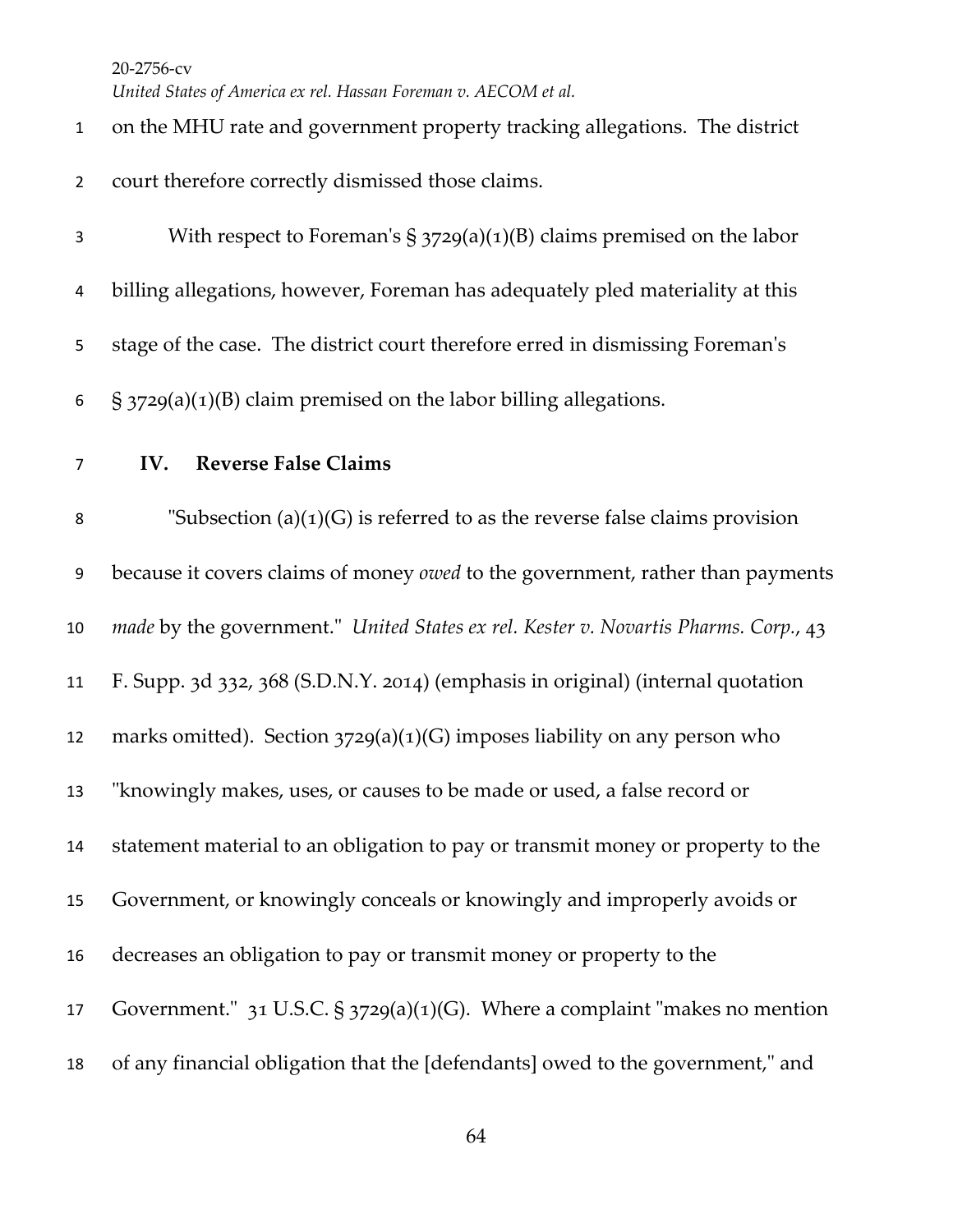| $\mathbf{1}$   | "does not specifically reference any false records or statements used to decrease     |
|----------------|---------------------------------------------------------------------------------------|
| $\overline{2}$ | such an obligation," a court should dismiss the reverse false claim. Wood ex rel.     |
| 3              | United States v. Applied Rsch. Assocs., Inc., 328 F. App'x 744, 748 (2d Cir. 2009)    |
| 4              | (summary order); see also United States ex rel. Hussain v. CDM Smith, Inc., No. 14    |
| 5              | Civ. 9107 (JPO), 2017 WL 4326523, at *9 (S.D.N.Y. Sept. 27, 2017) (dismissing         |
| 6              | reverse false claim, because the plaintiff "d[id] not identify any existing financial |
| $\overline{7}$ | obligation [that CDM] owed to the Government, let alone any specific false            |
| 8              | record or statement that [CDM] made to avoid such a purported obligation"             |
| 9              | (internal quotation marks omitted)). Rule 9(b)'s heightened pleading standard         |
| 10             | applies to reverse false claims. United States ex rel. Gelbman v. City of New York,   |
| 11             | 790 F. App'x 244, 249 (2d Cir. 2019) (summary order).                                 |
| 12             | Foreman contends that he adequately alleged reverse false claims because              |
| 13             | the Complaint "identifies numerous separate obligations requiring AECOM to            |
| 14             | return excess money and property to the government." Appellant's Br. 68.              |
| 15             | Foreman points to allegations in the Complaint that AECOM had received over           |
| 16             | \$144 million in overpayments from the government related to its alleged              |
| 17             | timesheet fraud and labor billing for "which there was an obligation to repay         |
| 18             | and/or remit such funds in various applicable regulatory and contractual              |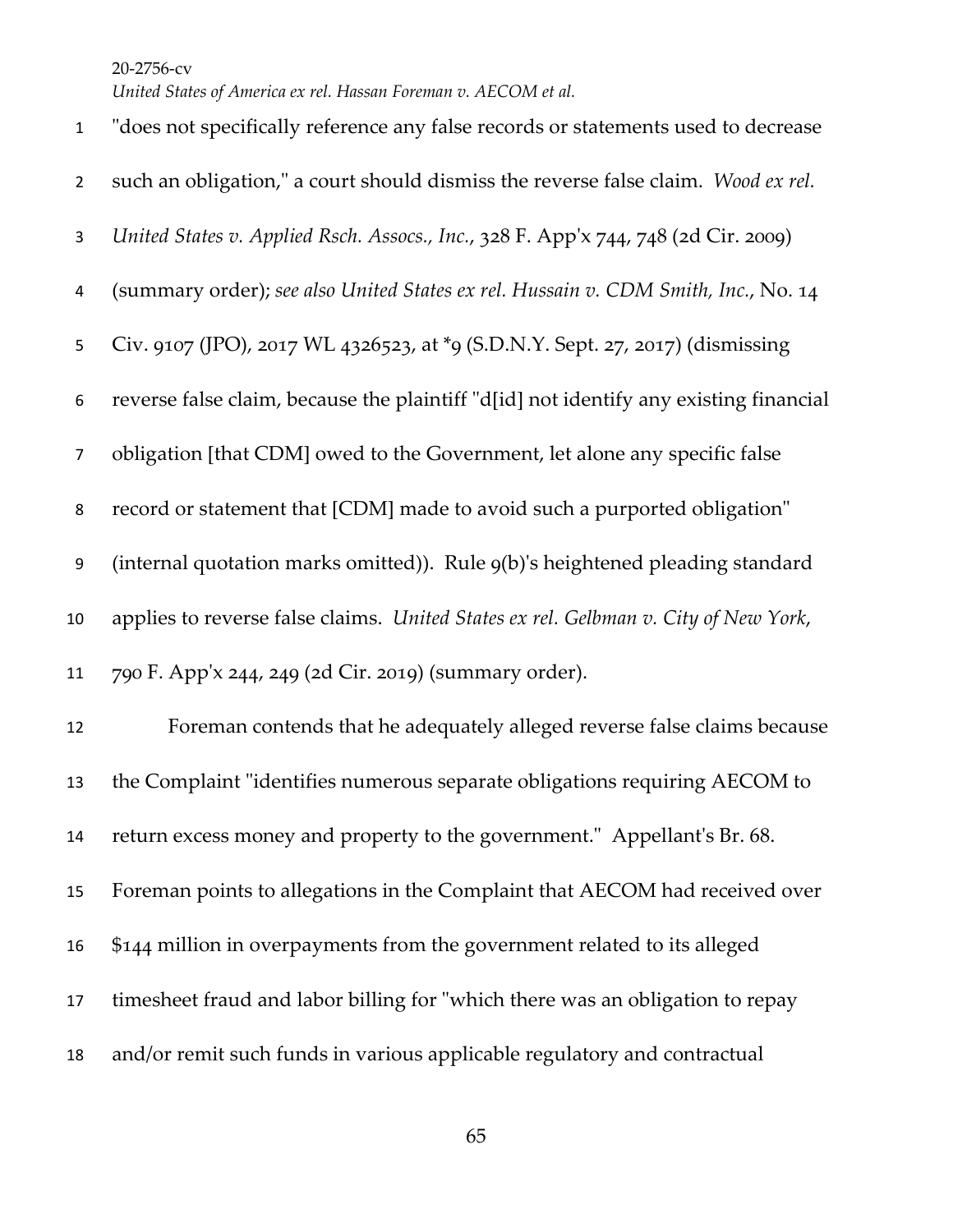*United States of America ex rel. Hassan Foreman v. AECOM et al.*

| $\mathbf{1}$   | provisions in force between AECOM and the Army." A.351 $\mathbb{I}$ 76. Foreman's        |
|----------------|------------------------------------------------------------------------------------------|
| $\overline{2}$ | reverse false claims thus boil down to the assertion that $(1)$ the reverse false        |
| 3              | claims provision provides for liability on the part of those who avoid an                |
| 4              | "obligation" to pay the government, which includes retention of any                      |
| 5              | overpayment; (2) AECOM received overpayments by virtue of its false                      |
| 6              | certifications; and (3) AECOM violated the reverse false claims provision by             |
| $\overline{7}$ | failing to return those overpayments, even though it was required to do so by the        |
| 8              | MOSC-A Contract and applicable regulations. His reverse false claims are                 |
| 9              | therefore duplicative of his false claims under $\S 3729(a)(1)(A)$ and $3729(a)(1)(B)$ . |
|                |                                                                                          |
| 10             | Although we have yet to address this issue, several district courts, some of             |
| 11             | them within this Circuit, have concluded that a reverse false claim cannot turn on       |
| 12             | the same conduct underlying a traditional false claim. See, e.g., United States ex       |
| 13             | rel. Gelbman v. City of New York, No. 14 Civ. 771 (VSB), 2018 WL 4761575, at *8          |
| 14             | (S.D.N.Y. Sept. 30, 2018) ("Relator's reverse false claim allegations - which            |
| 15             | essentially boil down to various providers allegedly receiving payment on false          |
| 16             | claims and thus retaining Government funds to which they were not entitled -             |
| 17             | are not an adequate basis on which to allege a reverse false claim."), aff'd, 790 F.     |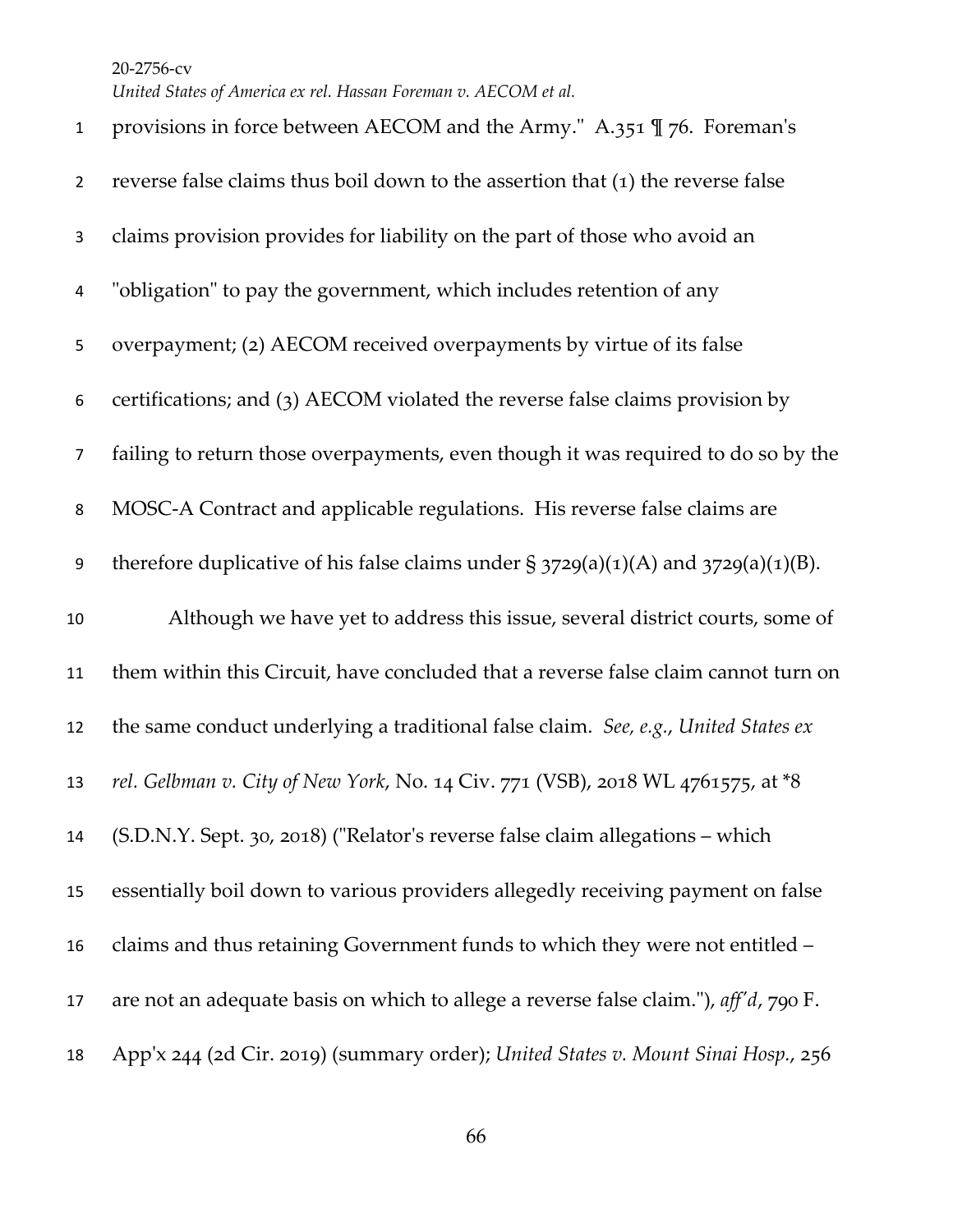| $\mathbf{1}$   | F. Supp. 3d 443, 458 (S.D.N.Y. 2017) ("The same allegations [that] state a claim          |
|----------------|-------------------------------------------------------------------------------------------|
| $\overline{2}$ | under sections $3729(a)(1)$ and (2) [now SS $3729(a)(1)(A)$ and (B)]  cannot also         |
| 3              | form the basis for a claim under subsection (a)(7) [now § 3729(a)(1)(G)]."                |
| 4              | (alterations in original) (internal quotation marks omitted)); United States ex rel.      |
| 5              | Taylor v. Gabelli, 345 F. Supp. 2d 313, 339 (S.D.N.Y. 2004) ("Because Taylor's            |
| 6              | allegations state a claim under sections $3729(a)(1)$ and (2), they cannot also form      |
| $\overline{7}$ | the basis for a claim under subsection (a) $(7)$ .").                                     |
| 8              | Concluding otherwise would mean that "any time a defendant violated                       |
| 9              | sub-sections (a) $(1)(A)$ or (B) and received payment, the defendant would also           |
| 10             | necessarily violate sub-section (G) if it failed to repay to the Government the           |
| 11             | fraudulently-obtained payments." Mount Sinai Hosp., 256 F. Supp. 3d at 458                |
| 12             | (quotation marks omitted); see also Pencheng Si v. Laogai Rsch. Found., 71 F. Supp.       |
| 13             | 3d 73, 97 (D.D.C. 2014) ("Relator attempts to argue that an obligation arose out of       |
| 14             | Defendants' concealment of their allegedly fraudulent activity But by this                |
| 15             | logic, just about <i>any</i> traditional false statement or presentment action would give |
| 16             | rise to a reverse false claim action; after all, presumably any false statement           |
| 17             | actionable under $\S 3729(a)(1)(A)$ or $3729(a)(1)(B)$ could theoretically trigger an     |
| 18             | obligation to repay the fraudulently obtained money." (emphasis in original)              |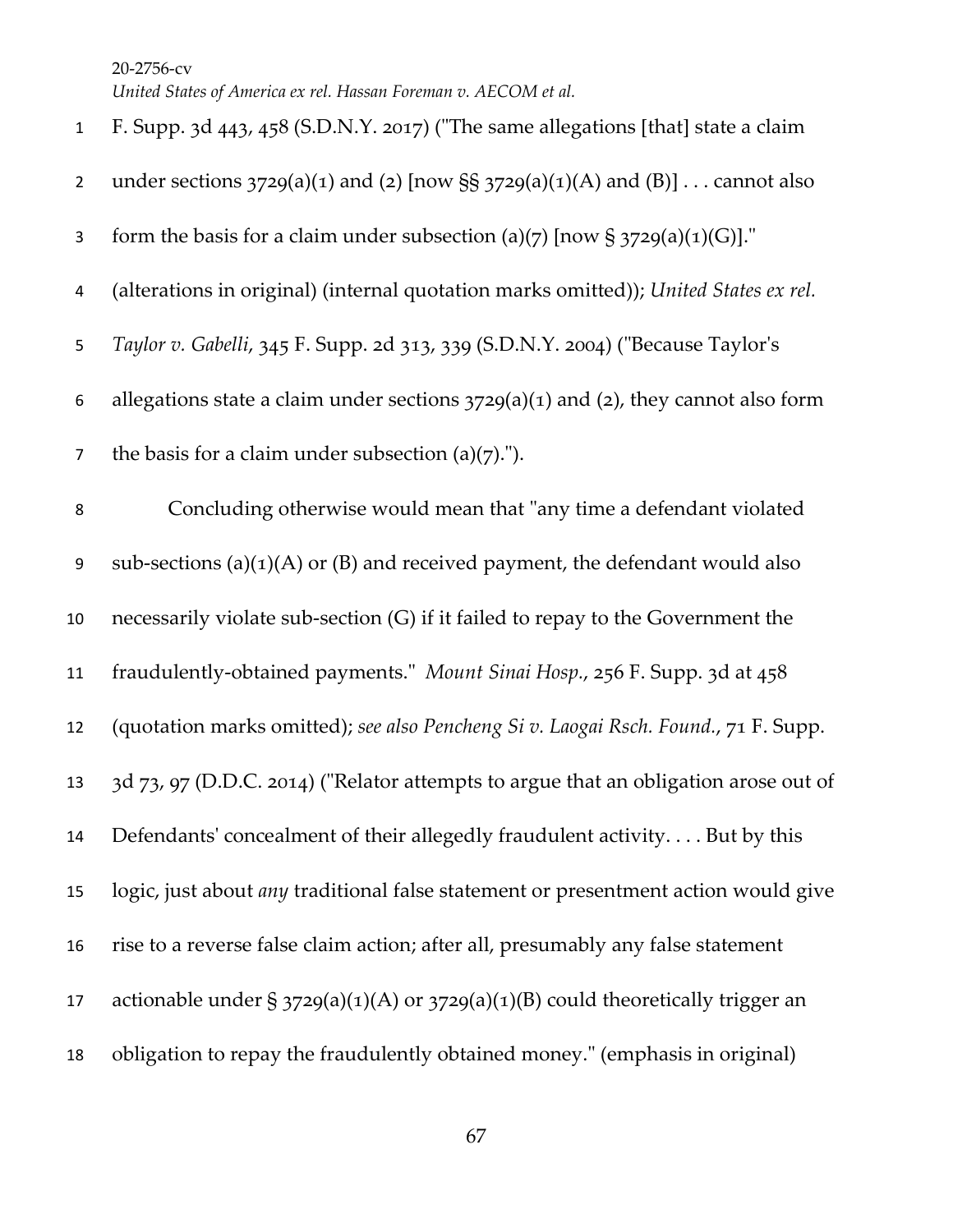(internal citation omitted)); *United States ex rel. Thomas v. Siemens AG*, 708 F.

| $\overline{2}$ | Supp. 2d 505, 514 (E.D. Pa. 2010) ("Congress' purpose in enacting subsection        |
|----------------|-------------------------------------------------------------------------------------|
| 3              | $(a)(7)$ was to ensure that one who makes a false statement in order to avoid       |
| 4              | paying money owed the government 'would be equally liable under the Act as if       |
| 5              | he had submitted a false claim to receive money.' Its purpose was not to provide    |
| 6              | a redundant basis to state a false statement claim under subsection $(a)(2)$ ."     |
| $\overline{7}$ | (internal citation omitted)). Accordingly, "[t]his type of redundant false claim is |
| 8              | not actionable under subsection (a)(1)(G)." United States ex rel. Davern v.         |
| 9              | Hoovestol, Inc., No. 11-CV-6630 (CJS), 2015 WL 6872427, at *9 (W.D.N.Y. Nov. 9,     |
| 10             | $2015$ ).                                                                           |
| 11             | Because Foreman's reverse false claims mirror his false claims under                |
| 12             | $\S$ 3729(a)(1)(A) and 3729(a)(1)(B), he fails to state plausible claims.           |
| 13             | <b>Conversion Claim</b><br>V.                                                       |
| 14             | The FCA's conversion provision "imposes civil liability on anyone who               |
| 15             | 'has possession, custody, or control of property or money used, or to be used, by   |
| 16             | the Government and knowingly delivers, or causes to be delivered, less than all     |
| 17             | of that money or property." United States ex rel. Harper v. Muskingum Watershed     |
| 18             | Conservancy Dist., 842 F.3d 430, 438 (6th Cir. 2016) (quoting 31 U.S.C.             |
|                |                                                                                     |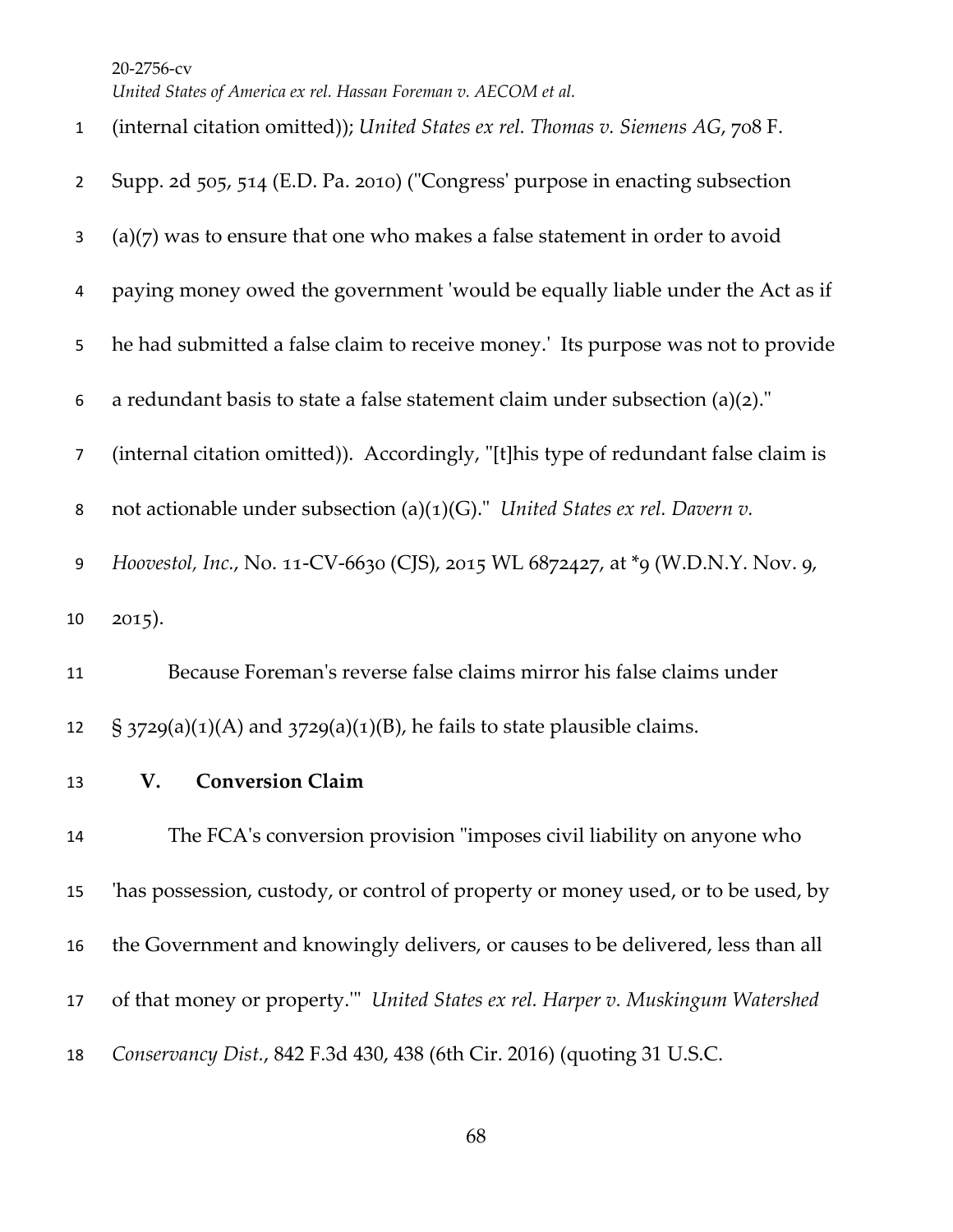*United States of America ex rel. Hassan Foreman v. AECOM et al.*

| $\mathbf{1}$   | § 3729(a)(1)(D)). In 2009, Congress amended the FCA's conversion provision to           |
|----------------|-----------------------------------------------------------------------------------------|
| $\overline{2}$ | eliminate its fraud requirement, replacing the "intent to defraud" requirement          |
| 3              | with a knowledge requirement. See United States ex rel. Harper, 842 F.3d at 438-39.     |
| 4              | "Knowingly" means that a person (1) "has actual knowledge of the information;           |
| 5              | $[2]$ acts in deliberate ignorance of the truth or falsity of the information; or $[3]$ |
| 6              | acts in reckless disregard of the truth or falsity of the information." 31 U.S.C.       |
| $\overline{7}$ | $\S$ 3729(b)(1)(A). Section 3729(a)(1)(D) is intended to "allow[] the Government to     |
| 8              | recover losses that are incurred because of conversion of Government assets." S.        |
| 9              | Rep. 111-10, at 13 (2009).                                                              |
| 10             | The district court dismissed Foreman's conversion claim, reasoning that                 |
| 11             |                                                                                         |
|                | the allegations in the Complaint failed to "identify any specific excess or             |
| 12             | recoverable item or other property that defendants possessed but failed to              |
| 13             | deliver to the government." United States ex rel. Foreman, 454 F. Supp. 3d at 268.      |
| 14             | Foreman contends that the district court erred because the allegations in the           |
| 15             | Complaint "mentioned specific work orders for property that AECOM did not               |
| 16             | return to the government." Appellant's Br. 66. AECOM counters that Foreman              |
| 17             | "cannot point to any allegation of a specific piece of property that [it] supposedly    |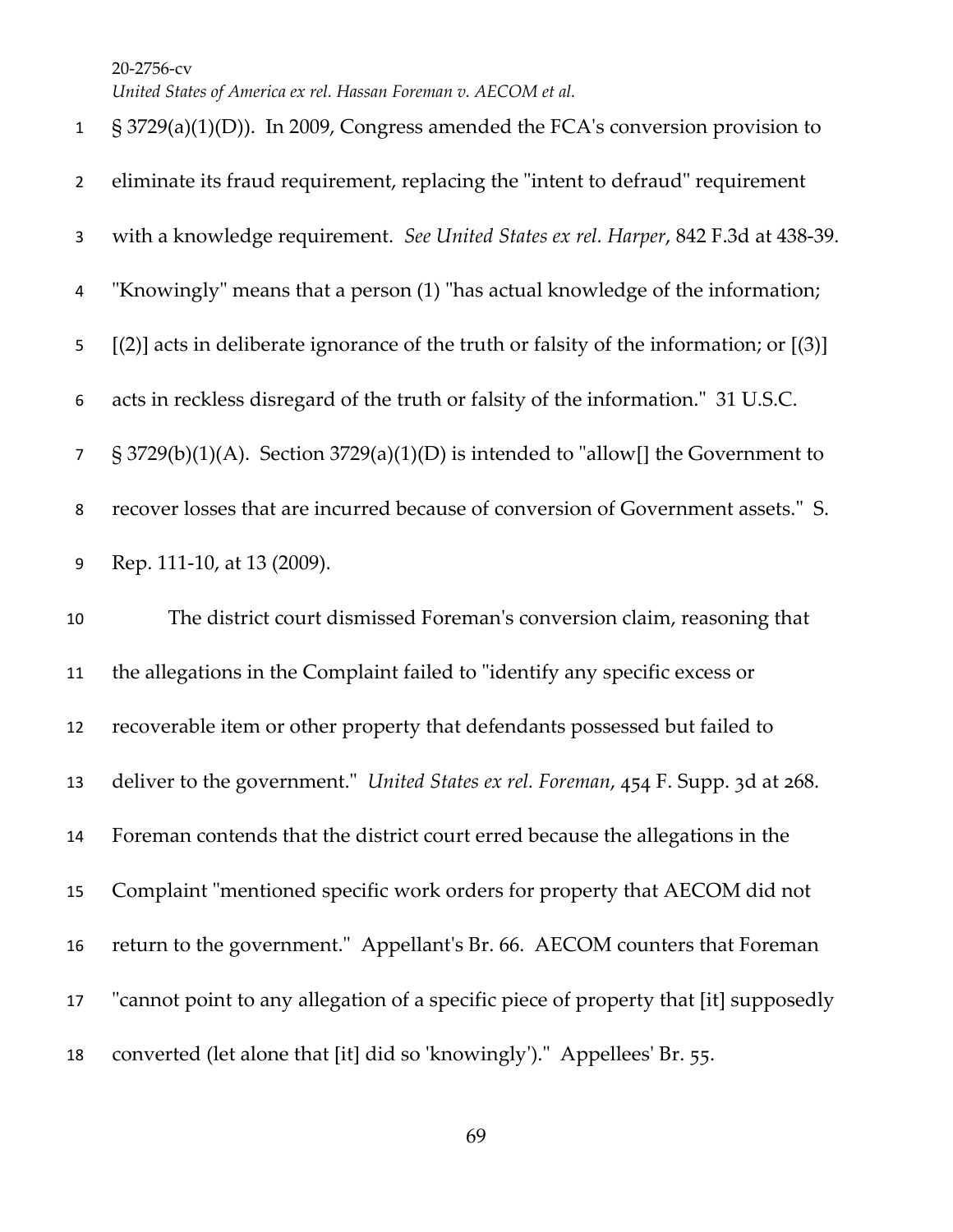The Complaint alleges that AECOM utilized parts-only work orders to "bypass[] the property accounting and tracking systems required by the MOSC- A Contract." A.409-10 ¶¶ 204-06, A.412 ¶ 209. These parts-only work orders allegedly violated Performance Work Statements and FAR incorporated into the MOSC-A Contract, and "bypassed checks and balances built into the procurement system to avoid excessive ordering, and to make sure that the contractor was accountable to the Army . . . for the parts themselves." A.414  $\parallel$  216. Concerns about this practice surfaced in 2013, with inquiries being made to supervisors to determine whether there was some exception in place allowing parts-only work orders. In an email dated December 14, 2013, for example, Joseph Cox – the Training and Development Supervisor of AC First – explained that parts-only work orders were "not authorized" and that "all parts must either be ordered through the supply process, or through offline transaction." A.412-13  $\parallel$  210. The Complaint further indicates that in January 2014, AECOM personnel instructed other employees that parts-only work orders "would not be appropriate." A.413 ¶ 212. The third complaint lists several specific parts-only work orders that were nevertheless placed by AECOM employees, thereby violating the Army's accountability standards. A.414-15 ¶¶ 217-18. Nowhere in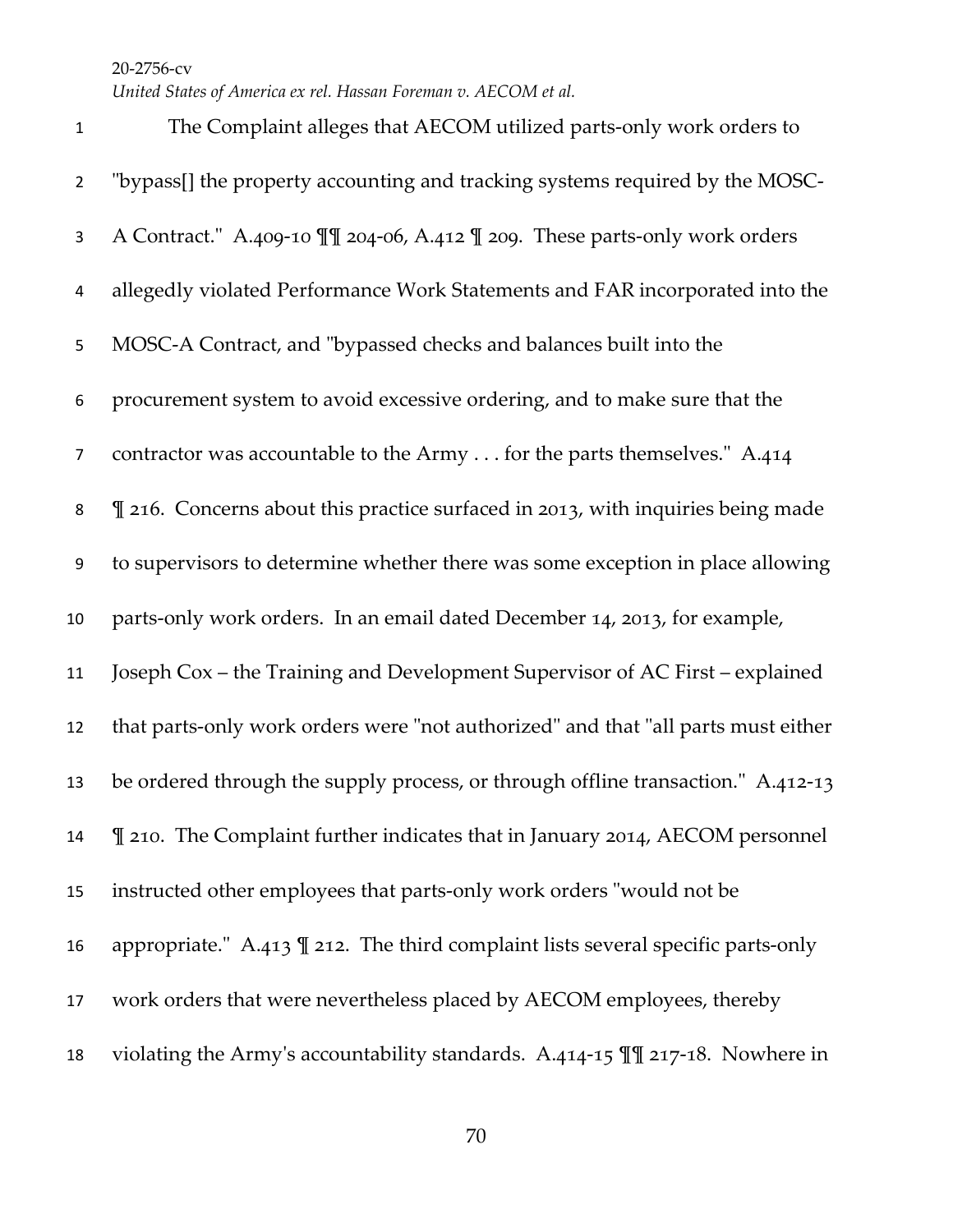*United States of America ex rel. Hassan Foreman v. AECOM et al.*

| $\mathbf{1}$     | the Complaint, though, does Foreman identify any specific piece of property   |
|------------------|-------------------------------------------------------------------------------|
| $\overline{2}$   | obtained through those work orders that was not delivered to the government.  |
| 3                | Instead, the Complaint alleges generally, and without specifying particular   |
| 4                | property, that:                                                               |
| 5                | • "AECOM was required to track and turn into the Army certain items           |
| 6                | that were removed from vehicles and other equipment, through a                |
| $\overline{7}$   | process known as 'recoverables." A.425 \le 240. According to                  |
| 8                | Foreman, "[i]f the STAMIS systems were being used properly, items             |
| $\boldsymbol{9}$ | would be identified as recoverables in various ways." A.425 $\mathbb{I}$ 242. |
| $10\,$           | AECOM failed to maintain adequate and complete records, and as a<br>$\bullet$ |
| 11               | result, "on a wide-scale basis, the work order was not being properly         |
| 12               | created, closed or audited, resulting in recoverable items not being          |
| 13               | returned or duplicates not being controlled." A.425-26 \[ 243.                |
| 14               | An email from a supervisor explained – in connection with one work            |
| 15               | order – that nine parts were ordered when only four were needed,              |
| 16               | and that this was a systematic issue, "leading to some of the excess          |
| 17               | parts issues we have run across." A.421 \ll 234.                              |
| 18               | An internal corrective action report issued by AECOM stated,                  |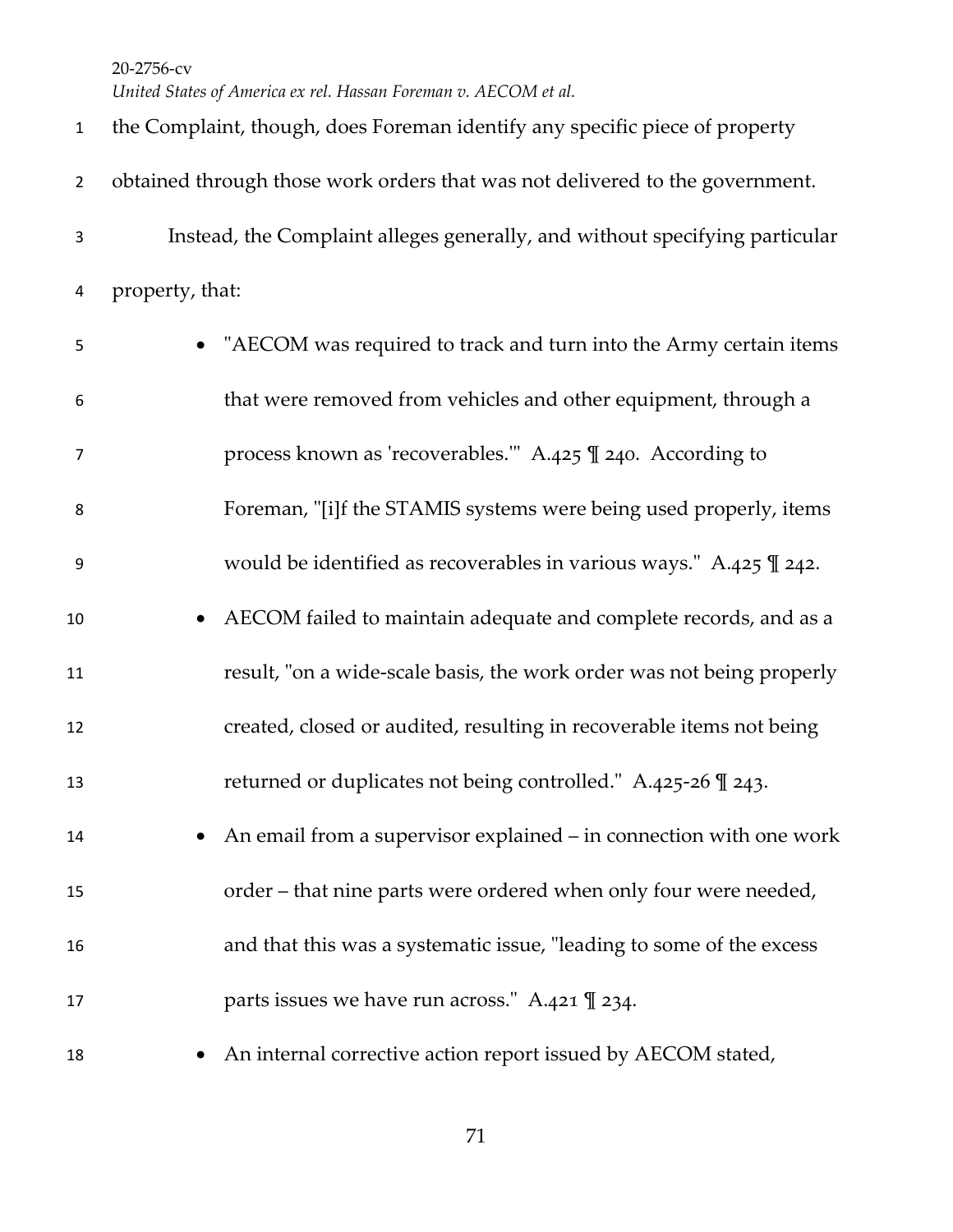*United States of America ex rel. Hassan Foreman v. AECOM et al.*

| $\mathbf{1}$   | "Incorrect disposition has caused recoverable items to be left on AC |
|----------------|----------------------------------------------------------------------|
| $\overline{2}$ | FIRST SAMSIE database, and failure of proper credit to the USG       |
| 3              | [U.S. Government] and significant liability to AC FIRST." A.427      |
| 4              | $\P$ 252.                                                            |
| 5              | In March 2015, an AECOM Logistics Information System -               |
| 6              | Maintenance ("LISMX") supervisor "detailed \$15-16 million of        |
| 7              | improper or undocumented turned in recoverables from one system      |
| 8              | query only." A.428 \ll 253, A.429 \ll 260.                           |
| 9              | AECOM allegedly instructed its employees to "purge recoverable"      |
| 10             | items from the SAMSIE that can be removed without creating a         |
| 11             | system error." A.428 \ll 255.                                        |
| 12             | Senior Management at AECOM held multiple meetings with               |
| 13             | leadership after the LISMX supervisor raised concerns about          |
| 14             | AECOM's tracking of recoverables, but were allegedly "unable to      |
| 15             | grasp the full scope [of the problem] due to their limited           |
| 16             | understanding of the SAMSIE system and operations" and failed to     |
| 17             | adequately address the LISMX supervisor's concerns regarding         |
| 18             | AECOM's incomplete recordkeeping processes. A.430 \l 262.            |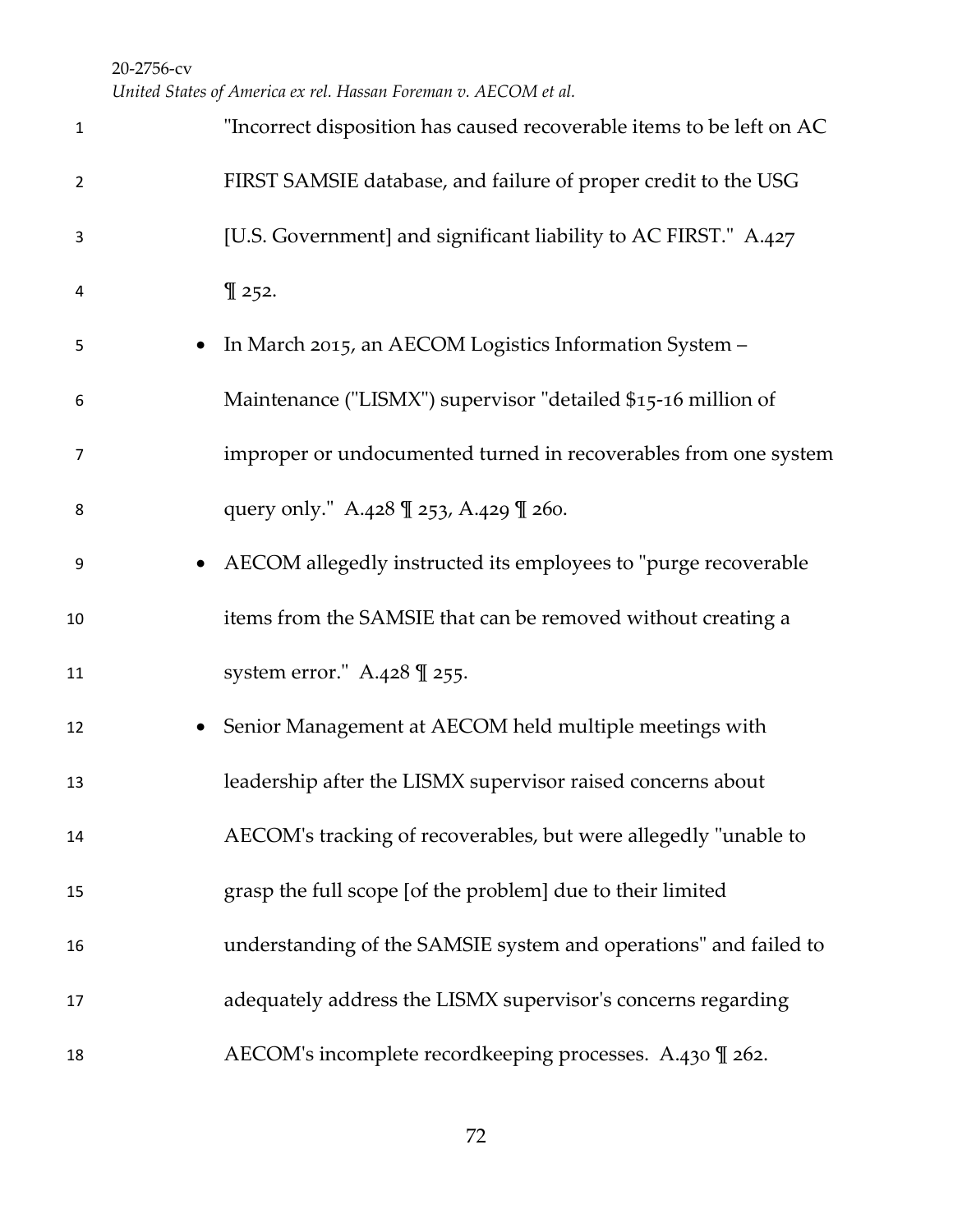*United States of America ex rel. Hassan Foreman v. AECOM et al.*

 These allegations fail to state a plausible conversion claim under  $\frac{1}{2}$  § 3729(a)(1)(D). First, as the district court pointed out, Foreman fails to identify "any specific excess or recoverable item or other property that [AECOM] possessed but failed to deliver to the government." *United States ex rel. Foreman*, 454 F. Supp. 3d at 268; *see also United States ex rel. Kasowitz Benson Torres LLP*, 929 F.3d at 728 (affirming dismissal of the plaintiff's conversion claim because the plaintiffs failed to adequately allege that the defendants possessed money or property to be used by the government). Rather, Foreman's allegations describe only general concerns with AECOM's recordkeeping practices, which may have led to inadequate tracking and return of recoverable items to the government. Moreover, even if these generalized allegations regarding AECOM's failure to track and turn in recoverable items to the government were sufficient to establish that AECOM possessed, and yet failed to deliver, property to be used by the government, Foreman has not plausibly alleged that AECOM did so knowingly. The allegations in the complaint suggest instead that any failure to deliver government property resulted from widespread negligence rather than actual knowledge, deliberate ignorance, or reckless disregard. For example, the Complaint alleges that AECOM supervisors specifically instructed employees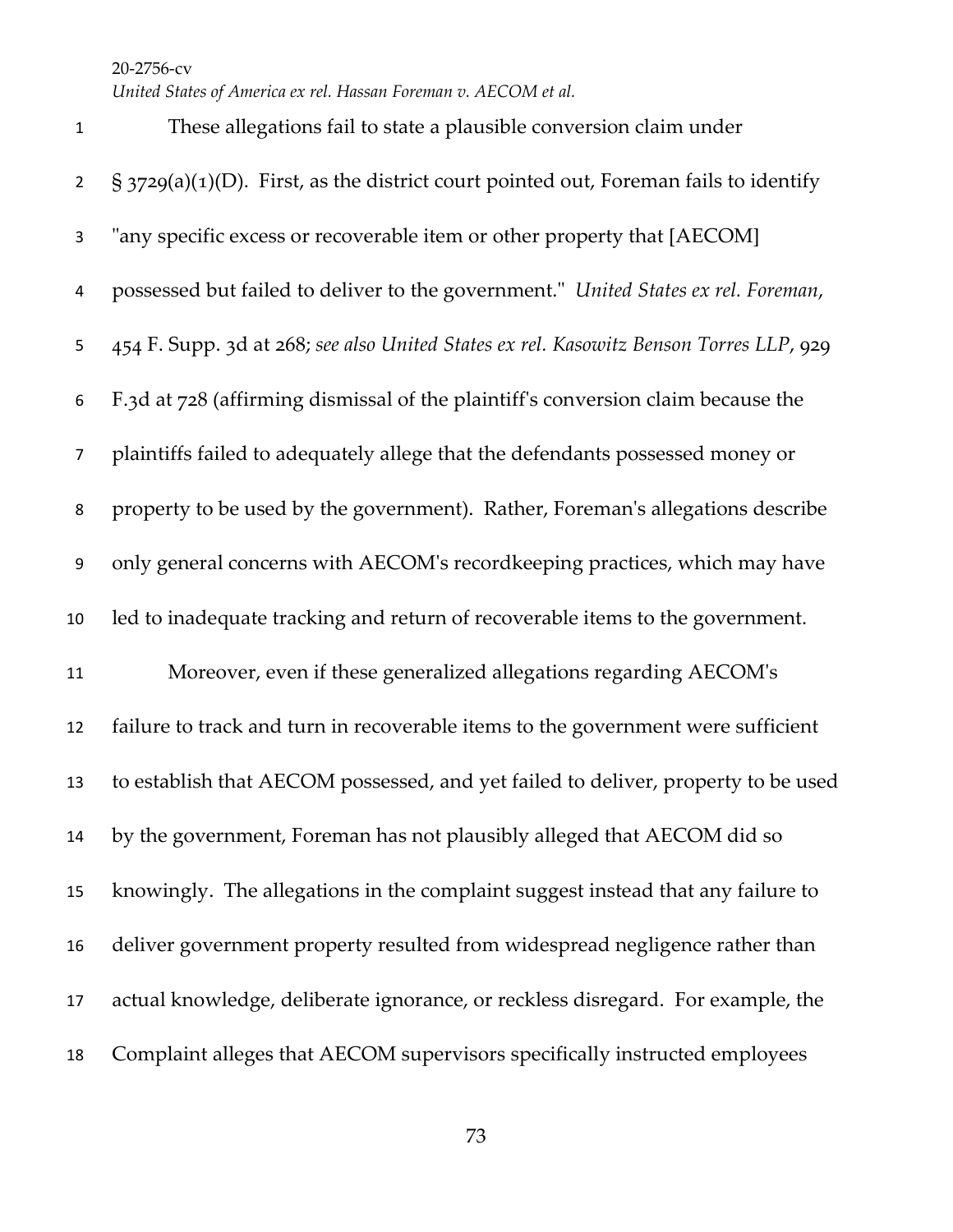*United States of America ex rel. Hassan Foreman v. AECOM et al.*

| $\mathbf{1}$   | not to utilize parts-only work orders and explained that all parts should be     |
|----------------|----------------------------------------------------------------------------------|
| $\overline{2}$ | ordered "through the supply process, or through offline transaction." A.412-13   |
| 3              | II 210, 212. AECOM nevertheless struggled to track and return recoverables       |
| 4              | because certain employees failed to properly use the required tracking systems.  |
| 5              | These allegations appear to be indicative of widespread negligence and           |
| 6              | mismanagement rather than "knowingly" delivering, or causing to be delivered,    |
| $\overline{7}$ | to the government less than all of their property.                               |
| 8              | We therefore agree with the district court that Foreman failed to plausibly      |
| 9              | allege a conversion claim pursuant to $\S 3729(a)(1)(D)$ .                       |
| 10             | <b>Public Disclosure Bar</b><br>VI.                                              |
| 11             | AECOM argues, in the alternative, that even if the district court erred in       |
| 12             | dismissing any of Foreman's other claims for failure to state a claim, Foreman's |
| 13             | claims premised on his labor billing, MHU rate, and property allegations         |
| 14             | separately fail under the public disclosure bar because these allegations were   |
| 15             | "contained in reports issued and otherwise disclosed by various Federal          |
| 16             | agencies." <sup>10</sup> Appellees' Br. 48. We disagree.                         |

<span id="page-73-0"></span><sup>&</sup>lt;sup>10</sup> Foreman contends that it is improper for AECOM to raise this issue on appeal without separately cross-appealing. But "we are free to affirm a decision [dismissing a complaint] on any grounds supported in the record, even if it is not one on which the trial court relied." *Mandala v. NTT Data, Inc.*, 975 F.3d 202, 207 (2d Cir. 2020) (alteration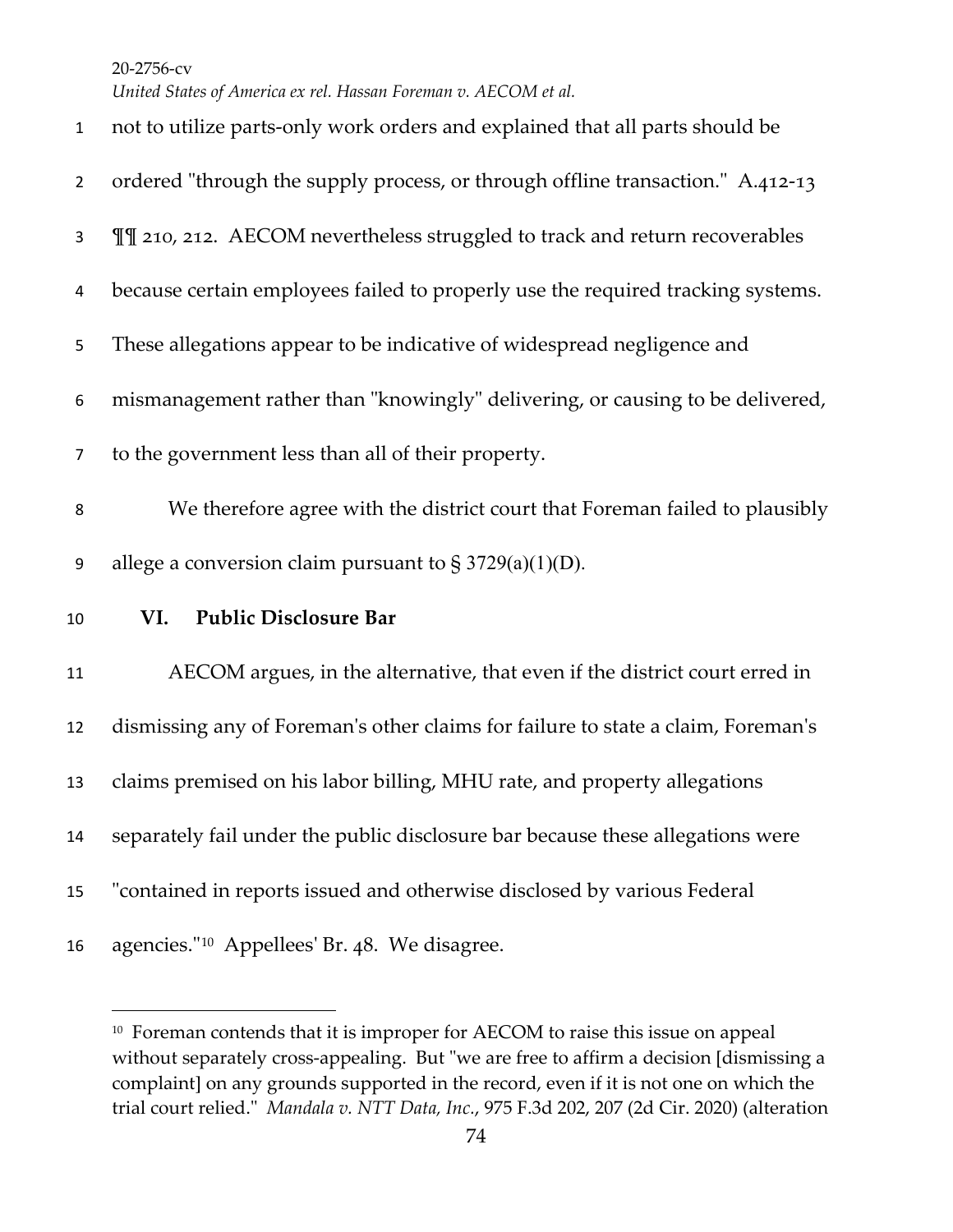*United States of America ex rel. Hassan Foreman v. AECOM et al.*

| $\mathbf 1$    |       | The FCA's public disclosure bar reads:                                              |
|----------------|-------|-------------------------------------------------------------------------------------|
| $\overline{2}$ |       | The court shall dismiss an action or claim under this section, unless               |
| 3              |       | opposed by the Government, if substantially the same allegations or                 |
| 4              |       | transactions as alleged in the action or claim were publicly disclosed--            |
| 5              |       |                                                                                     |
| 6              | (i)   | in a Federal criminal, civil, or administrative hearing in which the                |
| 7              |       | Government or its agent is a party;                                                 |
| 8              |       |                                                                                     |
| 9              | (ii)  | in a congressional, Government Accountability Office, or other                      |
| 10             |       | Federal report, hearing, audit, or investigation; or                                |
| 11             |       |                                                                                     |
| 12             | (iii) | from the news media,                                                                |
| 13             |       |                                                                                     |
| 14             |       | unless the action is brought by the Attorney General or the person                  |
| 15             |       | bringing the action is an original source of the information.                       |
| 16             |       |                                                                                     |
| 17             |       | $31$ U.S.C. § $3730(e)(4)$ (A). The public disclosure bar was included in the 1986  |
| 18             |       | amendments to the FCA, which endeavored "to strike a balance between                |
| 19             |       | encouraging private citizens to expose fraud and avoiding parasitic actions by      |
| 20             |       | opportunists who attempt to capitalize on public information without seriously      |
| 21             |       | contributing to the disclosure of the fraud." United States ex rel. Doe v. John Doe |
| 22             |       | Corp., 960 F.2d 318, 321 (2d Cir. 1992).                                            |
| 23             |       | The district court concluded that the relevant disclosures were not public          |
| 24             |       | because (1) the Department of Defense Inspector General report was the only         |

in original) (quoting *Thyroff v. Nationwide Mut. Ins. Co.*, 460 F.3d 400, 405 (2d Cir. 2006)). Foreman's argument therefore lacks merit.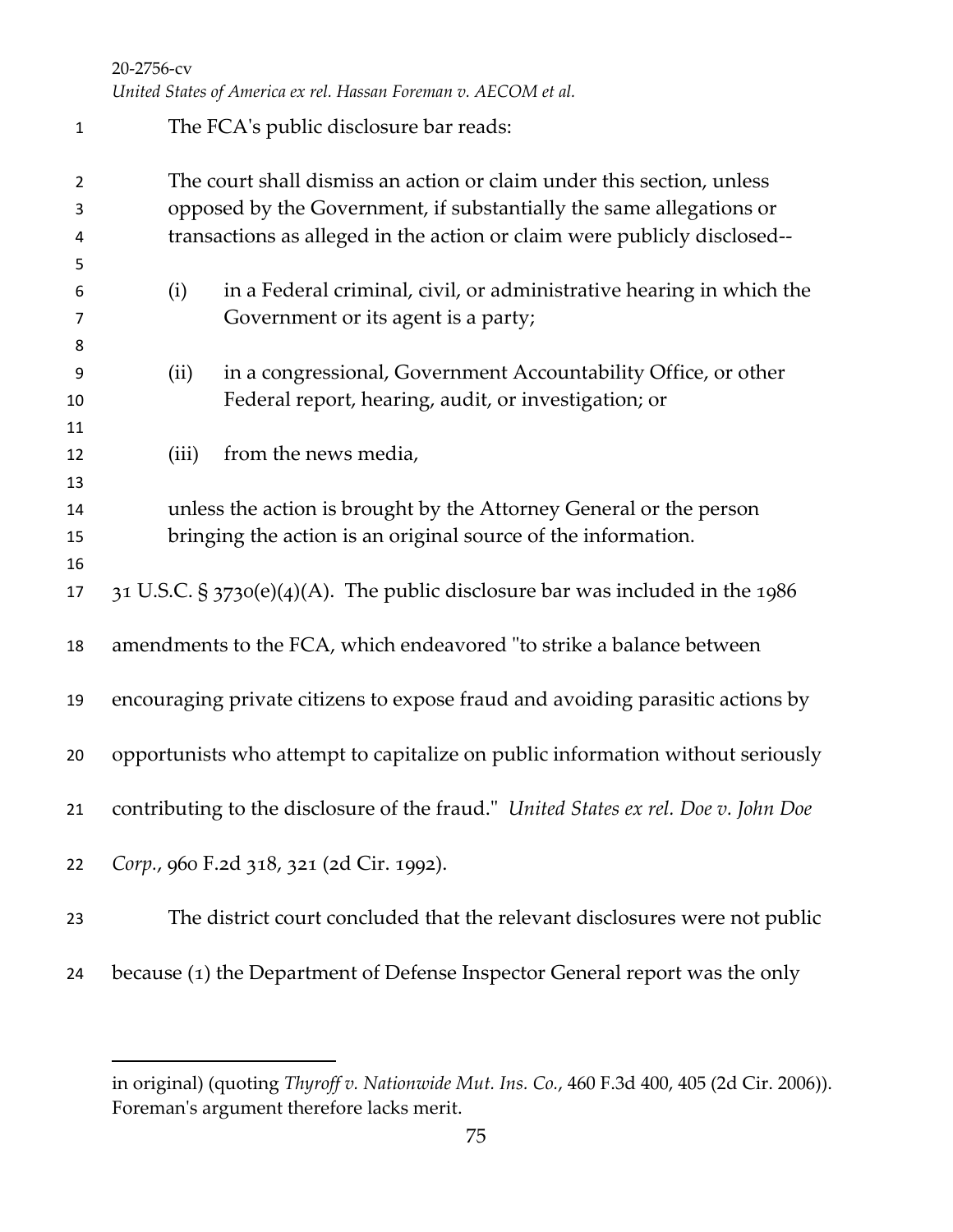*United States of America ex rel. Hassan Foreman v. AECOM et al.*

 document that was clearly publicly disclosed, and that report failed to disclose the material elements of the property-related fraud alleged in the Complaint; and (2) the other government documents and communications relied on by AECOM were not disclosed to anyone outside the government and were therefore not public. *United States ex rel. Foreman*, 454 F. Supp. 3d at 261-64. The district court therefore held that it could not conclude as a matter of law, at the motion-to- dismiss-stage, that the public disclosure bar applied. *Id.* at 264. AECOM does not contest the district court's conclusion that the Department of Defense Inspector General report, standing alone, did not sufficiently disclose the material elements of the property-related fraud. Rather, AECOM contends that the district court erred because the other disclosures at issue were public. Although we have yet to address this issue, "nine courts of appeals have held that the [public disclosure] bar applies only where there has been a disclosure *outside* of the government." *United States ex rel. Wood v. Allergan, Inc.*, 246 F. Supp. 3d 772, 789 (S.D.N.Y. 2017) (emphasis in original) (collecting cases), *rev'd and remanded on other grounds*, 899 F.3d 163 (2d Cir. 2018); *see also United States v. Chattanooga-Hamilton Cty. Hosp. Auth.*, 782 F.3d 260, 268 (6th Cir. 2015) ("[A]ll of the other circuits to [interpret the public disclosure bar] have held that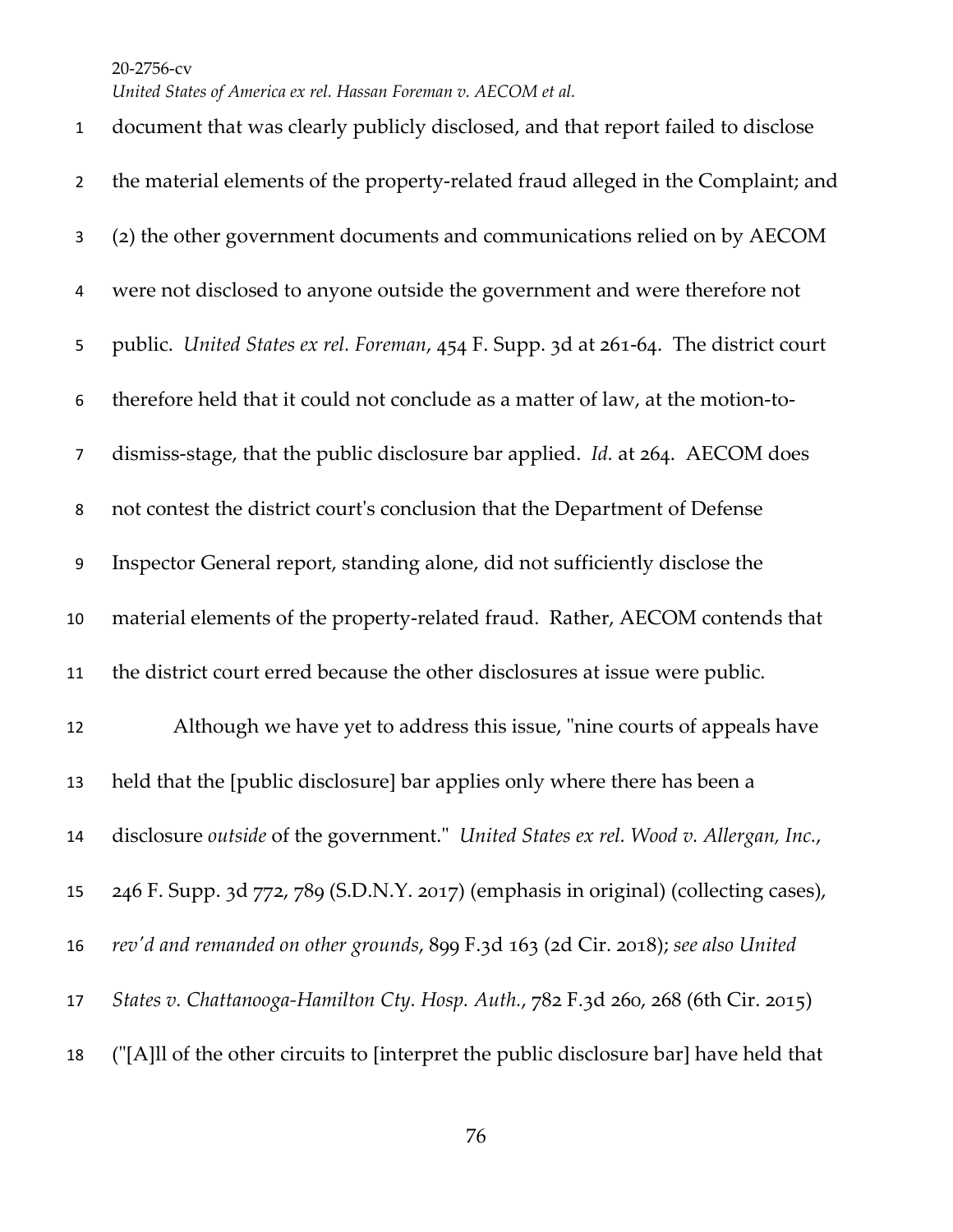| $\mathbf{1}$                                                              | the plain meaning of $\S 3730(e)(4)$ requires some affirmative act of disclosure to                                                                                                                                                                                                                                                                                                                                                                                                                                                                                                                                                                                                                                                                                                                                                                                                     |
|---------------------------------------------------------------------------|-----------------------------------------------------------------------------------------------------------------------------------------------------------------------------------------------------------------------------------------------------------------------------------------------------------------------------------------------------------------------------------------------------------------------------------------------------------------------------------------------------------------------------------------------------------------------------------------------------------------------------------------------------------------------------------------------------------------------------------------------------------------------------------------------------------------------------------------------------------------------------------------|
| $\overline{2}$                                                            | the public outside the government." (collecting cases)); United States ex rel. Rost $v$ .                                                                                                                                                                                                                                                                                                                                                                                                                                                                                                                                                                                                                                                                                                                                                                                               |
| 3                                                                         | Pfizer, Inc., 507 F.3d 720, 728 (1st Cir. 2007) ("[A] 'public disclosure' requires that                                                                                                                                                                                                                                                                                                                                                                                                                                                                                                                                                                                                                                                                                                                                                                                                 |
| 4                                                                         | there be some act of disclosure to the public outside of the government. The                                                                                                                                                                                                                                                                                                                                                                                                                                                                                                                                                                                                                                                                                                                                                                                                            |
| 5                                                                         | mere fact that the disclosures are contained in government files someplace, or                                                                                                                                                                                                                                                                                                                                                                                                                                                                                                                                                                                                                                                                                                                                                                                                          |
| 6                                                                         | even that the government is conducting an investigation behind the scenes, does                                                                                                                                                                                                                                                                                                                                                                                                                                                                                                                                                                                                                                                                                                                                                                                                         |
| $\overline{7}$                                                            | not itself constitute public disclosure."). Regarding qui tam actions based only on                                                                                                                                                                                                                                                                                                                                                                                                                                                                                                                                                                                                                                                                                                                                                                                                     |
| 8                                                                         | disclosures of information to the government, the Sixth Circuit reasoned:                                                                                                                                                                                                                                                                                                                                                                                                                                                                                                                                                                                                                                                                                                                                                                                                               |
| 9<br>10<br>11<br>12<br>13<br>14<br>15<br>16<br>17<br>18<br>19<br>20<br>21 | [t]he plain meaning of § 3730(e)(4) "does not bar jurisdiction over qui tam<br>actions based on disclosures of allegations or transactions to the<br>government," but "only for actions based on qualifying disclosures made<br>to the public." Rost, 507 F.3d at 728. If a disclosure to the government in<br>an audit or investigation would be sufficient to trigger the bar, the term<br>"public" would be superfluous. The public-disclosure bar "clearly<br>contemplates that the information be in the public domain in some<br>capacity and the Government is not the equivalent of the public domain."<br>Kennard v. Comstock Res., Inc., 363 F.3d 1039, 1043 (10th Cir. 2004); see also<br>United States ex rel. Schumer v. Hughes Aircraft Co., 63 F.3d 1512, 1518 (9th<br>Cir. 1995) ("[I]nformation that was 'disclosed in private' has not been<br>publicly disclosed."). |
| 22                                                                        | Chattanooga-Hamilton Cty. Hosp. Auth., 782 F.3d at 268-69. We find this reasoning                                                                                                                                                                                                                                                                                                                                                                                                                                                                                                                                                                                                                                                                                                                                                                                                       |
| 23                                                                        | persuasive and agree that disclosures to government officials do not constitute                                                                                                                                                                                                                                                                                                                                                                                                                                                                                                                                                                                                                                                                                                                                                                                                         |
| 24                                                                        | public disclosures for purposes of the public disclosure bar.                                                                                                                                                                                                                                                                                                                                                                                                                                                                                                                                                                                                                                                                                                                                                                                                                           |
| 25                                                                        | Here, as the district court noted, there are no allegations in the Complaint,                                                                                                                                                                                                                                                                                                                                                                                                                                                                                                                                                                                                                                                                                                                                                                                                           |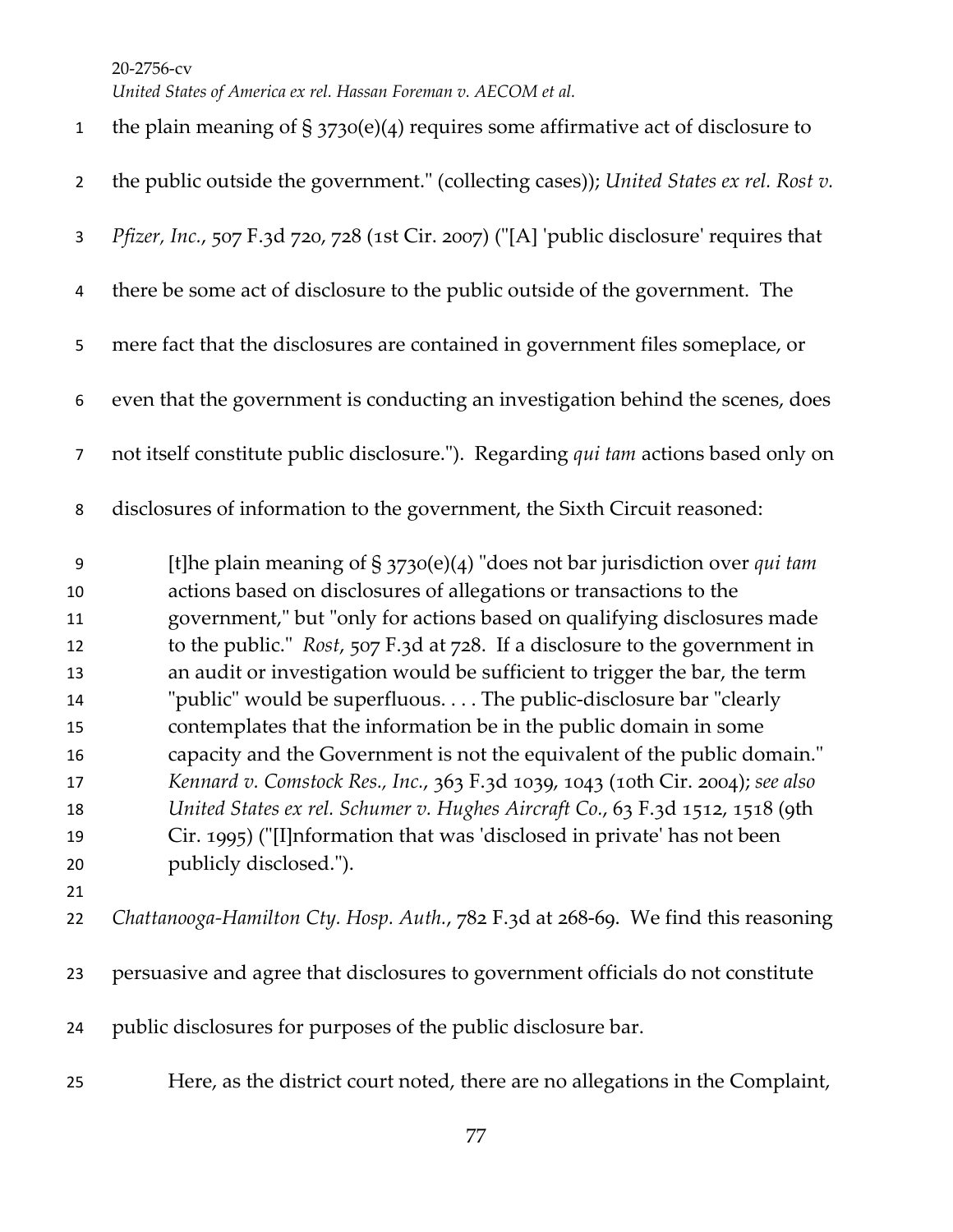| $\mathbf{1}$     | nor is there any evidence of which we are aware, that the key reports AECOM    |
|------------------|--------------------------------------------------------------------------------|
| $\overline{2}$   | relies upon "were disclosed outside the government entities of the DCAA,       |
| 3                | DCMA, and Army." United States ex rel. Foreman, 454 F. Supp. 3d at 262. To the |
| 4                | contrary, the October 2012 DCMA corrective action request discussing AECOM's   |
| 5                | low MHU rate is designated as "CONFIDENTIAL," and the September 2014           |
| 6                | DCAA report which discloses AECOM's labor billing violations is labeled "FOR   |
| $\overline{7}$   | OFFICIAL USE ONLY," "CONFIDENTIAL - FOIA Exempt," and "Highly                  |
| 8                | Confidential." A.514, A.551-52, A.615-16.                                      |
| $\boldsymbol{9}$ | AECOM contends the public disclosure bar applies nevertheless because,         |
| 10               | in their view, the information in the reports became public as soon as the     |
| 11               | government released the reports to AECOM employees. AECOM points to "the       |
| 12               | fact that Foreman himself was actually able to access nearly all of these      |
| 13               | disclosures and incorporate them into his FCA complaint" as evidence that once |
| 14               | the government released these reports to AECOM, they were accessible by        |
| 15               | innocent employees who were "strangers to the fraud." Appellees' Br. 50-52. To |
| 16               | support its theory, AECOM relies on John Doe Corp., but that case is           |
| 17               | distinguishable.                                                               |

There, a former employee of John Doe Corp. contacted the Federal Bureau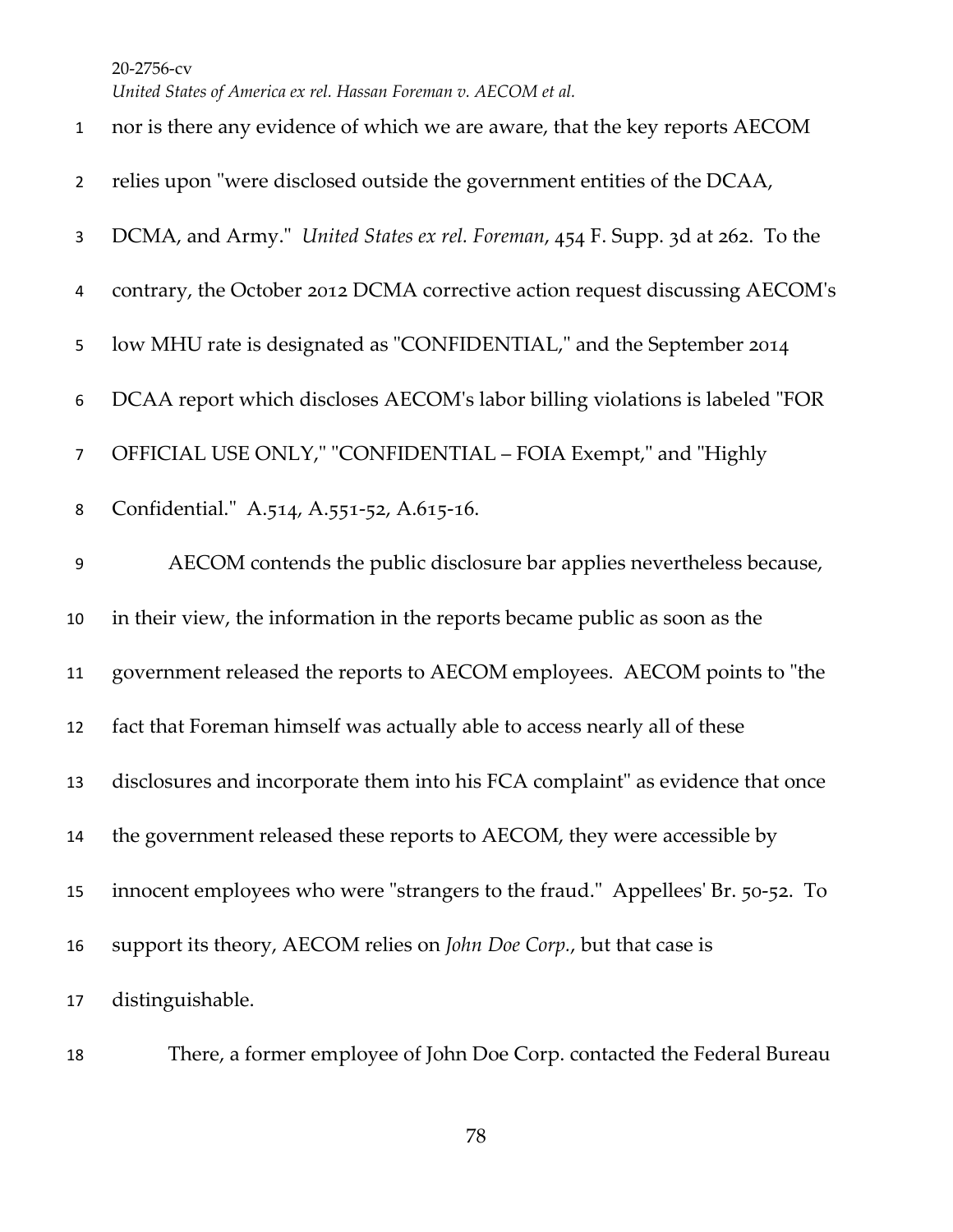*United States of America ex rel. Hassan Foreman v. AECOM et al.*

 of Investigation about the company's fraudulent billing practices in connection with services that it performed for the military under various defense contracts. *Id.* at 319. The government subsequently initiated an investigation. *Id.* Several months later, the investigators executed a search of John Doe Corp.'s premises. *Id.* During the search, the agents questioned John Doe Corp.'s employees and notified them that they were investigating allegations that the company was fraudulently overcharging the government under its defense contracts. *Id.* at 319-20. Many of the employees questioned had no knowledge of John Doe Corp.'s fraudulent billing practices. *Id.* at 320. The government's investigation ultimately targeted a particular employee, Ed Meyerson, who allegedly controlled the falsified records. *Id.* The government eventually granted Meyerson use immunity in exchange for his testimony, and Meyerson admitted that he had personally falsified John Doe Corp.'s records to overcharge the government. *Id.* During Meyerson's testimony, his attorney learned that the government had not yet instituted an FCA suit against John Doe Corp. *Id.* After consulting with his attorney, Meyerson signed a document waiving any interest he might have in the *qui tam* action and waiving the attorney-client privilege. *Id.* Meyerson's attorney then filed suit against John Doe Corp. *Id.* While the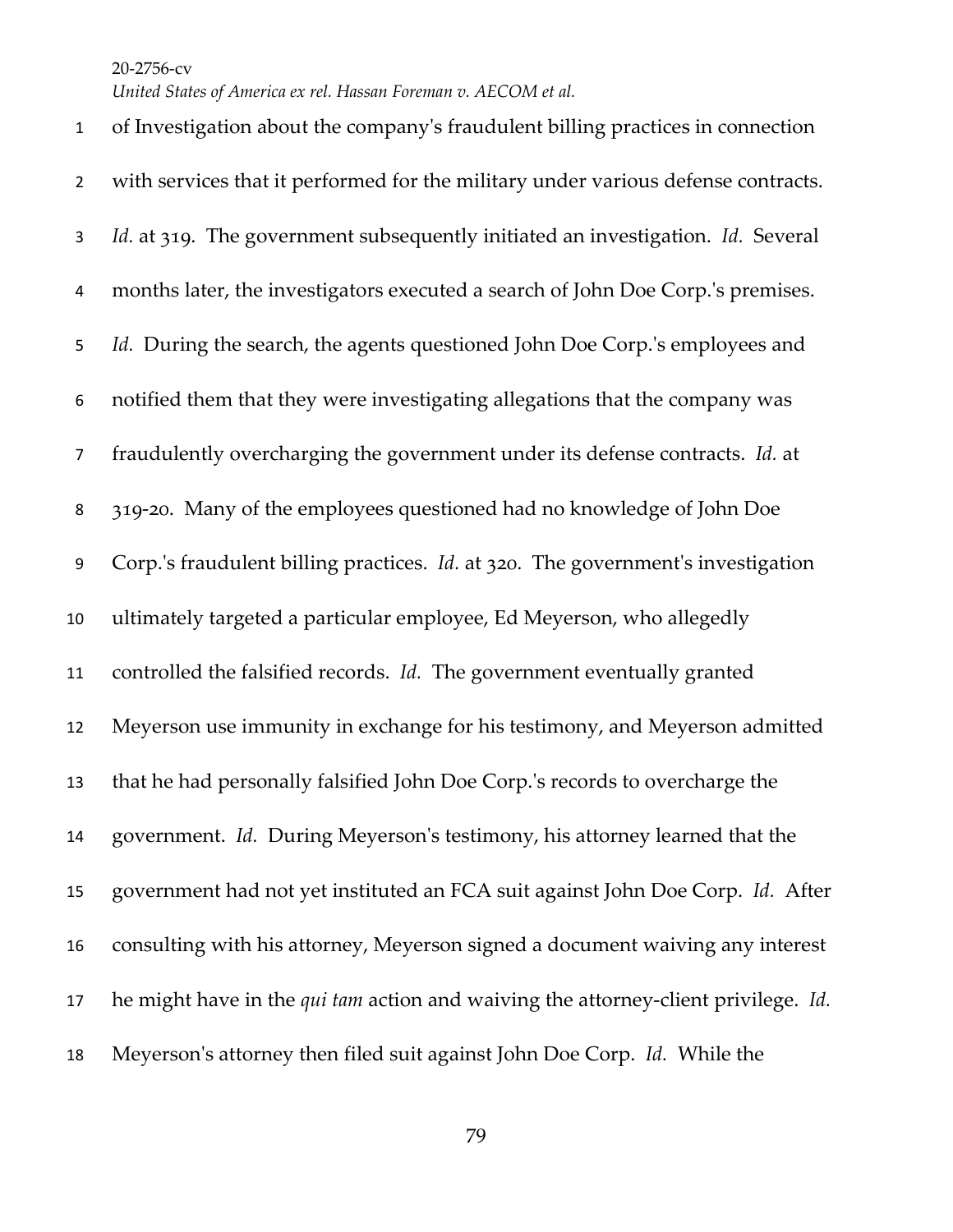*United States of America ex rel. Hassan Foreman v. AECOM et al.*

| $\mathbf{1}$   | complaint was under seal, the government moved as <i>amicus curiae</i> to dismiss the  |
|----------------|----------------------------------------------------------------------------------------|
| $\overline{2}$ | suit for lack of subject matter jurisdiction under the FCA's public disclosure bar.    |
| 3              | Id. The district court granted the motion. Id. at 320-21.                              |
| 4              | We affirmed, concluding that the lawsuit was barred because the                        |
| 5              | allegations of fraud had been publicly disclosed. Id. at 322-24. In reaching this      |
| 6              | conclusion, we relied on the Third Circuit's decision in United States ex rel.         |
| $\overline{7}$ | Stinson, Lyons, Gerlin & Bustamante, P.A. v. Prudential Ins. Co., 944 F.2d 1149 (3d    |
| 8              | Cir. 1991), which held that a qui tam suit was precluded by the public disclosure      |
| 9              | bar where an attorney learned of the allegations of fraud through discovery in         |
| 10             | litigation and there was no protective order in place limiting the use of such         |
| 11             | discovery materials. See id. at 1157-60. We reasoned that the public disclosure        |
| 12             | bar was "designed to preclude <i>qui tam</i> suits based on information that would     |
| 13             | have been equally available to strangers to the fraud transaction had they chosen      |
| 14             | to look for it as it was to the relator," and therefore, "[p]otential accessibility by |
| 15             | those not a party to the fraud [i]s the touchstone of public disclosure." John Doe     |
| 16             | Corp., 960 F.2d at 322 (quoting <i>Stinson</i> , 944 F.2d at 1155-56). This rule, we   |
| 17             | explained, "distinguishes between information hidden in files or disclosed in          |
| 18             | private and information produced pursuant to the discovery process which is            |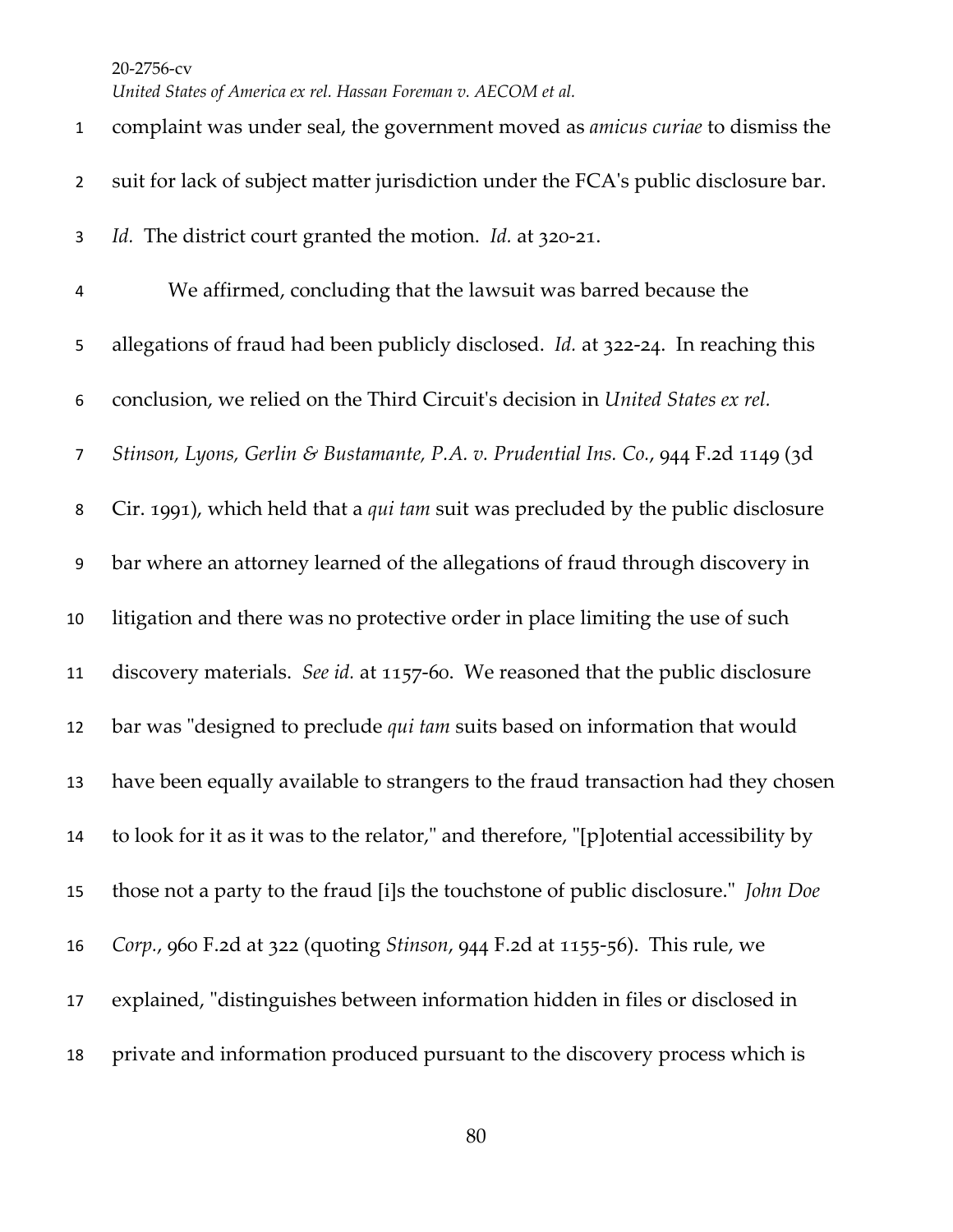## presumptively, absent a court order, available for filing and general use." *Id.* (quoting *Stinson*, 944 F.3d at 1161).

 Applying these principles to the case before us, we concluded that the allegations of fraud in *John Doe Corp.* were public because, in contrast to *Stinson*, "the allegations of fraud were not just *potentially* accessible to strangers, they were *actually* divulged to strangers to the fraud, namely the innocent employees of John Doe Corp." *Id.* (emphasis in original). "[M]any of these individuals knew nothing about defendants' ongoing scheme" and "were neither targets of the investigation nor potential witnesses"; rather, "they were strangers to the fraud." *Id.* at 322-23. And "[w]hen these innocent employees learned of the fraud, they were under no obligation to keep this information confidential." *Id.* at 323. We explained that "[o]nce allegations of fraud are revealed to members of the public with no prior knowledge thereof . . . they are irretrievably released into the public domain." *Id.*

 *John Doe Corp.* does not control where, as here, there is no evidence in the record that the fraud allegations underlying the claims in Foreman's Complaint were disclosed to innocent employees at AECOM or that they were disclosed in the absence of an obligation to keep the information confidential. To the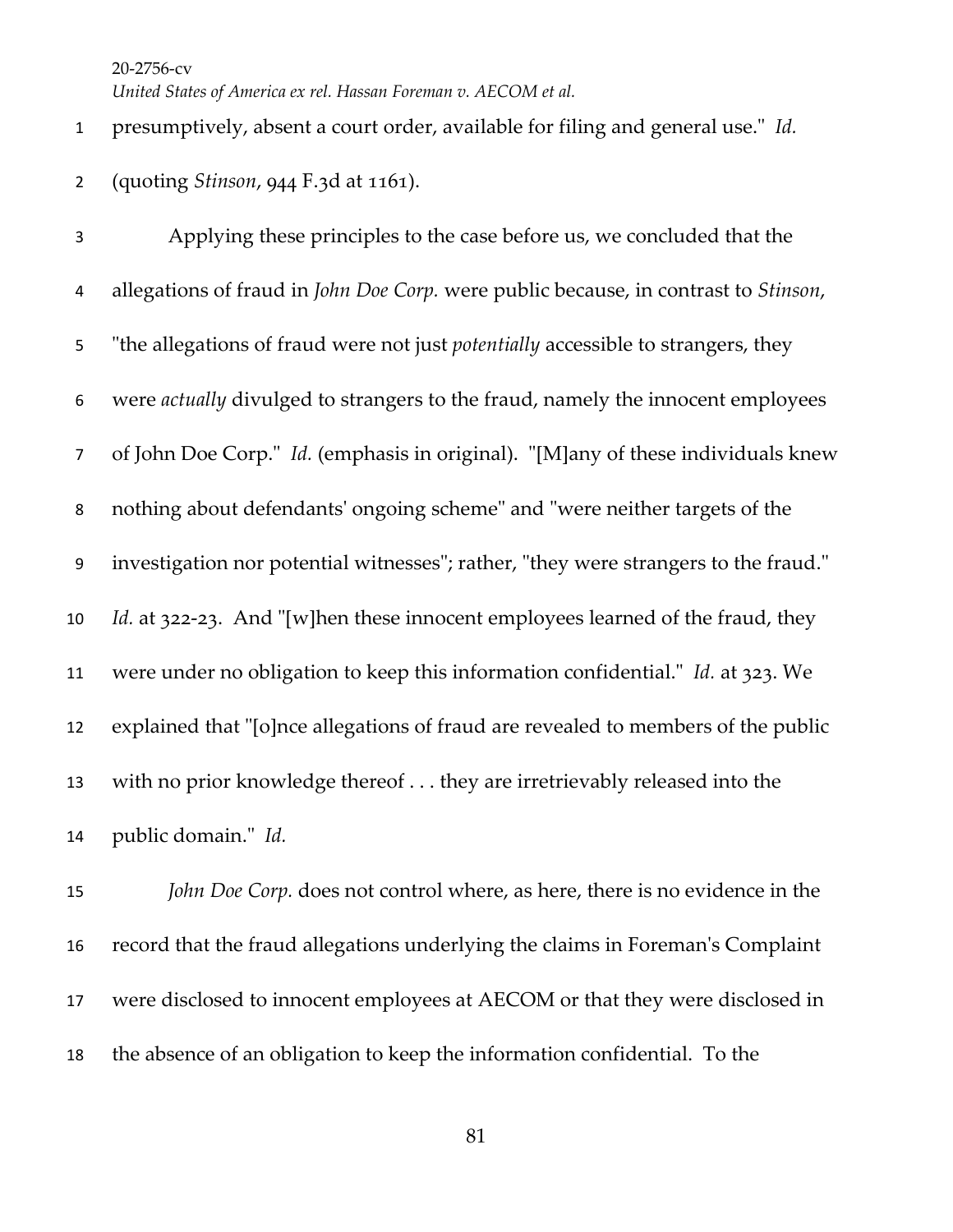| $\mathbf{1}$   | contrary, as mentioned above, the reports on which AECOM relies are                  |
|----------------|--------------------------------------------------------------------------------------|
| $\overline{2}$ | designated "CONFIDENTIAL" or "HIGHLY CONFIDENTIAL," suggesting that                  |
| 3              | any disclosures to AECOM employees in connection with the government's               |
| 4              | audits and investigations were made under an obligation to keep such                 |
| 5              | information secret. And as the district court noted, it "cannot be determined        |
| 6              | from the [Complaint] that Foreman was an 'innocent' employee or a 'stranger to       |
| $\overline{7}$ | the fraud" and it is unclear "how or when Foreman accessed the government            |
| 8              | reports." United States ex rel. Foreman, 454 F. Supp. 3d at 263. Because there is no |
| 9              | evidence that the fraud allegations were disclosed to individuals without prior      |
| 10             | knowledge of the fraud in the absence of a confidentiality obligation, the           |
| 11             | disclosures were not public and the public disclosure bar does not apply.            |
| 12             | This conclusion is reinforced by the negative ramifications of AECOM's               |
| 13             | proposed public disclosure theory. If we were to adopt it, a relator who had         |
| 14             | personally observed and investigated fraud would be barred from bringing a           |
| 15             | FCA claim merely because he obtained access to a confidential government             |
| 16             | report describing the fraud. And it would also seem that, under AECOM's              |
| 17             | public disclosure theory, anytime the government has knowledge of the fraud          |
| 18             | and seeks corrective action from a contractor in connection with a confidential      |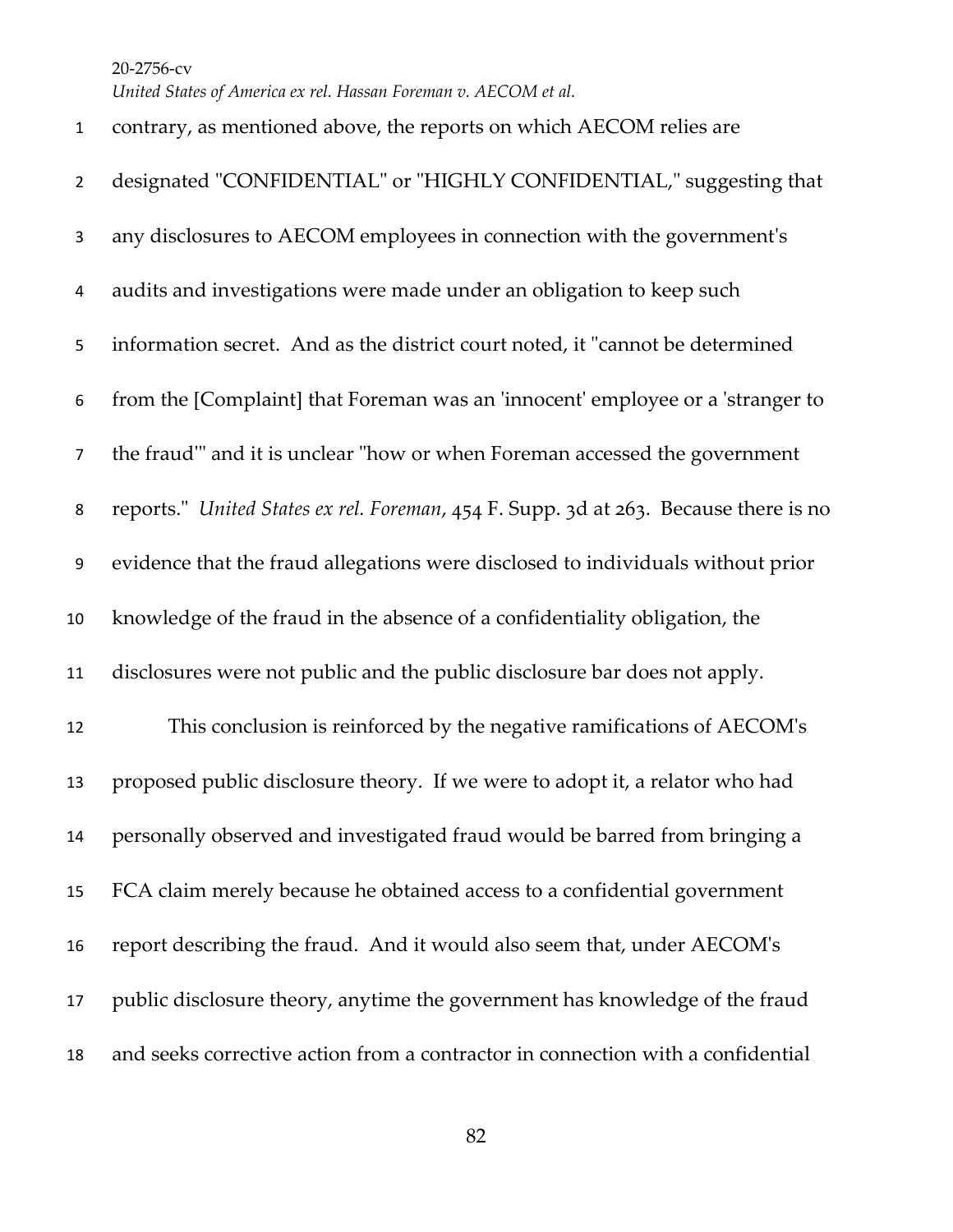*United States of America ex rel. Hassan Foreman v. AECOM et al.*

 investigative audit or investigation, a *qui tam* action would be barred. But such a restrictive interpretation of the public disclosure bar is inconsistent with the plain language and purpose of the public disclosure bar, because it would effectively collapse the public disclosure bar into the "government knowledge" standard that Congress eliminated and would undermine Congress's goal "of encouraging private citizens to expose fraud." *John Doe Corp.*, 960 F.2d at 321. Other courts of appeal to address this question have similarly concluded that disclosures made pursuant to a confidential government investigation or audit do not constitute "public" disclosures within the meaning of the public disclosure bar. *See, e.g.*, *Chattanooga-Hamilton Cty. Hosp. Auth.*, 782 F.3d at 265, 269-70 (rejecting argument that disclosures made to AdvanceMed and Deloitte in connection with confidential government investigation and audit constituted a "public" disclosure); *United States ex rel. Maxwell*, 540 F.3d at 1186 ("The e-mail exchange between Mr. Darouse and Mr. Geissel . . . was subject to confidentiality limitations because it was the product of an on-going government audit. . . . Therefore, the information was not within the public domain and the e-mail exchange was not a 'public disclosure' that would remove jurisdiction over Mr. Maxwell's suit from the courts."); *United States ex rel. Rost*, 507 F.3d at 728 ("The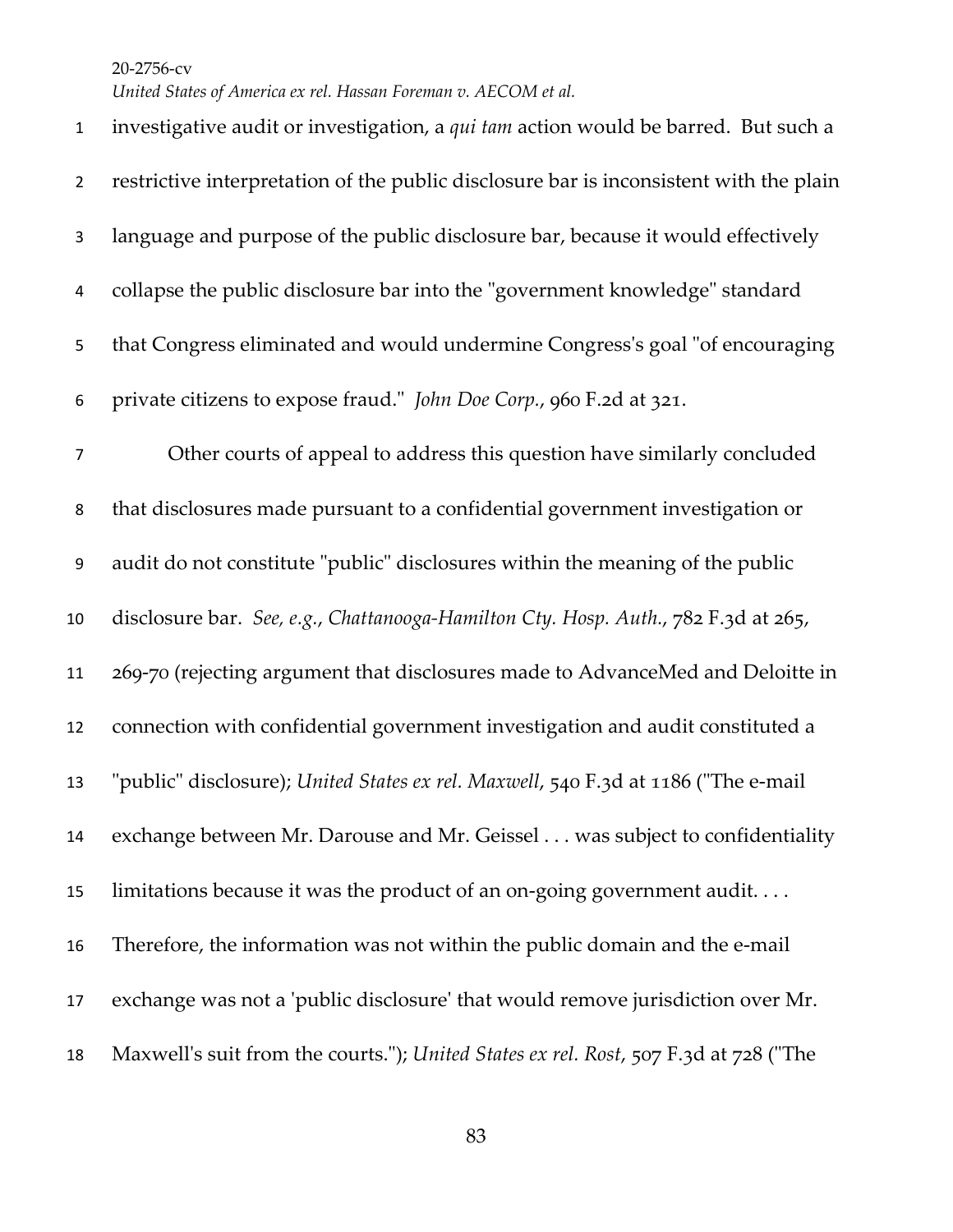*United States of America ex rel. Hassan Foreman v. AECOM et al.*

 mere fact that the disclosures are contained in government files someplace, or even that the government is conducting an investigation behind the scenes, does not itself constitute public disclosure."). Indeed, allowing private suits when the information underlying the action is known only to government auditors and others involved in a confidential audit or investigation balances Congress's goals in encouraging private citizens with first-hand knowledge to expose fraud while avoiding civil actions by opportunists attempting to capitalize on public information without seriously contributing to the disclosure of the fraud. *See United States ex rel. Maxwell*, 540 F.3d at 1186. Allowing such suits is also consistent with Congress's intent to prevent the government from sitting on fraud of which it had knowledge. *Id.*; *see United States ex rel. Rost*, 507 F.3d at 730 (finding that it was Congress's intent, "through the requirement of public disclosure, to help keep the government honest in its investigations and settlements with industry. Once allegations are made public, the government can be forced to act by public pressure").

 For all these reasons, the district court correctly concluded that the public disclosure bar is inapplicable.